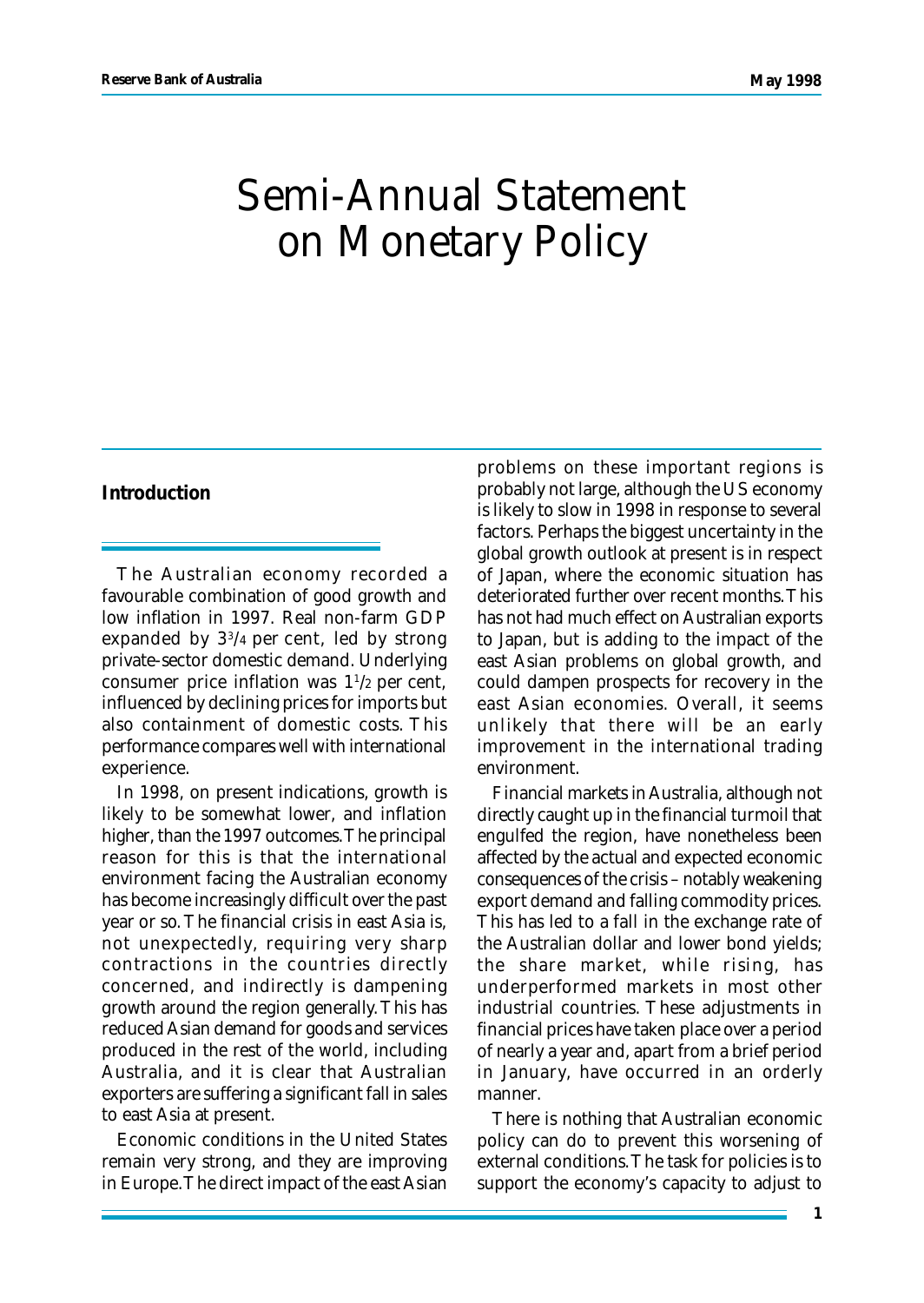changed circumstances. In this regard, at the macroeconomic level at least, past policy investments are paying off. Public finances are in good shape, inflation is low, and balance sheets of businesses and financial institutions are strong. It is inevitable that the current account deficit will widen in 1998 – that process is already well under way. A short-term widening of this nature does not reflect inadequacies in current economic policies and, in itself, is not an issue of direct concern for monetary policy.

At this stage, the Bank's assessment remains that domestic demand has sufficient momentum, despite some weaker statistics just recently, to drive moderate growth in output in 1998. That process is being given considerable assistance by the current stance of monetary policy. Credit is readily available on attractive terms, and financial intermediation is proceeding at a strong pace. Few borrowers are under any cash-flow constraint as a result of interest payments. Those areas of private spending usually thought to be interest sensitive, such as housing, business investment and certain consumer durables (such as motor vehicles) have been strong. Asset markets have been reasonably buoyant, although generally not overheated, and the increase in private financial wealth over the past year was the strongest for a number of years. The exchange rate has declined relative to most other currencies (which will give some assistance to exporters seeking to find new markets, just as it is cushioning the prices of commodities measured in Australian dollars). These are all signs that the declines in interest rates over the past couple of years have been having their expected effect.

The lower exchange rate also means that the period of declining underlying consumer price inflation which began in 1996 has now reached an end. Falls in prices for traded goods and services which occurred during 1997 are in the process of being at least partly reversed. At the same time, the trend in domestic costs has shown signs of gradual deceleration over the past couple of years. Overall, the Bank's central forecast is that there will be a modest increase in the annual underlying inflation rate, to around 2 per cent by the end of 1998, and around 2<sup>1</sup> /2 per cent by the middle of 1999 – a result in line with the inflation target.

Under these circumstances, the Bank is comfortable for the present in maintaining the current structure of short-term interest rates. The stance of policy will, naturally, be continually reviewed as new information comes to hand about the likely course of inflation and activity, including the impact of the Asian crisis on growth and the strength of domestic demand.

#### **International Economic and Financial Developments**

#### **East Asia**

The turmoil in Asian financial markets reached its peak in January. Indonesia was the country most affected, its exchange rate at one point depreciating by about 80 per cent from mid-1997 levels, but the exchange rates of Korea, Thailand and Malaysia also had fallen sharply to levels about 50 per cent below pre-crisis levels (Graph 1). Singapore and Taiwan, and to a degree, the Philippines, managed to negotiate this period with smaller depreciations. In fact, the falls in the Singaporean and Taiwanese currencies against the US dollar were of similar magnitude to that of the Australian dollar. Hong Kong and China have been able to maintain unchanged exchange rates against the US dollar throughout the entire crisis.

Since January, the situation in financial markets has improved. Confidence began to return as Thailand and Korea proceeded with the implementation of measures agreed as part of their IMF packages. (Details of the size of the various packages are outlined in Box A.) Both countries have begun the process of liquidating insolvent financial institutions and the restructuring of viable ones. Moves have also been made to reschedule foreign debt and, in Korea, to reform the labour market.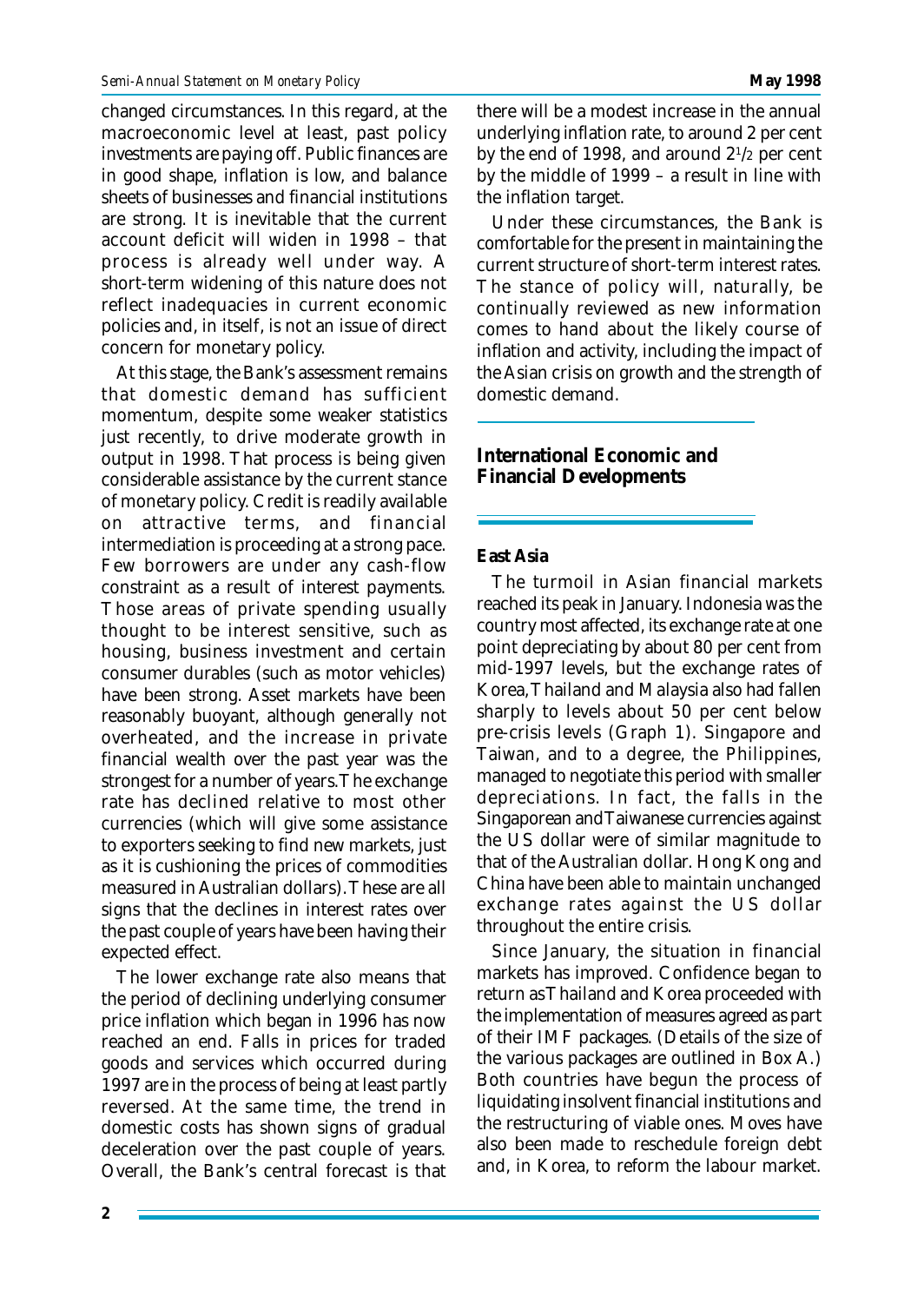

Korea was able to roll over the bulk of the short-term debt incurred by its banks, first on a temporary basis, and then into bonds of up to three years maturity. Useable foreign reserves have been substantially rebuilt in both countries. As a result of these confidence-building developments, the currencies of Korea, Thailand, Malaysia and the Philippines have recovered ground, although they still remain around 30 per cent lower than pre-crisis levels; the exchange rates of Singapore and Taiwan are now down by only 10–15 per cent against the US dollar compared with mid-1997 levels. The pace of improvement in confidence has, however, slowed in recent weeks due to concerns about the regional implications of the weakness in Japan (see below).

For a time, Indonesia was an exception to this general trend. While the announcement of the original IMF package was well received initially, this gave way early in 1998 to a lengthy period of uncertainty over how closely the Indonesian authorities would adhere to the agreement. During this period, the Indonesian rupiah slid to extremely low levels, and Indonesian banks and corporates were unable to carry on their normal dealings in international markets. The currency was briefly supported by speculation about the introduction of a currency board involving a peg of the rupiah to the US dollar at a much higher level, but this was later ruled out as unsustainable.

In early April, the IMF and the Indonesian authorities negotiated a new agreement, reflecting the changed circumstances of the Indonesian economy. The new agreement includes, amongst other things, a process for managing the large foreign-currency debt owed by Indonesian banks and companies. The package should allow the resumption of financial assistance to Indonesia, conditional on the Indonesian authorities' implementation of agreed measures. This has seen some firming in the value of the rupiah and, as of early May, it had risen to about 8 000 to the US dollar, still down by about 70 per cent from pre-crisis levels. This size of depreciation will make economic management in Indonesia very difficult, as indicated by the sharp increase in inflation to about 40 per cent in recent months.

With exchange pressures generally easing in the region, it has been possible for all countries, apart from Indonesia, to start to reverse the sharp increases in interest rates that occurred in late 1997/early 1998 (Graph 2). In most cases, however, interest rates still remain at high levels; only Hong Kong and Singapore have been able to reverse most of the earlier rise.

Share markets in the region have also recovered. At their lows around the turn of the year, share prices were down by about 40 per cent on average from early 1997 levels



#### **Graph 2**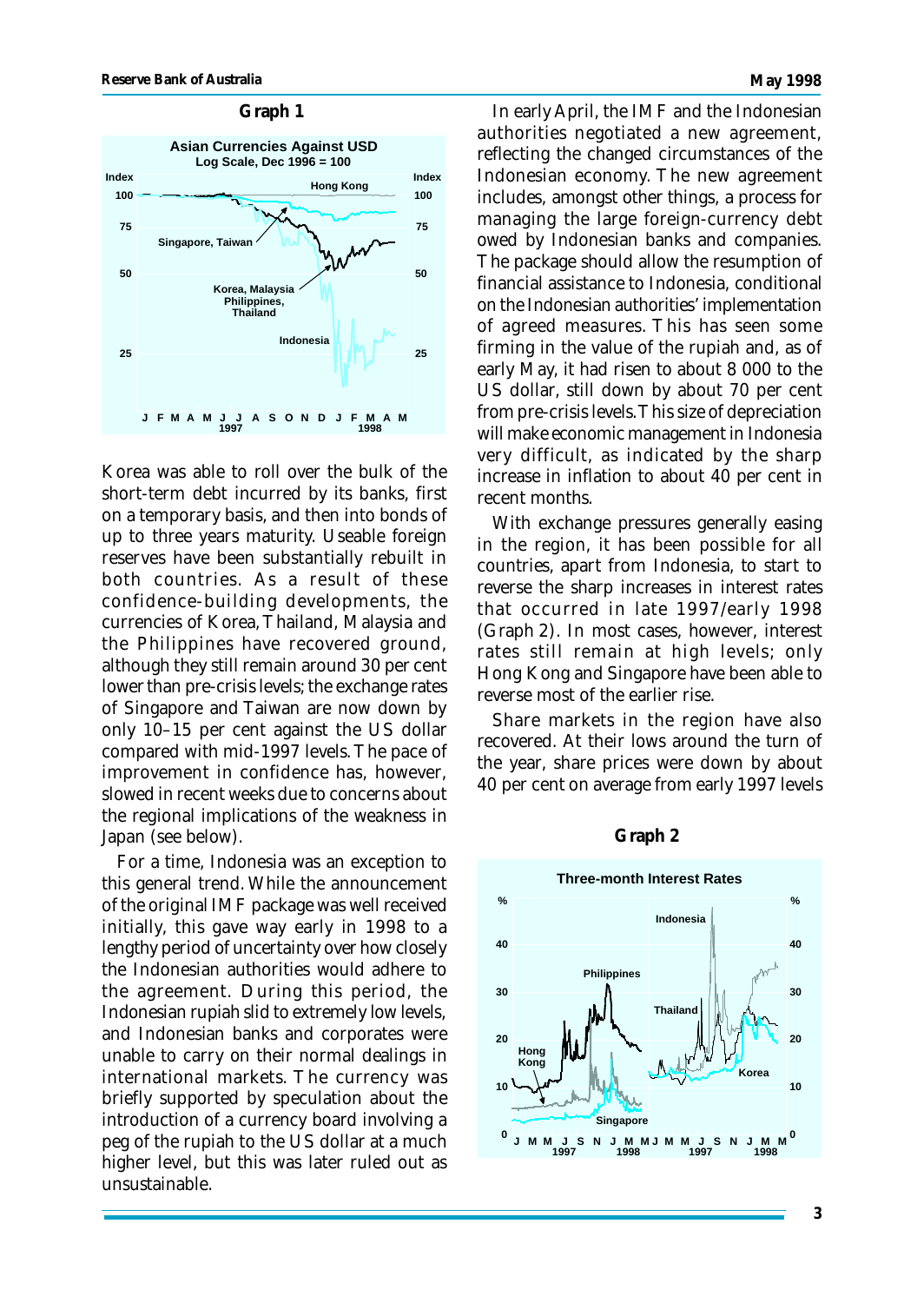## **Box A: Financing Activities of the International Monetary Fund**

One of the key functions of the IMF is to provide financial assistance to member countries experiencing balance of payments difficulties. This role has been prominent over the past year as a result of the large-scale assistance provided to Thailand, Indonesia and Korea. The attention given to these support packages has tended to obscure the fact that financing of this sort is an ongoing function of the IMF – many facilities, both large and small, are offered during the course of an average year. A broad overview of these activities is provided below in order to place the recent Asian facilities in perspective.

#### **IMF financing facilities**

Reflecting the varied nature of circumstances and problems facing its 182 member countries, the IMF has a number of different facilities available for dealing with balance of payments needs. Each differs in terms of the size of the facility, the period over which it can be drawn upon, and the repayment period once drawn. The main facilities are: Stand-by Arrangements, Extended Fund Facilities, and the newly created Supplemental Reserve Facility.

Stand-by Arrangements and Extended Fund Facilities are used for overcoming balance of payments difficulties stemming from short and longer term problems, respectively. The Supplemental Reserve Facility was introduced late last year and is aimed at addressing situations where a country is facing large short-term capital outflows, in particular where such outflows have the potential to trigger contagion. It provides short-term funding in excess of that available under other facilities, but at a higher rate of interest.

In addition to the Fund's regular facilities, there are a number of special facilities available for countries facing particular circumstances, such as temporary shortfalls in export earnings, and concessional facilities for low-income member countries facing protracted balance of payments problems.

#### **The composition of IMF financial assistance**

Graph A1 shows the number of financing facilities *approved* by the Fund each year. They have generally fluctuated between 20 and 30 per annum in this decade. In the past year, the number of new facilities has been smaller than this, but the size of those facilities has been large by historical standards, with the result that the overall



#### **Graph A1 Graph A2**

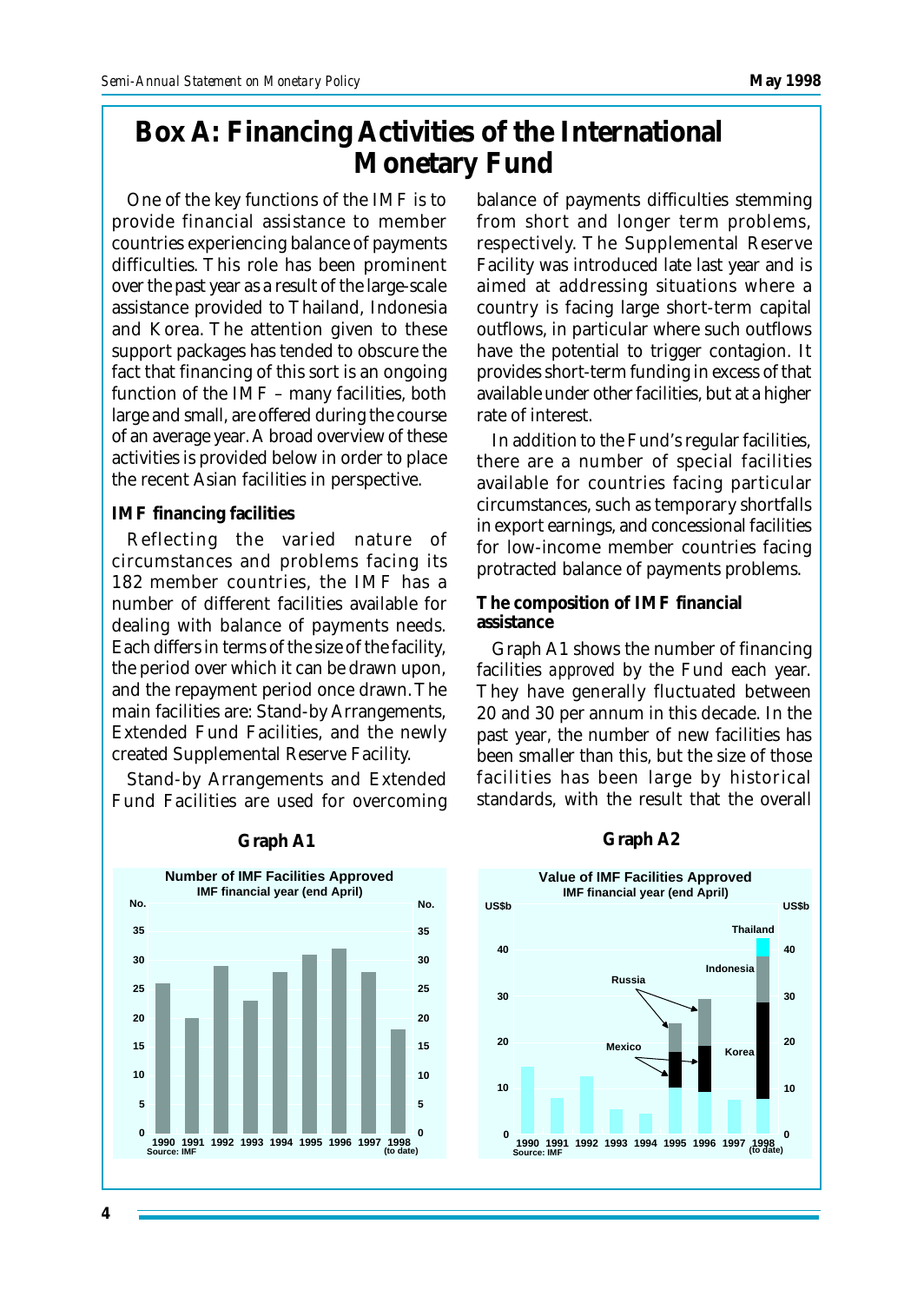

value of new IMF commitments has been the largest ever, at around US\$40 billion (Graph A2). Approvals in 1995 and 1996 were also quite high, largely because of the very large size of the facilities provided to Mexico and Russia.

It should be noted that the IMF has not been the only contributor to the support packages for these countries; other international bodies and individual countries contributed around US\$30 billion to the 1995 Mexican package and have signed up for US\$13 billion to the Thai package, US\$37 billion for the Korean package and US\$25 billion for the Indonesian package. Not all this has been drawn, and some of the bilateral funds promised may never be drawn. Details of the various packages are shown in Table A1.

Graphs A3 and A4 place the events of the past couple of years in a longer historical context. While the past few years clearly stand out, so do the early 1980s. In fact, if scaled against developed world GDP, assistance provided directly by the IMF in the early 1980s was similar to the recent period. The latter part of the surge in Fund commitments in the early 1980s reflects the Latin American debt crisis, while the earlier years reflect facilities for a wide range of countries, particularly India, Yugoslavia, Turkey and Pakistan.



A point of interest is that the Asian crisis has resulted in an historic shift in the geographical focus of IMF assistance. As Graph A5 shows, 1997 marks the first year in which Asia has drawn substantially on Fund resources. Traditionally, the Americas and Europe have been the main users of Fund resources, with Europe's share increasing steadily over the course of the 1990s following the collapse of communism in Eastern Europe. Asia made a modest call on funds in the early 1990s, largely through India, Pakistan and the Philippines.

#### **Graph A5**

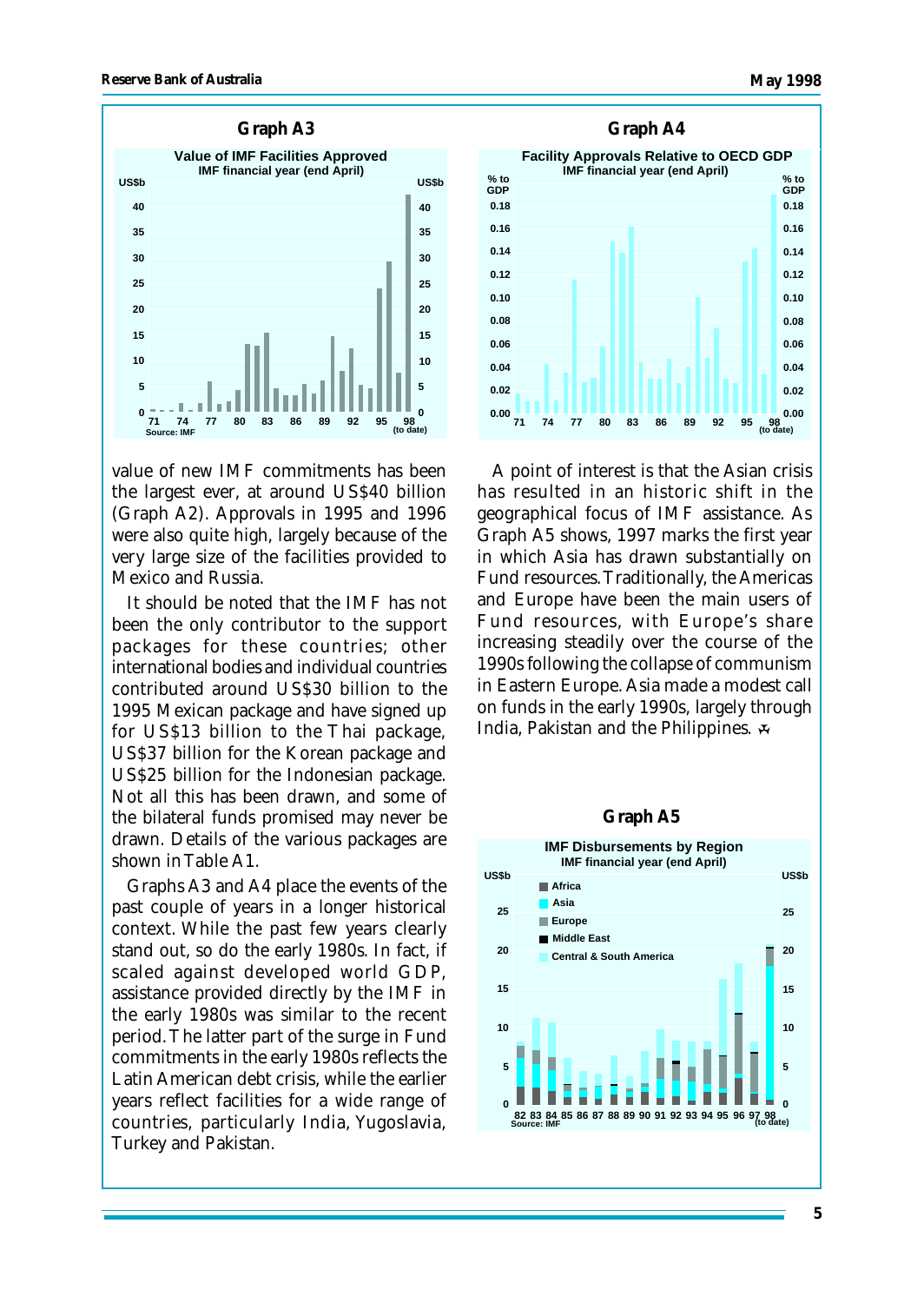| <b>Borrower</b><br>Mexico | Donor<br>Amount                                                                                                                                                        | (USSBn)                                                                                                       | <b>Borrower</b>       | Donor<br>Amount                                                                                                                                                                                                                                | (USSBn)                                                                                                         |
|---------------------------|------------------------------------------------------------------------------------------------------------------------------------------------------------------------|---------------------------------------------------------------------------------------------------------------|-----------------------|------------------------------------------------------------------------------------------------------------------------------------------------------------------------------------------------------------------------------------------------|-----------------------------------------------------------------------------------------------------------------|
|                           |                                                                                                                                                                        |                                                                                                               |                       |                                                                                                                                                                                                                                                |                                                                                                                 |
| (Feb 95)                  | IMF<br><b>United States</b><br>BIS/G10+Spain<br>Canada<br>Argentina<br><b>Brazil</b><br>Colombia<br>Total                                                              | $17.8^{(a)}$<br>20<br>10<br>1<br>$\mathbf{1}$<br>49.8                                                         | Indonesia<br>(Nov 97) | <b>IMF</b><br><b>World Bank</b><br><b>ADB</b><br>Japan<br>Singapore<br><b>United States</b><br><b>Australia</b><br>China<br>Hong Kong<br>Malaysia<br>Total                                                                                     | 10.1<br>4.5<br>3.5<br>5<br>$\mathbf 5$<br>3<br>1<br>$\mathbf{1}$<br>$\mathbf{1}$<br>$\mathbf{1}$<br>35.1        |
| Thailand<br>(Aug 97)      | <b>IMF</b><br>World Bank<br><b>ADB</b><br>Japan<br>Australia<br>China<br><b>Hong Kong</b><br>Malaysia<br>Singapore<br>Brunei Darussalam<br>Indonesia<br>Korea<br>Total | 3.9<br>1.5<br>1.2<br>4<br>$\mathbf{1}$<br>1<br>1<br>$\mathbf{1}$<br>$\mathbf{1}$<br>0.5<br>0.5<br>0.5<br>17.1 | Korea<br>(Dec 97)     | <b>IMF</b><br>World Bank<br><b>ADB</b><br>Japan<br><b>United States</b><br>France<br>Germany<br>Italy<br><b>United Kingdom</b><br>Australia<br>Canada<br><b>Belgium</b><br><b>Netherlands</b><br>Sweden<br>Switzerland<br>New Zealand<br>Total | 21<br>10<br>4<br>10<br>5<br>1.25<br>1.25<br>1.25<br>1.25<br>$\mathbf{1}$<br>$\mathbf{1}$<br>1.25<br>0.1<br>58.4 |

(Graph 3). Through January and February, about half of this fall was reversed. More recently, markets have weakened again; flow-on effects of the weakness in Japan have contributed to this but, more generally, share markets are likely to remain nervous until clear signs emerge of economic recovery in these economies. In summary, the situation in south-east Asian financial markets is improving, but confidence remains fragile.

The economic fall-out from the currency and financial crises is, of course, far from over. In the countries most affected by the crisis, current account positions have moved into surplus. This is common in cases where there

is a more or less complete loss of investor confidence: current account deficits which were formerly the counterparts of substantial inflows of private capital have to close abruptly, as capital flows out. Since last June, the total current account adjustment of Thailand, Korea and Indonesia combined has been of the order of US\$40 billion (at an annual rate).

So far, the vast bulk of the balance of payments adjustment has been via lower imports (Graph 4). Measured in US dollar terms, imports have fallen by about one-third from their pre-crisis levels. To date, exports have shown little tendency to increase more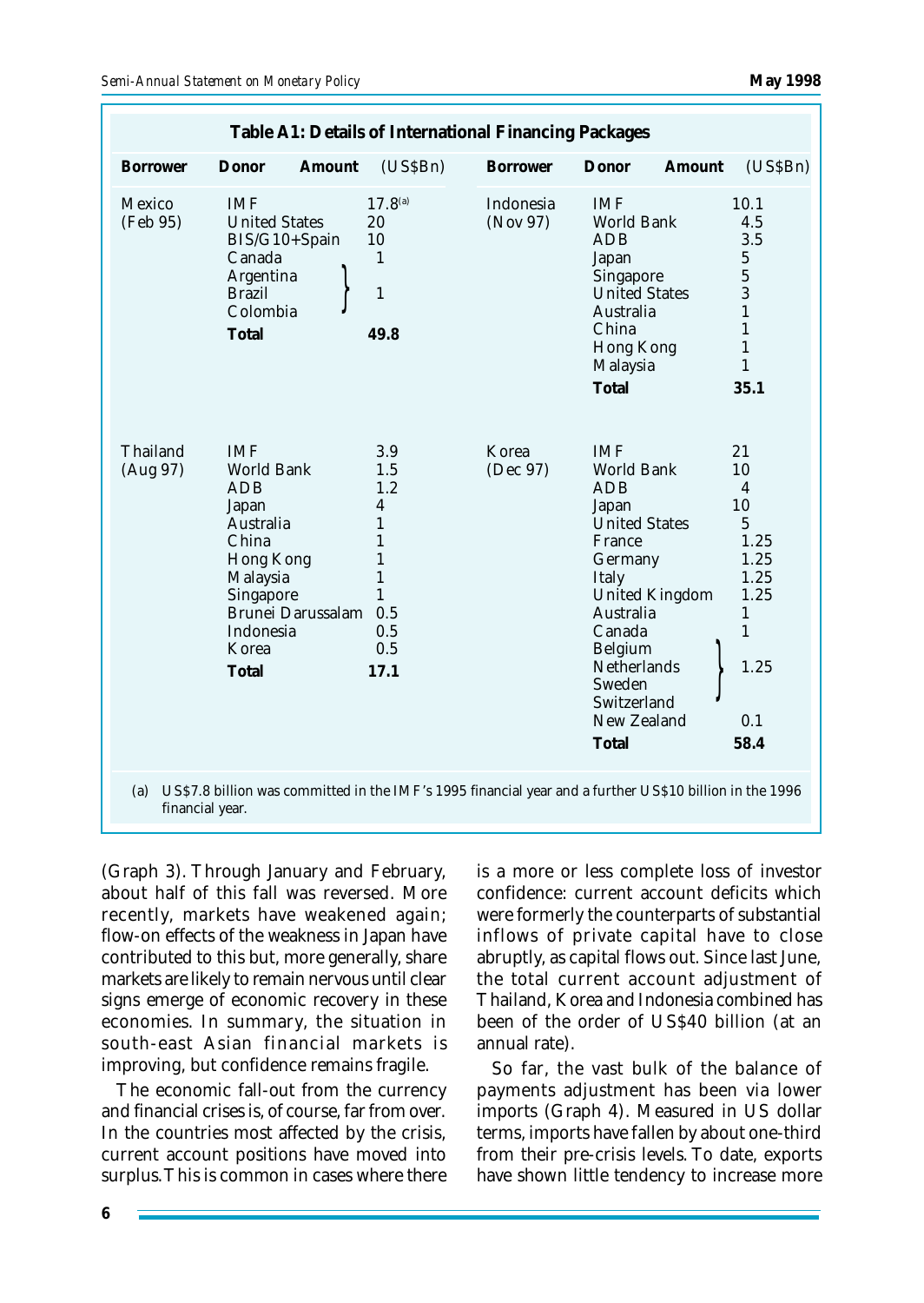#### **Graph 3**







quickly in US dollar terms, although this probably disguises some volume increase as exporters lowered their US dollar prices. In some other Asian countries, exports appear to have slowed, which would be at least partly explained by the decline in trade with other countries under strain.

The fall in imports has been produced partly by the depreciation of currencies, which has made imports much more expensive (and which is also pushing up inflation rates), but more importantly reflects sharp contractions in domestic demand. The latter in turn have been a result of much higher interest rates, tighter budgetary policies and the adjustments flowing from deflating asset prices and the unwinding of over-stretched financial positions. As a result, domestic production is declining, and business bankruptcies and unemployment are increasing.

The stress on banks in several countries has also resulted in a severe reduction in the availability of trade credit. This form of credit is crucial to the flow of traded goods. It relies on banks being prepared to assume risk in the form of a letter of credit drawn on another bank in a foreign country. The difficulties being faced by banks in some of the troubled Asian countries have tended to make banks in countries which trade with the Asian region wary of trade-financing activities. Since many Asian exports rely on imported components of one kind or another, this can amount to a constraint on the ability to export. Governments in some other countries, including Australia, have been prepared to alleviate this problem by increasing the availability of insurance for export sales into Asia. The reliance of Asian producers on imported components and raw materials also lessens somewhat the degree of gain in competitiveness conferred on them by the depreciation of their currencies.

The impact of the decline in intra-regional trade in Asia, as well as of the general tightening of financial conditions in most countries in the region, is now beginning to have an impact on some countries not directly in crisis. Domestic demand in Hong Kong and Singapore, for example, appears to be slowing. Growth in China, for many years very strong, also appears to be gradually slowing down, although this is mainly due to domestic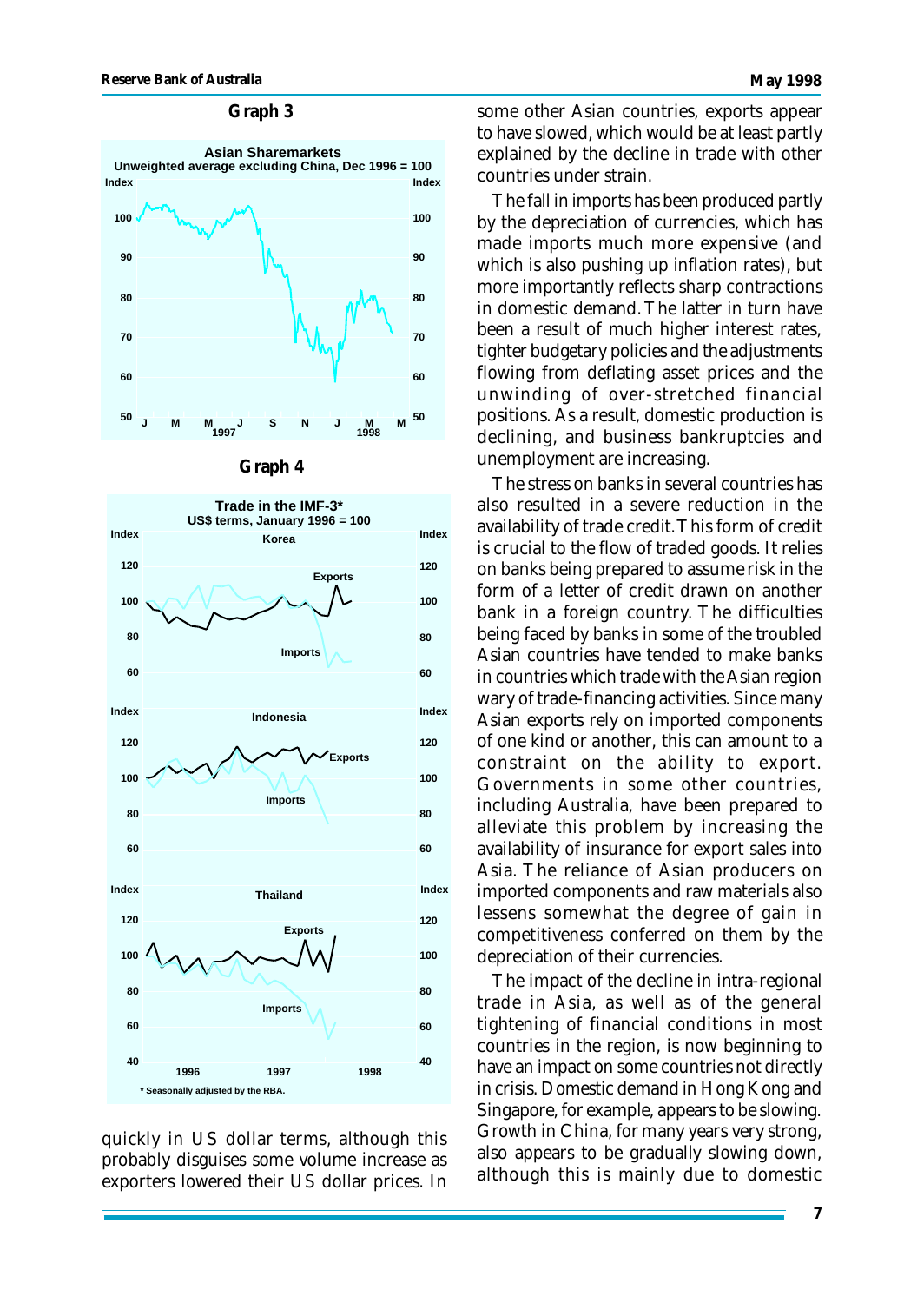factors. An exception to this general trend is Taiwan, which seems to be weathering the storm better than most.

Because of these developments, most expectations are that the east Asian region as a whole will record much more subdued growth in 1998 than has been the norm in the past. Pronounced recessions are already under way in Thailand, Indonesia and Korea; other countries will continue to record growth, but in most cases it will be the weakest performance in over a decade.

If the recent stabilisation in financial markets signifies some easing in the financial constraints facing the countries in crisis, then production and demand might be expected to reach a trough at some time in the next year. If financial markets can be kept on a stable footing, and the progressive implementation of the various reform programs continued, then the preconditions for a gradual recovery in economic activity beginning in 1999 may come into place. In several important instances in east Asia, this appears to be the current trend, but it is too early yet to say that a general recovery is beginning. Even when it does commence, the likelihood is that growth rates will be considerably lower than seen between 1990 and 1996.

#### **Economic developments in the major economies**

The United States economy recorded an exceptionally good combination of strong growth and low inflation during 1997. Strong gains in employment reduced the rate of unemployment to below 5 per cent for the first time in a generation. This tightening of labour markets has led to some pick-up in the rate of growth of labour costs, but consumer price inflation declined during 1997, a result of a higher US dollar, gains in productivity and lower energy prices.

Most observers expect that US growth will have slowed by the end of 1998, and that this will prevent a pick-up in inflation. Early indications are that domestic demand has remained reasonably robust so far this year, but the US traded-goods sector is being affected by the reduction in demand in east

Asia and, more importantly, the rise in the value of the US dollar.

The major European economies continue to present a mixed picture. The UK is apparently at or near a growth peak. France and Italy are both recording a pick-up in growth, led by domestic demand. Activity is also strengthening in Germany. Until recently, this has been heavily dependent on export expansion, with significant restructuring in the German corporate sector dampening employment and consumer confidence, and hence domestic demand. There are now signs that conditions in the labour market are improving, although this is yet to translate into a sustained pick-up in consumer spending.

This strengthening of domestic demand in Europe is being supported by easy financial conditions, with both short- and long-term interest rates at quite low levels. Any dampening effects on activity of fiscal consolidation required to meet the Maastricht criteria also are likely to be waning over the year ahead. It therefore seems likely that growth in Europe in 1998, led by domestic expansion, will match the quite good rates achieved in 1997, despite the impact of lost sales to the Asian region.

In fact, the direct exposure of both the US and European economies to east Asian countries other than Japan is relatively small (Table 1). Lost export sales to these countries are likely to be of far less importance to the European economies and the US than they will be to Australia. For this reason, it seems unlikely that the financial crisis in east Asia will precipitate a major global slowing in growth – although there will be some effect. A major slump is also less likely if policy-makers in major economies take the effect of Asia into account in their deliberations, which they appear to be doing.

A bigger risk to the global outlook is the economic situation in Japan, where the economy relapsed into recession around the middle of 1997. Real GDP recovered some of the large June quarter decline in September, only to fall again in December. If anything, downward pressure on economic activity has intensified over recent months, with industrial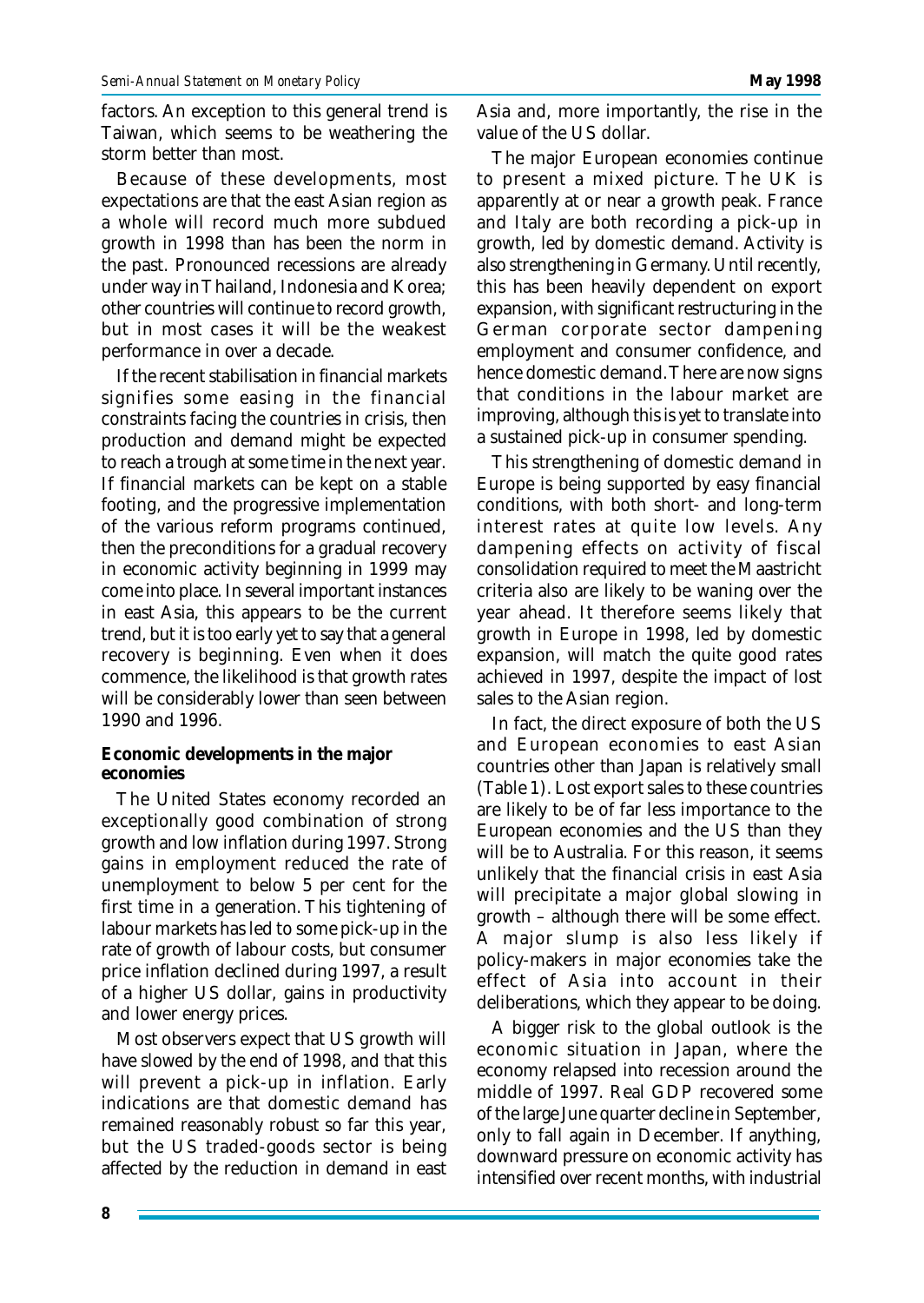| $1000$ $\ldots$ $1000$ $\ldots$ $1000$ $\ldots$ $1000$ $\ldots$ $1000$<br>Per cent of GDP |                         |            |                           |                   |                       |  |  |
|-------------------------------------------------------------------------------------------|-------------------------|------------|---------------------------|-------------------|-----------------------|--|--|
|                                                                                           | United<br><b>States</b> | Japan      | 4 major<br>Europeans      | Australia         | <b>New</b><br>Zealand |  |  |
| <b>Export destinations:</b><br>G7<br>of which:<br>- Japan<br>Troubled Asia <sup>(b)</sup> | 3.6<br>0.9<br>0.7       | 3.4<br>1.7 | $8.7^{(a)}$<br>0.5<br>0.6 | 5.5<br>3.1<br>3.0 | 8.2<br>3.3<br>2.4     |  |  |
| Other east Asia                                                                           | 0.8                     | 2.0        | 0.8                       | 2.6               | 2.1                   |  |  |
| Rest of world                                                                             | 3.0                     | 1.7        | 10.9                      | 4.5               | 9.0                   |  |  |
| Total                                                                                     | 8.2                     | 8.9        | $20.9^{(a)}$              | 15.6              | 21.8                  |  |  |

**Table 1: Merchandise Exports by Destination**

(a) Excluding intra-European trade, exports to G7 and total merchandise exports are 2.4 per cent and 14.7 per cent of GDP respectively.

(b) ASEAN-4 and Korea.

Source: IMF *Direction of Trade and International Financial Statistics*

production declining further in the early part of 1998. Consumer demand has been weakening, and inventories rising, suggesting that further weakness in output is likely in the short term.

Most significant business cycle events occur because of a combination of forces, and this is no exception. The process of fiscal consolidation last year began to have its effect just as the economies of some of Japan's important regional trading partners were about to retrench sharply. This was a coincidence which could not have been foreseen. The deeper structural weakness in the Japanese economy, however, has for some years been the weak state of the financial system resulting from the lingering effects of the collapse of the 'bubble economy' of the late 1980s and early 1990s. Over recent months, the dampening forces on the economy have been amplified as banks have restrained the expansion of credit in an effort to strengthen their own balance sheets. An indication of the weakness of these balance sheets is that loans outstanding to bankrupt companies were at their highest-ever level in 1997.

Japanese exports performed quite well through 1997, assisted by the more competitive exchange rate relative to other major countries. This helps to explain a quite strong performance of Australian exports to

Japan during 1997, after a number of years of very little growth (Graph 5), although more recently these have weakened. Australia's exports to Japan are dominated by resources, which are an input into the Japanese export industries. Japan's exports to Asia, however, are being affected by the crisis in those countries. At the same time, the sluggish state of domestic demand in Japan weakens prospects for the east Asian countries to grow through export.

The main short-term requirement in Japan is macroeconomic measures which will re-start growth in domestic demand, boost



#### **Graph 5**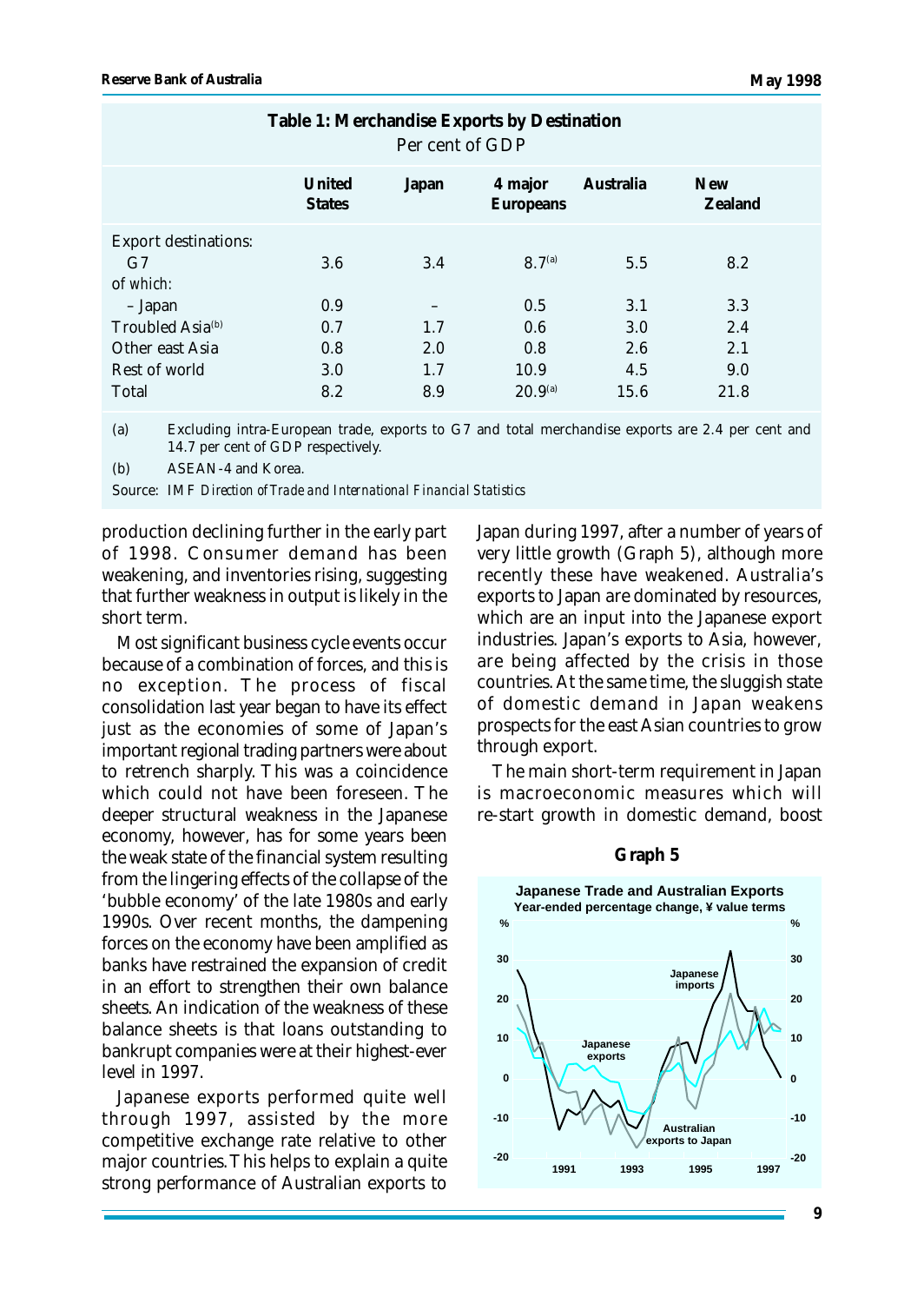confidence and stabilise the banking system. Some of these elements have been gradually coming into place over the past six months or so, with the most recent development the announcement of a sizeable fiscal stimulus package in late April. The package is costed at 17 trillion yen (3 per cent of GDP) and includes a temporary income tax cut and an increase in public-works spending.

The extent of the crisis in east Asia and the separate, although related, problems in Japan have seen a significant downward revision to global growth estimates published by the official international institutions such as the OECD and the IMF, as well as those of international private forecasters. In the IMF's recently released forecasts, a downward revision of 1<sup>1</sup> /4 percentage points for world GDP growth (to 3.1 per cent) in 1998 is fully accounted for by the direct effect of lower growth in east Asia and Japan (Table 2).

#### **International financial markets**

In the US, financial markets have seen at least one positive aspect of the Asian crisis as well as the familiar negative ones. The positive aspect is that, by depressing commodity prices and encouraging further strength in the US dollar, events in Asia have allowed rapid growth in domestic demand in the US to continue for longer than might otherwise have been possible without adding to inflationary pressures. As a result, US financial markets have continued to perform very strongly. The US dollar has risen by 12 per cent in trade-weighted terms over the past 18 months, the share market has continued to set records and US bond yields have fallen to low levels. At 5.6 per cent, the yield on 10-year US bonds is barely above the US cash rate – i.e. financial markets are so confident about the continuing good outlook for inflation that lenders are willing to invest for 10 years at much the same interest rate as that on overnight money.

The low interest rate environment and good company profitability have supported the US share market. But, after a rise of close to 140 per cent over the past three years or so, share valuations have reached unprecedented levels, and can be sustained only by continuing good news on inflation and company profitability. With the economy pushing hard against capacity, this will prove increasingly difficult.

Share markets in many other industrial countries have strengthened along with that in the US and, in fact, the increases in share prices in Europe have run ahead of those in the US in recent times (Table 3). As in the US, low interest rates, due in some cases to the convergence of rates in the lead up to European monetary union, are an important part of the explanation. Signs of a more sure-footed economic recovery and the flow-through to profits of corporate cost-cutting in recent years have also contributed.

In Japanese financial markets, further weakness in the economy has produced the usual responses: bond yields have fallen to new

| Table 2: Growth in Real GDP<br><b>IMF</b> forecasts |      |         |                     |                     |                     |  |  |
|-----------------------------------------------------|------|---------|---------------------|---------------------|---------------------|--|--|
|                                                     | 1996 | 1997(e) | 1998(f)<br>Oct 1997 | 1998(f)<br>Apr 1998 | 1999(f)<br>Apr 1998 |  |  |
| Industrial countries<br>of which:                   | 2.5  | 2.9     | 2.6                 | 2.4                 | 2.4                 |  |  |
| - United States                                     | 2.8  | 3.8     | 2.6                 | 2.9                 | 2.2                 |  |  |
| - Japan                                             | 3.9  | 0.9     | 2.1                 | 0.0                 | 1.3                 |  |  |
| - European Union                                    | 1.7  | 2.6     | 2.8                 | 2.8                 | 2.8                 |  |  |
| <b>Troubled Asia</b>                                | 7.1  | 4.3     | 5.5                 | $-2.2$              | 2.9                 |  |  |
| Other east Asia                                     | 9.2  | 8.5     | 8.6                 | 6.7                 | 7.2                 |  |  |
| World                                               | 4.1  | 4.1     | 4.3                 | 3.1                 | 3.7                 |  |  |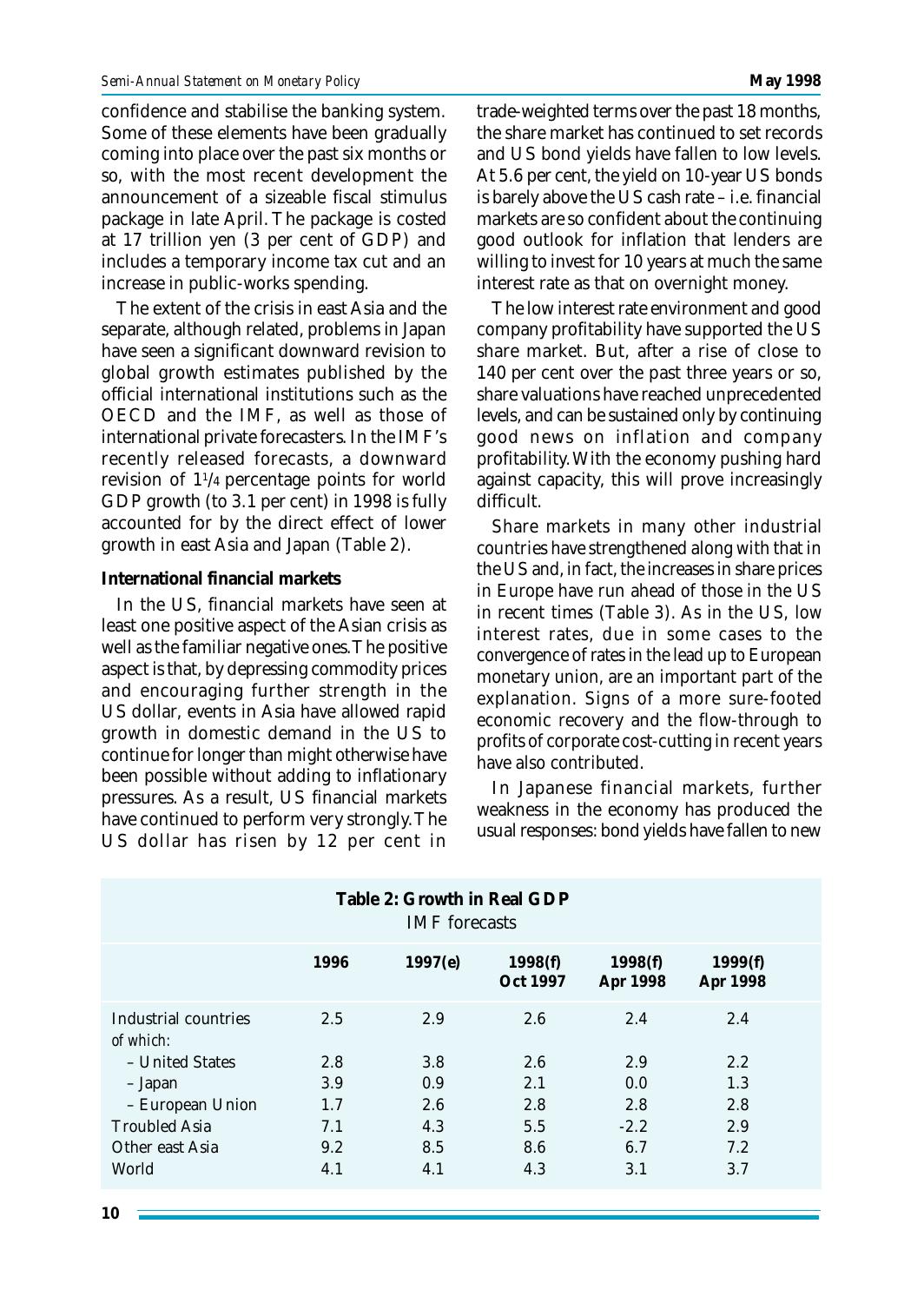| <b>Table 3: Share Prices</b><br>Per cent |                 |                  |  |  |  |
|------------------------------------------|-----------------|------------------|--|--|--|
|                                          | Change since:   |                  |  |  |  |
|                                          | <b>End 1994</b> | <b>1997 Peak</b> |  |  |  |
| <b>United States</b>                     | 140             | 11               |  |  |  |
| Canada                                   | 84              | 7                |  |  |  |
| Japan                                    | $-21$           | $-25$            |  |  |  |
| Germany                                  | 152             | 20               |  |  |  |
| <b>United Kingdom</b>                    | 96              | 13               |  |  |  |
| France                                   | 111             | 28               |  |  |  |
| <b>Italy</b>                             | 136             | 40               |  |  |  |
| Spain                                    | 232             | 40               |  |  |  |
| New Zealand                              | 17              | $-15$            |  |  |  |
| Australia                                | 47              | 1                |  |  |  |

lows of 1.5 per cent, the lowest long-term bond yield in any country for several centuries; the share market has fallen by about 25 per cent since mid 1997 to levels about 60 per cent below the early 1990s peak; and the exchange rate of the Japanese yen has fallen against other major currencies (15 per cent against the US dollar and 10 per cent against the German mark). Short-term interest rates remain at their historic lows of 0.5 per cent, where they have been for the past  $2^{1/2}$  years.

**Australian Financial Markets**

**The exchange rate**

The fortunes of the Australian dollar over the past six months have mainly reflected developments in east Asia. The exchange rate has declined against the US dollar over this period, reaching its weakest point in January when the turmoil in Asia was at its height (Graph 6). The low point was US63.2 cents, a fall of US12 cents from the mid-1997 level, and the lowest exchange rate against the US dollar since the mid 1980s.

With the Asian situation subsequently improving, the Australian dollar recovered to some degree, at one point regaining





US68 cents. However, as was the general experience of other currencies in the region, it has been affected recently by events in Japan and has returned to under US65 cents. This represents a net depreciation of 18 per cent against the US dollar over the past year.

The independent strength of the US dollar on world markets has been an important factor in this, but it is only part of the explanation. The Australian dollar has fallen against most currencies. Over the past year, for example, it has fallen against 19 of the 26 countries in the trade-weighted index. Such developments would normally be reflected in a fall in the trade-weighted index, but this has not happened on this occasion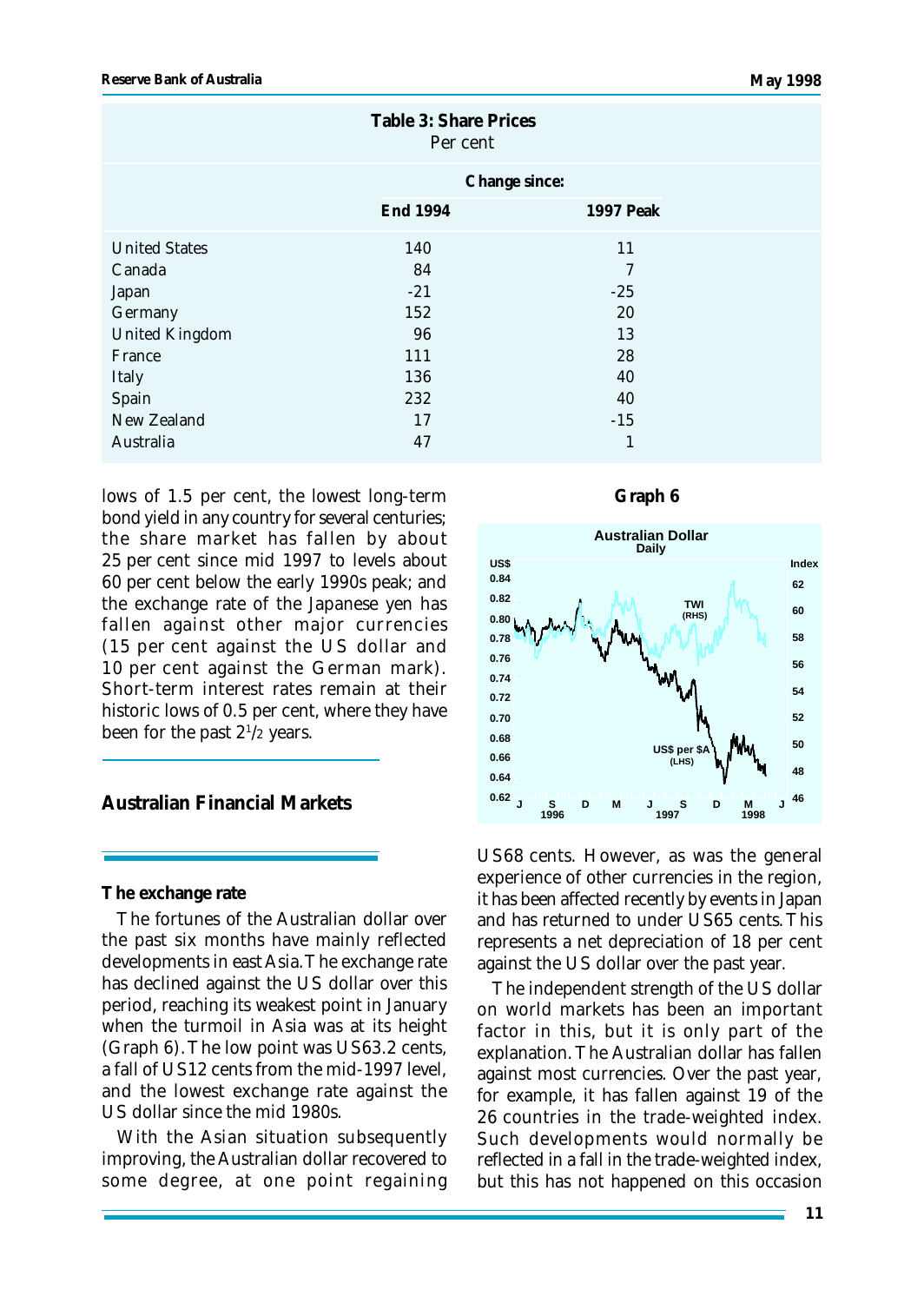because of the exceptionally large increases against the currencies of the troubled Asian economies.

As was discussed in the article on 'Alternative Measures of the Effects of Exchange Rate Movements on Competitiveness' in the Bank's January *Bulletin*, the widely divergent path of the Australian dollar as between the major currencies and the currencies of east Asia means that the trade-weighted index has not been as useful a measure of overall exchange rate moves of the Australian dollar as in more settled times. The recent moves in the index are difficult to interpret because they combine a sharp appreciation against the currencies of countries to which Australia exports with a sharp depreciation against those of countries from which Australia imports. The Bank's judgment is that, on the whole, the movements in bilateral exchange rates have had a stimulative effect on economic activity and inflation in Australia.

In the unsettled conditions of late 1997 and January 1998, with exchange rate movements threatening to become self reinforcing, the Bank undertook some modest intervention in the market to restore orderly conditions. This was the first such intervention since November 1993. It involved total purchases of Australian dollars of \$400 million; so far in 1998, a purchase of \$100 million in early January has been the only intervention. Although the exchange rate has passed through a wide range since then, trading has remained orderly and the Bank has not seen a need to intervene.

#### **Long-term interest rates**

The bond market in Australia participated in the global bond rally (Graph 7). Since the previous *Semi-Annual Statement on Monetary Policy*, the yield on 10-year bonds has shown a net fall of 20 basis points, to around 5.75 per cent. This is the lowest level since the early 1970s, a time when interest rates were set by the Government and financial institutions were required to hold substantial amounts of bonds under the so-called 'captive' arrangements.





While bond yields in most countries have fallen sharply since the peak in late 1994, the fall has been larger in Australia than in most other countries. Accordingly, the spread between yields on Australian and overseas securities has fallen. The premium for Australian bonds over US security yields, which had been as high as 300 basis points as recently as three years ago, is currently less than 10 basis points and has averaged 25 basis points since mid 1997 (Graph 8). Continuing good news on inflation and the strong fiscal position have been the main factors driving this narrowing of the spread.

Spreads between bonds issued by different countries reflect both credit risk (i.e. differences in credit standing) and currency



**Graph 8**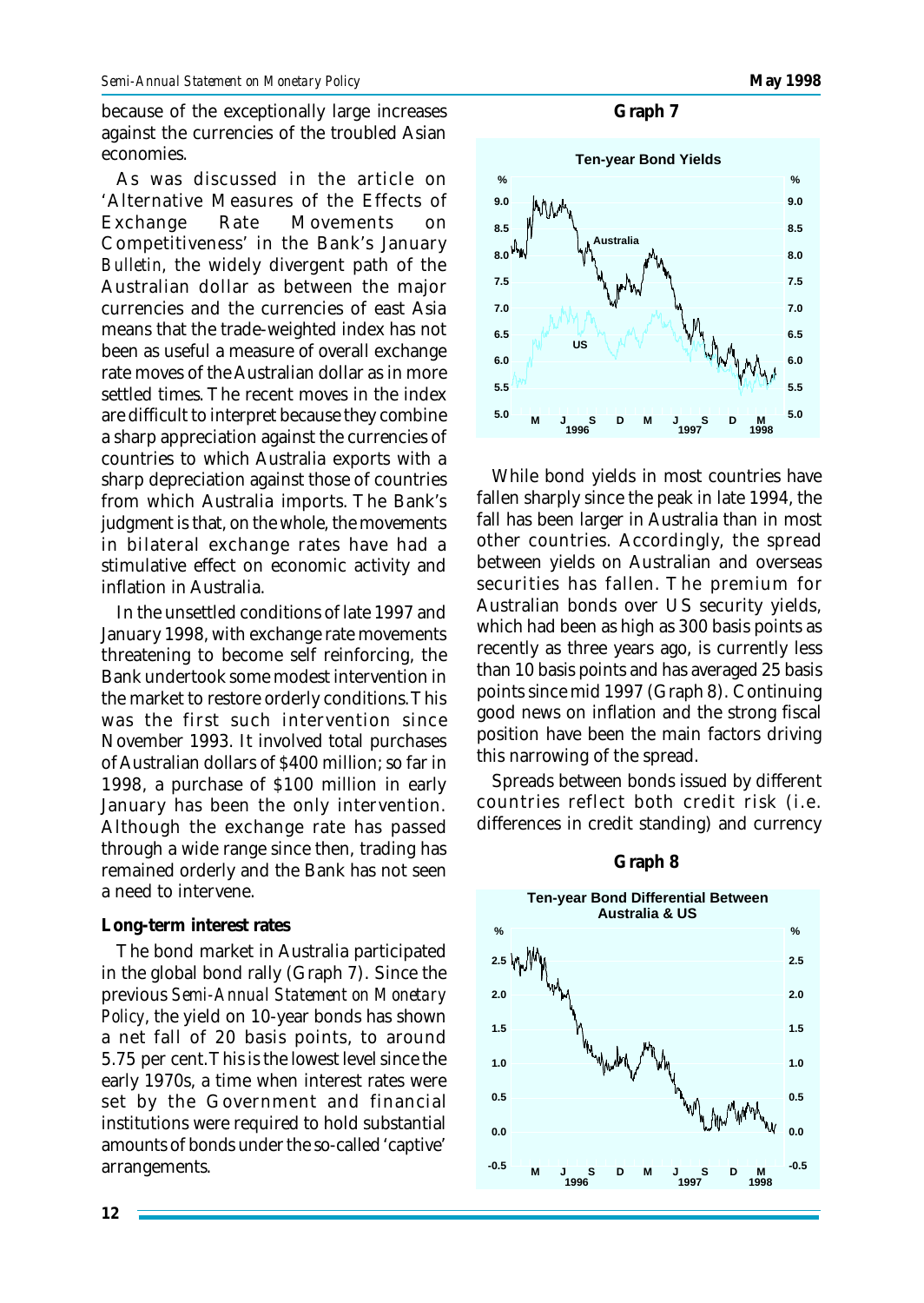risk, i.e. the risk of changes in exchange rates, an important element of which, over the long term, is differences in rates of inflation. It is not possible to measure directly the extent to which each of these factors is contributing to the current spread between Australian and US bonds as the Australian government has no actively-traded borrowings in the US dollar market. However, other sovereigns with credit ratings similar to Australia who borrow in the US market are paying spreads of 20–30 basis points over US Treasury securities. This implies that the inflation risk built into the current Australian/US bond spread is, in fact, negative – i.e. markets are pricing Australian bonds on the basis that Australian inflation, which is currently below that in the US, will

Another indication of the good inflation outcomes priced into Australian bonds can be seen in the difference between nominal yields and the real yields on indexed bonds; this gap largely reflects inflationary expectations over the life of the bond, and is about 2 percentage points at present.

#### **Short-term interest rates**

remain so.

Following the five easings of monetary policy between July 1996 and July 1997, the cash rate has been held unchanged at 5.0 per cent. Over this time, the market assessments of future changes to monetary policy have varied between expectations of a tightening and a loosening, mainly in response to short-run fluctuations in the economic data becoming available.

Market expectations about monetary policy can be observed in a variety of ways, but one relatively simple way is by comparing the market yield on three-month securities to the overnight cash rate. This is because arbitrage by market participants works to ensure that three-month interest rates reflect the expected average cash rate over that period. Expectations for an easing of policy  $-$  i.e. a reduction in the cash rate – will result in three-month yields falling below the current cash rate, while expectations of a tightening will result in the reverse.

As can be seen from Graph 9, in the months immediately following the easing in July 1997, markets continued to price in some expectations of further easings. Such trend-following behaviour is not uncommon in markets, both here in Australia and overseas; it was also evident in early 1995 after the tightenings of late 1994.

#### **Graph 9**



By December 1997, however, following the run of strong data on economic activity, markets had moved to price in a tightening of policy. Thereafter, as the Asian crisis worsened, and market observers began to predict a significant negative impact on the Australian economy, those expectations of a tightening were unwound. By March, they had been replaced by expectations of an easing, although these expectations are not as confidently held as back in the September quarter 1997. These swings in sentiment have been relatively mild and the frequency with which they have changed suggests that expectations are not confidently held.

Around the world, official interest rates have been relatively steady by past standards, but, to the extent that there has been any trend over the past year, it has been towards tightening (see Table 4, which shows the net change in official interest rates in industrial countries over the past year). Three countries – New Zealand, Canada and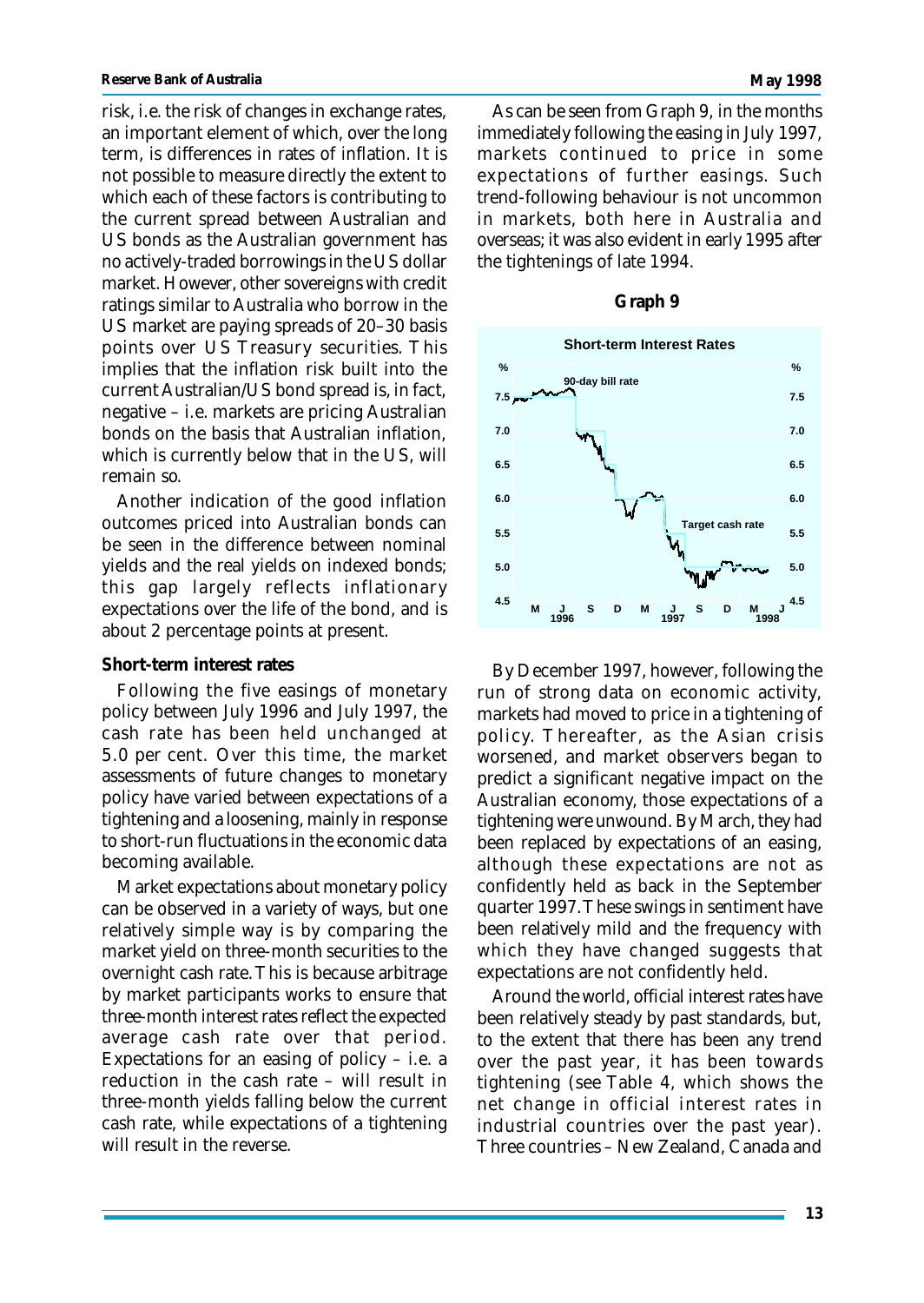the United Kingdom – have implemented significant increases in interest rates. The former two have done so largely because of weakness in their exchange rates, the last because of the strength of its economy. Most European countries have also raised interest rates. Four industrial countries have reduced interest rates; apart from Australia, the other three were those European countries with above-average interest rates which reduced them as part of the convergence of rates in the lead up to European monetary union.

### **Domestic Economic Activity**

The Australian economy is now entering its seventh year of low-inflation expansion. The pace of growth picked up during 1997, with real non-farm GDP expanding by 3<sup>3</sup> /4 per cent over the year. In the latter part of the year,

this strength began to flow through to the labour market, generating stronger employment growth and a noticeable drop in the unemployment rate.

The general pick-up in momentum reflected stronger growth in most components of private demand, with strength particularly evident in consumer spending and housing construction. Overall, private demand grew by 6<sup>1</sup> /2 per cent over the year and total domestic demand by 5<sup>1</sup> /2 per cent (although, as noted in Box  $\overline{D}$  (p. 28), this strength is slightly overstated by conventional constant-price estimates). Some of the growth in private demand was absorbed by a rundown in stocks and by faster growth in imports (Table 5).

Early indications are that domestic demand has maintained momentum in the early part of 1998, but that the effects of the slowdown in Asia are becoming more apparent in the form of declines in export sales to a number of countries in the region. Although other

| Table 4: Key Policy Interest Rates and<br><b>Change Over Past Year</b><br><b>Basis points</b> |                     |                               |  |  |  |  |  |  |
|-----------------------------------------------------------------------------------------------|---------------------|-------------------------------|--|--|--|--|--|--|
|                                                                                               | <b>Current rate</b> | Change since<br>30 April 1997 |  |  |  |  |  |  |
| New Zealand                                                                                   | 8.40                | 205                           |  |  |  |  |  |  |
| Canada                                                                                        | 4.75                | 175                           |  |  |  |  |  |  |
| <b>United Kingdom</b>                                                                         | 7.25                | 125                           |  |  |  |  |  |  |
| Norway                                                                                        | 5.75                | 50                            |  |  |  |  |  |  |
| <b>Netherlands</b>                                                                            | 3.30                | 40                            |  |  |  |  |  |  |
| Finland                                                                                       | 3.40                | 40                            |  |  |  |  |  |  |
| Germany                                                                                       | 3.30                | 30                            |  |  |  |  |  |  |
| Belgium                                                                                       | 3.30                | 30                            |  |  |  |  |  |  |
| <b>Denmark</b>                                                                                | 3.75                | 25                            |  |  |  |  |  |  |
| Sweden                                                                                        | 4.35                | 25                            |  |  |  |  |  |  |
| France                                                                                        | 3.30                | 20                            |  |  |  |  |  |  |
| <b>United States</b>                                                                          | 5.50                | $\Omega$                      |  |  |  |  |  |  |
| Switzerland                                                                                   | 1.00                | $\bf{0}$                      |  |  |  |  |  |  |
| Japan                                                                                         | 0.50                | $\theta$                      |  |  |  |  |  |  |
| Australia                                                                                     | 5.00                | $-100$                        |  |  |  |  |  |  |
| Spain                                                                                         | 4.50                | $-100$                        |  |  |  |  |  |  |
| Portugal                                                                                      | 4.70                | $-160$                        |  |  |  |  |  |  |
| <b>Italy</b>                                                                                  | 5.00                | $-175$                        |  |  |  |  |  |  |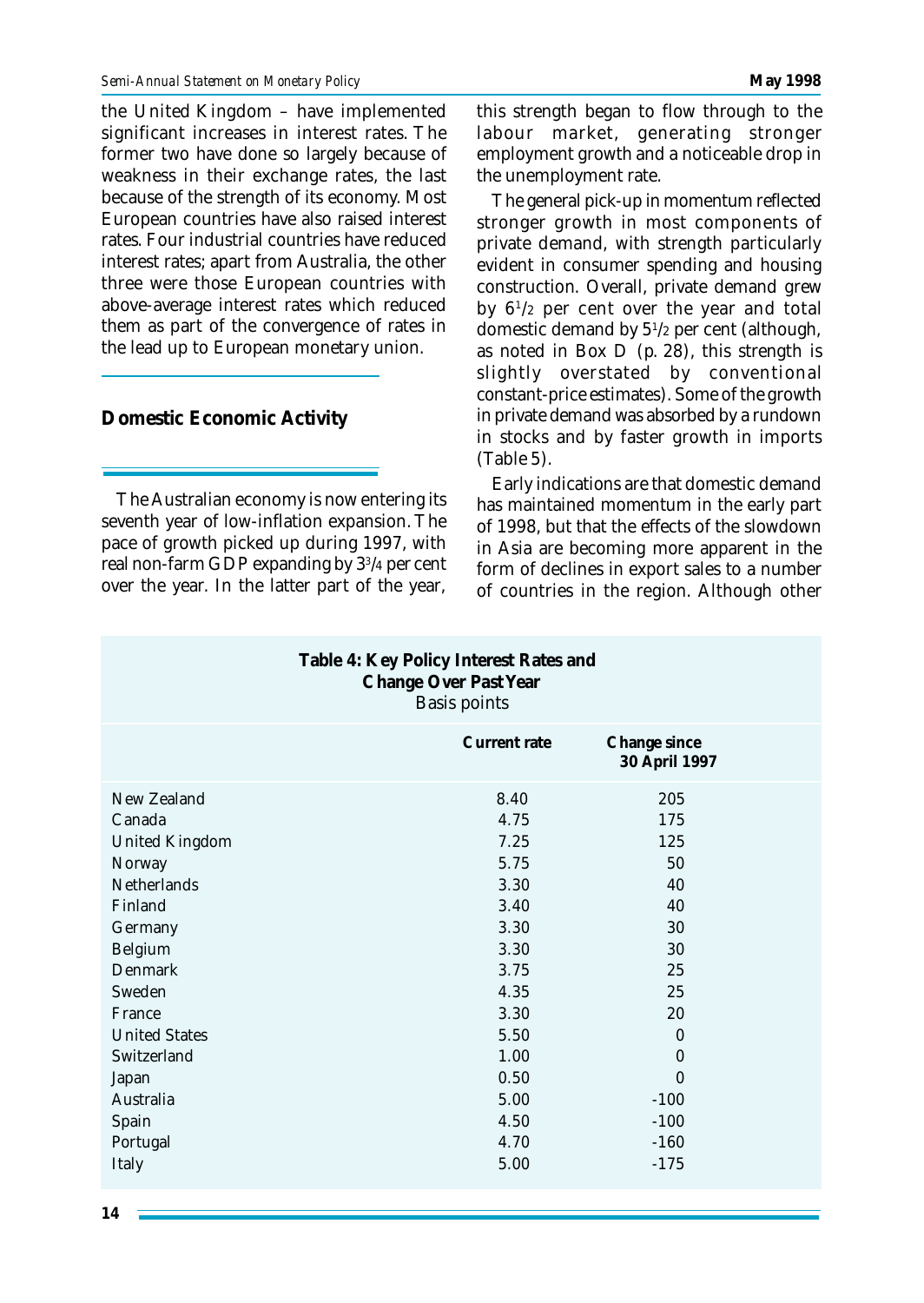|                                                    | Six months to:   |         |          |        | Year to  |  |
|----------------------------------------------------|------------------|---------|----------|--------|----------|--|
|                                                    | <b>June 1997</b> |         | Dec 1997 |        | Dec 1997 |  |
| Expenditure (1989/90 prices):                      |                  |         |          |        |          |  |
| Private final demand <sup>(a)</sup>                | 6.2              |         | 7.0      | 6.6    |          |  |
| Consumption                                        | 3.0              |         | 7.1      | 5.0    |          |  |
| – Goods                                            |                  | 2.7     | 8.1      |        | 5.4      |  |
| $-$ Other <sup>(b)</sup>                           |                  | 3.7     | 7.7      |        | 5.7      |  |
| <b>Dwelling investment</b>                         | 22.8             |         | 4.2      | 13.1   |          |  |
| Business fixed investment <sup>(a)</sup>           | 14.2             |         | 8.2      | 11.1   |          |  |
| $-$ Equipment <sup>(a)</sup>                       |                  | 25.2    | 8.0      |        | 16.3     |  |
| $-$ Non-dwelling construction <sup>(a)</sup>       |                  | $-10.8$ | 9.0      |        | $-1.4$   |  |
| Public final demand <sup>(a)</sup>                 | 2.6              | $-1.6$  |          | 0.5    |          |  |
| Increase in private non-farm stocks <sup>(c)</sup> | $-0.5$           | $-0.2$  |          | $-0.3$ |          |  |
| Net exports $(c)(d)$                               | $-1.0$           | $-1.1$  |          | $-1.1$ |          |  |
| Gross domestic product (1989/90 prices):           |                  |         |          |        |          |  |
| GDP(E)                                             | 4.0              |         | 3.5      | 3.8    |          |  |
| GDP(A)                                             | 4.0              |         | $3.2\,$  | 3.6    |          |  |
| Non-farm GDP(A)                                    | 3.9              |         | 3.7      | 3.8    |          |  |
|                                                    |                  |         |          |        |          |  |

#### **Table 5: National Accounts – December 1997** Annualised rates of change; seasonally adjusted

(a) Excluding transfers between the public and private sectors.

(b) Excluding dwelling rent.

 $(c)$  Contributions to growth in GDP $(E)$ .

(d) Excludes RBA gold transactions and frigate export.

markets have remained strong, the result has been a weaker aggregate export performance in the latter part of 1997 and early 1998. Weaker external conditions are thus providing some offset to the strength in domestic demand. The net effect will depend importantly on the extent of any indirect effects acting on business and consumer confidence. Overall, growth in 1998 is likely to be slower than that recorded in 1997.

#### **Household income and expenditure**

Strong growth in consumer spending has been an important contributor to overall growth in activity over the past year. Consumer spending increased by 5 per cent in real terms over the year to December 1997, and over the second half of the year the increase was just over 7 per cent at an annual rate. This followed a much weaker period in the second half of 1996. The pick-up has been widespread across most categories of consumer spending but was particularly noticeable for spending on retail goods, motor vehicles and entertainment and recreation.

Taking 1997 as a whole, the most striking area of growth was in purchases of motor vehicles (Graph 10). Spending on this component increased by more than 25 per cent over the year to the December quarter, contributing a full percentage point to the growth in consumption over the period. One factor contributing to the increase in sales has been a period of intense price competition in the industry, which has seen motor vehicle prices decline by around 10 per cent over the past two years. As well as being influenced by short-term movements in the exchange rate and resultant effects on prices of imported vehicles, this trend seems to reflect a more fundamental condition of over-capacity in the world car industry which has helped to maintain a general downward pressure on prices. Another factor has been the low level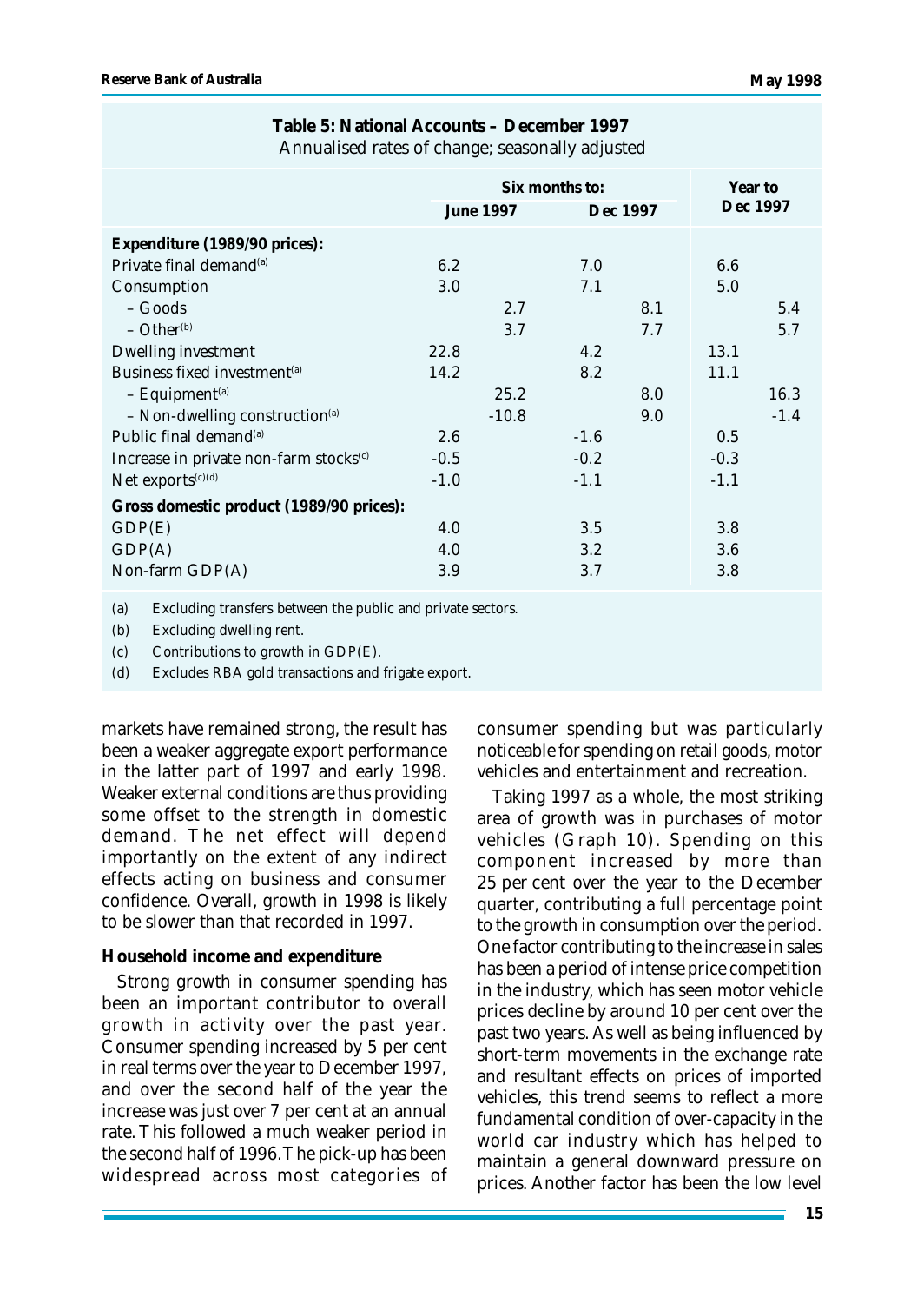of interest rates and ready availability of finance for car purchases. The value of loan approvals for the purchase of new motor vehicles increased by around 25 per cent over the year to the December quarter. Latest monthly figures on vehicle registrations suggest that there has been a pause in growth of vehicle purchases in the early months of 1998, which is not surprising given the extraordinary growth that occurred over the previous year. There have also been reports of local manufacturers having difficulty keeping up with demand.

**Graph 10**

### **Motor Vehicles 97/98 Passenger vehicle registrations '000 34 42 50 0.2 0.4 0.6 Imports \$b 97/9895/9693/94 95/96**

#### Retail trade has maintained an upward trend in recent months but at a slower pace than was recorded in the second half of 1997 (Graph 11). In the March quarter, sales increased by 0.3 per cent in real terms, to be up by 2.8 per cent over the year, following an increase of 3.9 per cent over the year to December. Individual monthly figures continue to be quite volatile, particularly those relating to department stores, where ongoing changes in seasonal patterns make interpretation of the data difficult. It is likely that total consumption has continued to grow more strongly than its retail component, given the strong medium-term trend in spending on services such as entertainment and recreation which are not included in retail trade.

The strong growth in spending through 1997 was supported by solid rises in

#### **Graph 11**



household incomes. Real household disposable income increased by 3 per cent over the year, and at an annual rate of 5 per cent in the second half of the year, boosted by stronger growth in employment. Financial conditions and buoyant levels of consumer confidence were also supportive of spending growth, which outpaced growth in incomes during the year, implying a declining saving ratio. Capital gains arising from the Telstra float may also have boosted household spending in the recent period (see Box B).

In the early part of 1998, consumers may be adopting a more cautious attitude in the face of greater uncertainties about the international outlook and about employment prospects. Some lessening of consumer confidence is suggested by recent results from the Westpac-Melbourne Institute consumer sentiment survey. The survey points to greater pessimism in recent months in relation to general economic conditions and employment prospects, although consumers have remained relatively up-beat about their personal financial situations, and overall consumer confidence remains above its long-term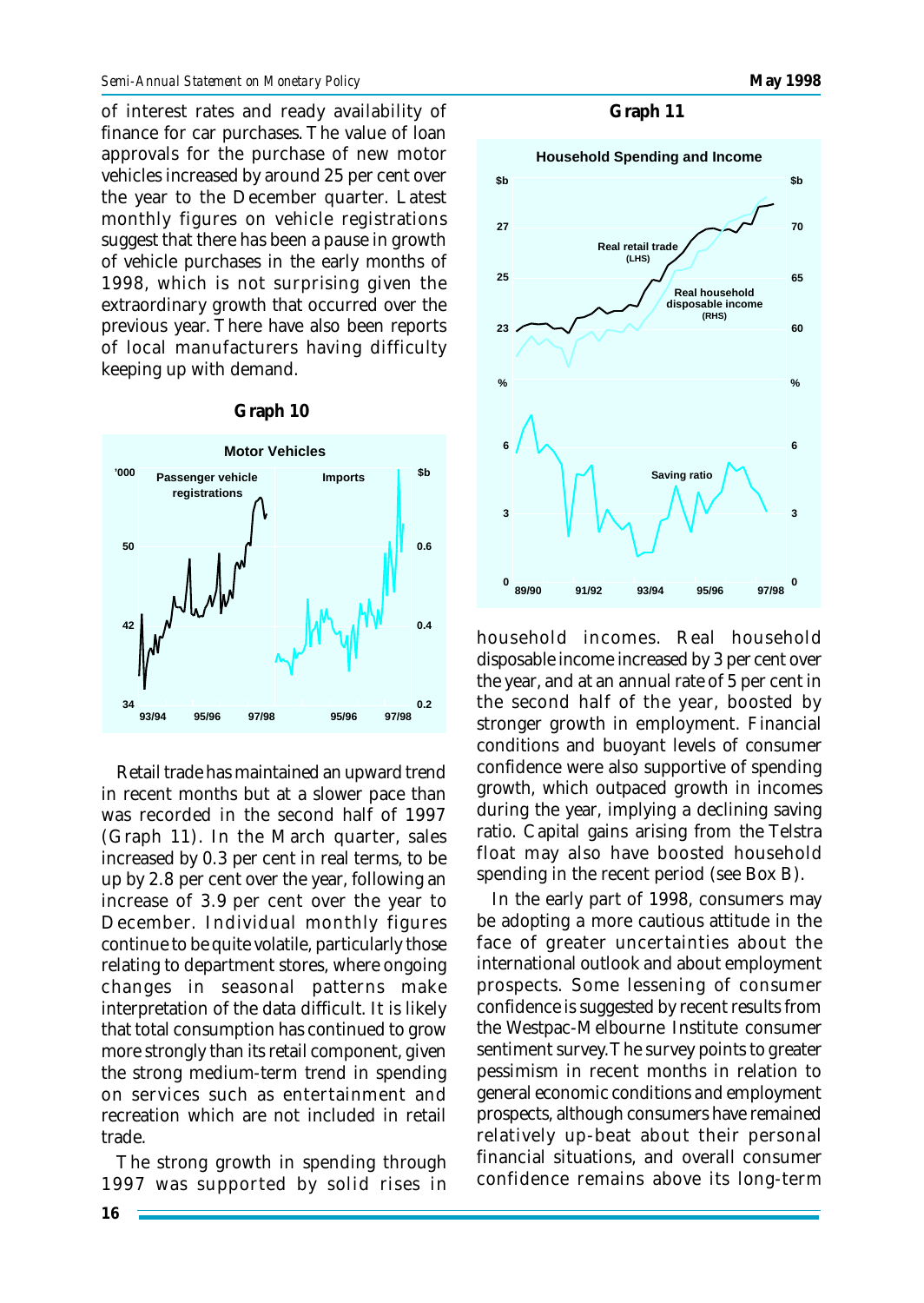average. Consumer spending is likely to be boosted later in the year by the impact on household wealth of AMP demutualisation (Box B).

Demand for residential property has continued to increase over the past year, leading to solid growth in activity in the housing sector. In the December quarter, the number of private house commencements increased by 11 per cent, to be up by more than 20 per cent over the year as a whole (Graph 12). In dollar terms, the increase over the year was nearly 30 per cent. Local government building approvals have shown broadly similar growth to that in commencements, although with slightly different timing, and they suggest further growth in the early part of 1998. In the March quarter, the number of private dwellings approved for construction increased by about 1 1 /2 per cent, continuing the upward trend seen over the past year. Given lags in the completion of residential construction, these increases in approvals and commencements will flow through into further expansion in building activity during 1998.

The difference in growth rates between numbers and values of dwelling commencements points to one significant difference between the current and previous housing upswings. In the current cycle to date, the number of houses being built has increased less rapidly than in previous cycles, but this has to some extent been offset by faster growth



#### **Graph 12**

in the average value per dwelling being built, reflecting improvements in average size and quality (Box C).

The strength in housing demand continues to be facilitated by a high level of finance commitments. In the three months to February, the value of loan approvals for housing was 18 per cent higher than a year earlier (Graph 13). Lending to investors in residential property has grown particularly strongly in the current upswing, with the value of new loan commitments almost doubling over the past two years. As has been the case during previous upswings, the expansion in finance commitments was initially led by loans for the purchase of existing dwellings but, more recently, lending for the finance of new construction activity has been accounting for more of the growth.

#### **Graph 13**



Latest indications are that the pace of lending growth may have been easing in recent months, although that would not be the first time that such a pause has occurred in the current upswing. Another weaker sign is that there has been a leveling out of activity in the medium-density component of housing construction. Nonetheless, demand for housing continues to be supported by historically high levels of affordability and by a rising aggregate level of household income. Interest rates on housing loans are at their lowest levels since the late 1960s, and measures of repayment burdens in relation to household incomes are also historically low.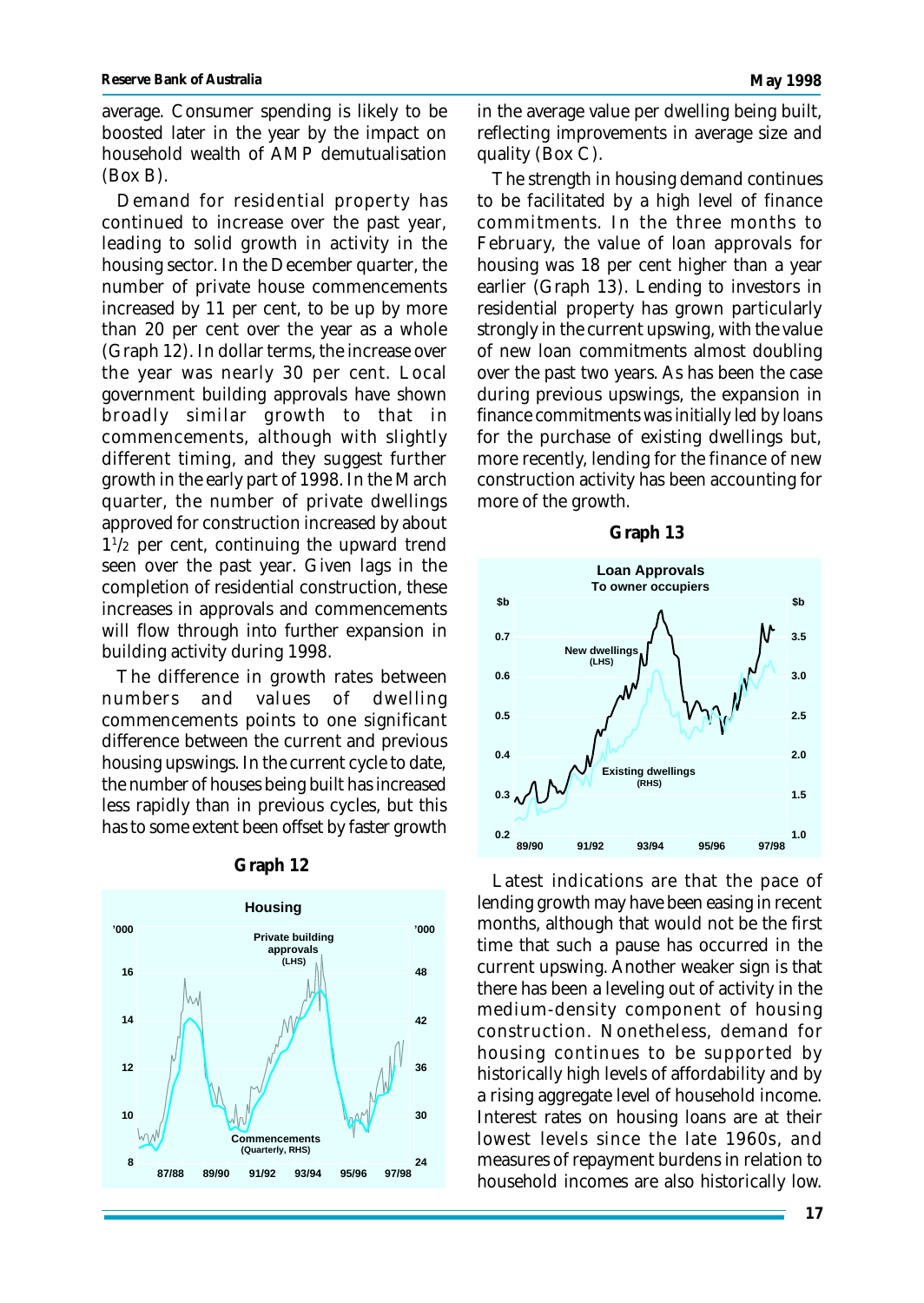## **Box B: Telstra Float and AMP Demutualisation**

The partial privatisation of Telstra in November 1997 and demutualisation of the AMP Society are the largest financial-sector events of their kind to have occurred in Australia (Table B1). Both are likely to have significant effects on the real economy. The Telstra privatisation probably had a small positive effect on consumer demand in the December 1997 and March 1998 quarters, while the AMP demutualisation may have a somewhat larger effect during 1998 and 1999.

#### **One-third privatisation of Telstra**

The sale of one-third of Telstra will yield around \$14.3 billion to the Commonwealth. Households were allocated 60 per cent of Telstra shares on offer. The remaining shares were purchased, in about equal proportions, by domestic and foreign institutional investors. The persistent strength in the price of Telstra instalment-receipts<sup>1</sup> (IRs) since their listing on 17 November reflects strong demand from institutions seeking to hold share portfolios that mirror the composition of the All Ordinaries index, which now includes one-third of Telstra. It also reflects an international re-rating of telecommunications stocks associated with a flight to quality following the Asian financial crisis. The possibility that the utility will be fully privatised after the next federal election may also have underpinned demand for IRs.

Households may have *reduced* consumption initially to help fund the purchase of Telstra IRs, although many of the purchases were financed by borrowings. Households who purchased IRs, however, have experienced a substantial capital gain as IRs have traded at a premium of 100 per cent to the issue price. This is likely to have led to a more recent *boost* to consumption both from retail investors who have sold their IRs in recent months, and from investors spending some of the added wealth implicit in the higher price of their IRs. Part of the approximately \$900 million oversubscription money returned to retail investors in early December may also have been spent, especially given the proximity of these receipts to Christmas.

| Table B1: Privatisations and Demutualisations since 1990                   |                                            |                                                      |  |  |  |  |  |
|----------------------------------------------------------------------------|--------------------------------------------|------------------------------------------------------|--|--|--|--|--|
| Privatisations over \$2.5 billion<br>Asset                                 | Proceeds (\$ billion)                      | Year(s) of privatisation                             |  |  |  |  |  |
| Telstra<br>Commonwealth Bank of Australia<br>Loy Yang A<br><b>PowerNet</b> | 14.3<br>8.2<br>4.7<br>2.6                  | $97/98 - 98/99$<br>$91/92 - 97/98$<br>96/97<br>97/98 |  |  |  |  |  |
| Demutualisations<br>Institution                                            | Value $(S$ billion) $(a)$                  | Year of demutualisation                              |  |  |  |  |  |
| <b>AMP</b> Society<br><b>National Mutual</b><br>Colonial Mutual            | $13^{1/2} - 17^{1/2}$ (est.)<br>3.1<br>2.0 | 97/98<br>95/96<br>96/97                              |  |  |  |  |  |
| (a)<br>Market capitalisation one month after listing.                      |                                            |                                                      |  |  |  |  |  |

1. Telstra shares are held in trust until payment of the second instalment (around \$6 billion) in November 1998.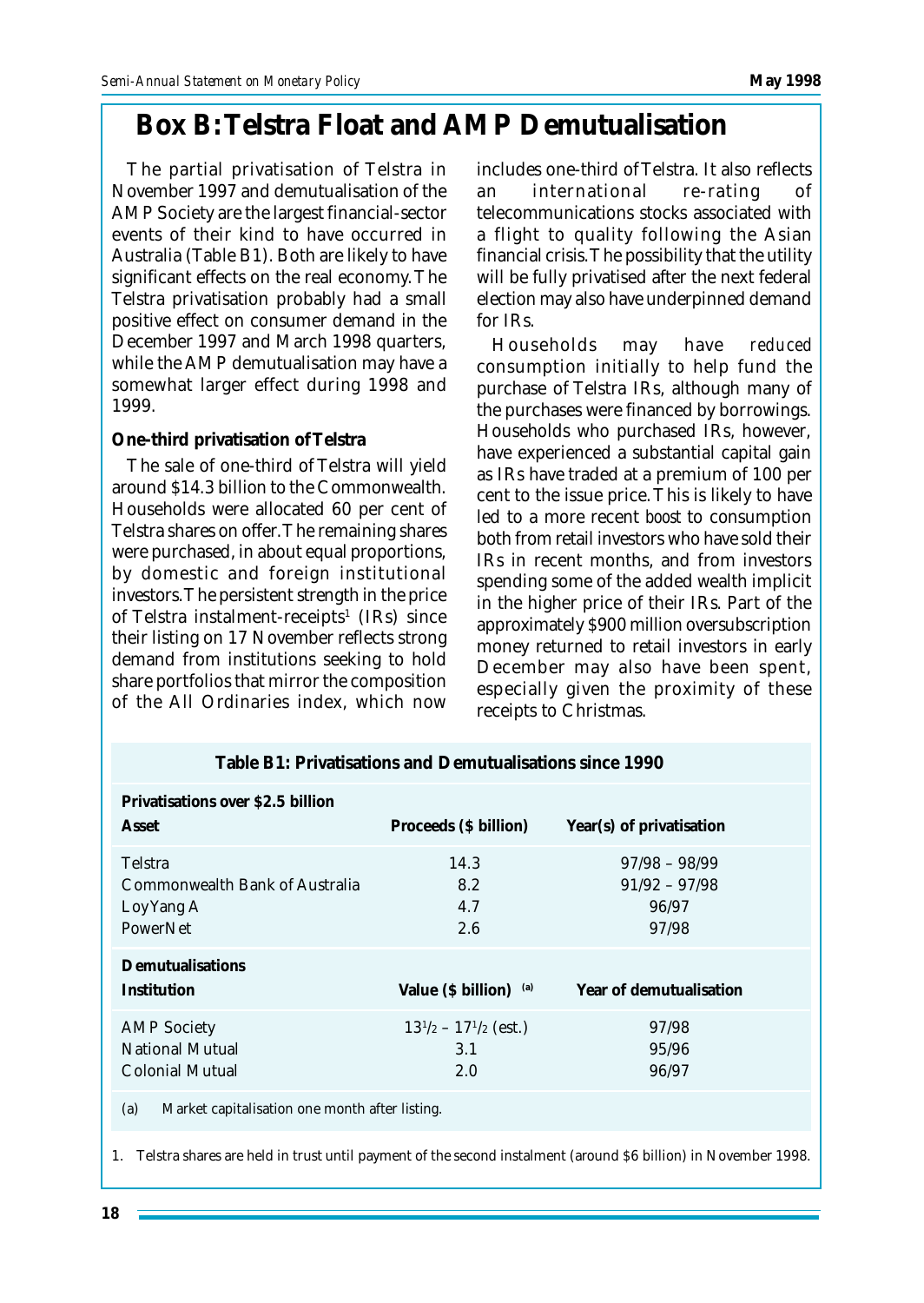#### **AMP demutualisation**

The demutualisation of the AMP Society earlier this year gives current policyholders a readily transferable share of the wealth that has accumulated in the AMP since its inception. Current estimates suggest that when the renamed AMP Ltd lists on the stock exchange on 15 June, its market capitalisation will be in the range \$13<sup>1</sup> /2 – \$17<sup>1</sup> /2 billion. Most policyholders are likely to have ignored, or heavily discounted, this component of their wealth before the demutualisation was mooted. In this sense, the demutualisation may be seen as a 'windfall gain' by current policyholders.

Australians are estimated to be entitled to around 75 per cent of the AMP Ltd shares, with most of the remainder going to citizens of New Zealand and the UK. Of the Australian shares, about 10 per cent will be allocated to superannuation trustees. Based on these estimates, individual Australian policyholders will be allocated about two-thirds of the AMP shares on offer. These individual policyholders are likely to increase their spending on consumption and dwelling investment, based on the experience in the United Kingdom following the conversion of building societies and the demutualisation of insurance companies in 1997.

The increase in spending is likely to come from two types of policyholders. The first type are those who sell AMP shares and spend some of the proceeds. (Some of these policyholders might be unable to increase current spending without selling AMP shares, because they lack a buffer of savings.) The UK experience suggests that the additional expenditure from policyholders who sell shares could amount to about

The strength of investor interest has been driven by attractive financing terms, an expanding rental market and low levels of vacancy rates in rental properties. Vacancy rates have begun to increase in Sydney, however, as a large volume of stock has come on to the market.

\$1.3 billion in the two years following the demutualisation, using the midpoint of current estimates of market capitalisation, with most of this expenditure occurring this year. The second type of policyholders are those who keep their AMP shares (at least for several months after the listing), but who nevertheless have sufficient savings to increase current expenditure. These policyholders might be expected to raise their expenditure in response to the 'windfall gain' implicit in the AMP demutualisation. Some of this extra expenditure (about \$0.3 billion, based on the UK experience) may occur *in anticipation* of the receipt of AMP shares. A continued flow of additional expenditure should also be expected by these policyholders after the shares have been received, which might add an estimated \$0.6 billion per annum to expenditure.

The survey evidence from the UK, on which these estimates are based, needs to be applied with caution to the Australian experience, because the payouts in the UK were derived from a range of financial market events, albeit dominated by demutualisations, and occurred in a period of robust consumer confidence and consumption growth. In addition, the age profile of members of building societies and policyholders of insurance companies in the UK may have been different from that of the individual policyholders of AMP Ltd; spending patterns in response to windfall gains may well differ by age group. Despite these caveats, the AMP demutualisation may be expected to boost aggregate demand in Australia in 1998 and into 1999 by the order of a few tenths of one per cent of annual GDP, with most of this effect in the current year.

The high levels of demand and affordability have been putting upward pressure on house prices (Graph 14). The market has been particularly strong in Melbourne over the past year, where median house prices have increased by 12 per cent. In Sydney, which was the first of the capital cities to show a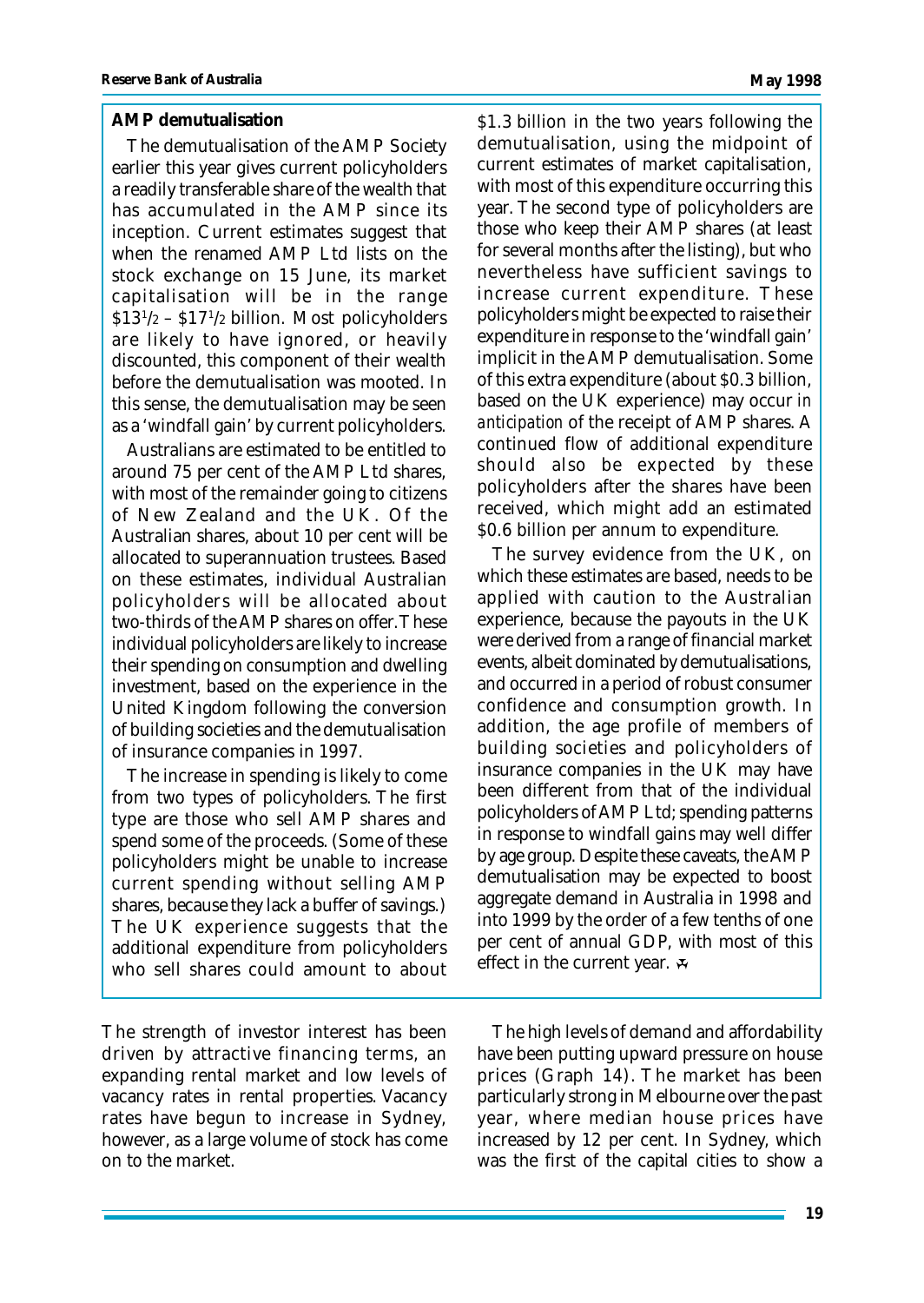### **Box C: The Housing Cycle**

The current housing upswing has, on occasion, been characterised as relatively weak, because the increase in the number of dwellings constructed has been smaller than at a comparable stage of earlier cycles. This characterisation is misleading, however, because the current cycle has witnessed an unusually high level of activity in alterations and additions to existing dwellings and a rising average value of the dwellings being built. As a result, the amount of investment activity in the current cycle, as opposed to the *number* of dwellings being built, has been similar to that in earlier cycles. The current cycle also differs from earlier cycles in the type of dwellings being built and in geographical composition. A higher than usual proportion of medium-density dwellings (as opposed to free-standing houses) has been built and construction activity has been unusually concentrated in New South Wales and Victoria. In part, this geographical concentration of activity reflects shifting patterns of interstate migration.

**The strength of dwelling investment relative to previous recoveries**

Graph C1 illustrates the current and past recoveries in the number of private building approvals, divided into two components: houses and medium-density dwellings. The relative weakness in the total number of building approvals compared to previous cycles reflects a slower-than-average pick-up in the houses component. By contrast, the number of approvals for medium-density dwellings has been quite similar to earlier cycles.

The smaller total number of building approvals has not translated into weaker dwelling investment (Graph C2). One reason for this is that alterations and additions activity has been relatively robust in the early stages of the cycle. Three years after the latest peak in dwelling activity, investment in the construction of new dwellings was still



**Graph C2**



7 per cent below its previous peak, while the amount of alterations and additions activity had regained its previous peak. The second reason is that the average value of the dwellings being constructed has risen over the past 4 years by more than 15 per cent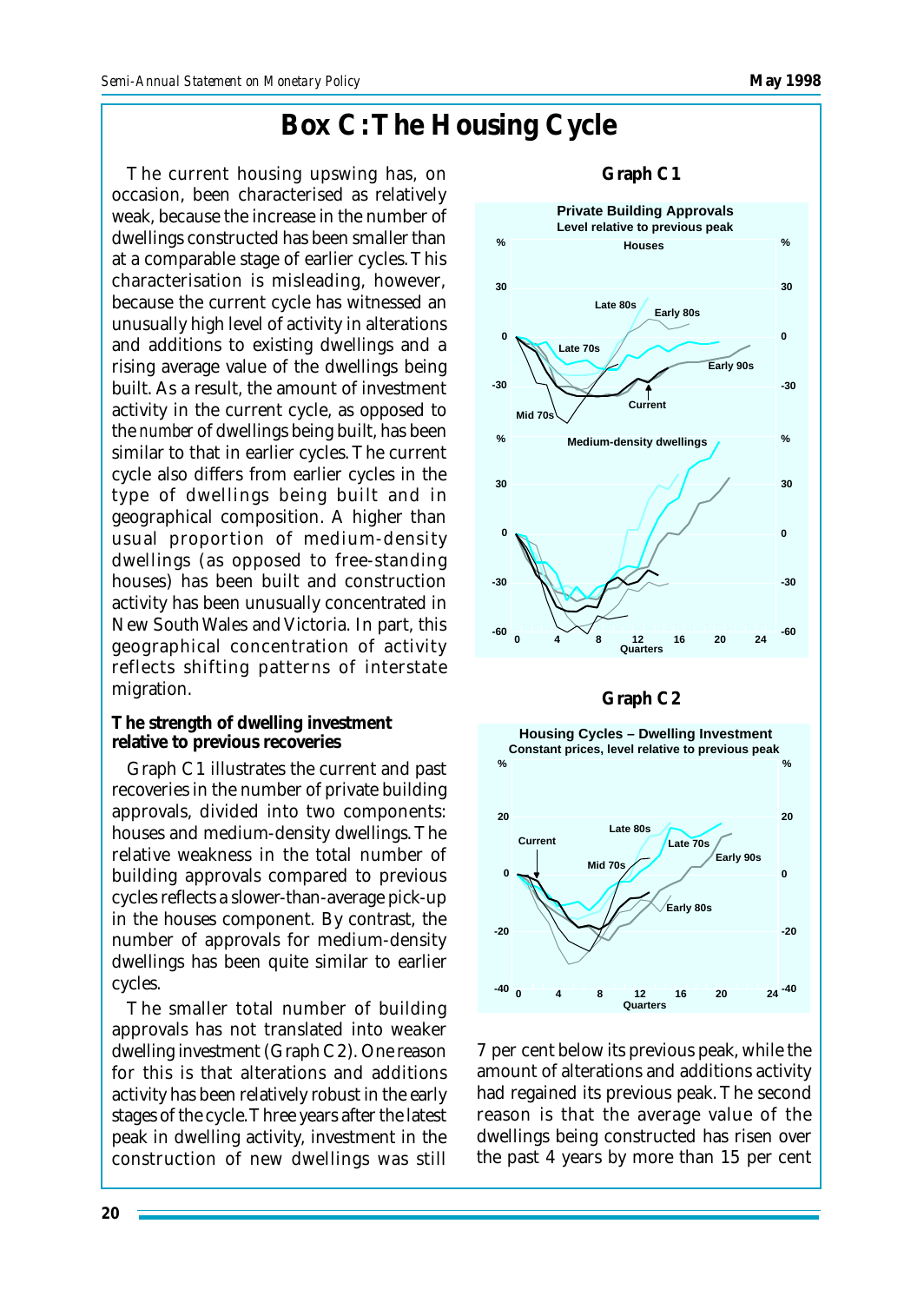after allowing for changes in the price of building materials, reflecting an increase in the average size and quality of the dwellings being constructed.

#### **Regional developments**

The current pick-up has been heavily concentrated in New South Wales and Victoria. Together, these States have accounted for almost all the growth in the number of dwellings in the current cycle, compared with less than half in the previous cycle. The number of dwellings being built in New South Wales in this cycle has not been unusually large. The cycle in Victoria does stand out, however, particularly for mediumdensity dwellings, which had been especially weak in the two previous housing upturns (Graph C3).

Building approvals in most of the other States have hardly grown at all thus far in the current housing cycle. In Queensland, there has been a modest upturn, but so far it is much weaker than in the early 1990s cycle.

The differing fortunes of Victoria and Queensland seem due in part to shifts in the



**Graph C3**



pattern of interstate migration. To a large extent, dwelling investment is driven by the rate of population growth, and large flows of migrants into Queensland in 1993 and 1994 resulted in particularly strong housing investment at that time (Graph C4). Since then, migration has fallen markedly, leading to a concomitant fall in demand for housing.

Many of the people who migrated to Queensland came from Victoria, a pattern which is consistent with weak economic activity in Victoria and robust growth in Queensland in the early 1990s. There is some evidence that these people came disproportionately from socio-demographic groups which traditionally favour mediumdensity dwellings, such as the elderly and less-wealthy households. This pattern of migration flows from Victoria helps to explain the weakness of medium-density activity in Victoria in the previous cycle as well as its more recent strength.

The concentration of activity in New South Wales and Victoria may also help to explain why the average real value of new dwellings has risen in the current housing cycle. Dwellings built in New South Wales and Victoria are more expensive on average than those built in Queensland and the rest of Australia. It is also true, however, that the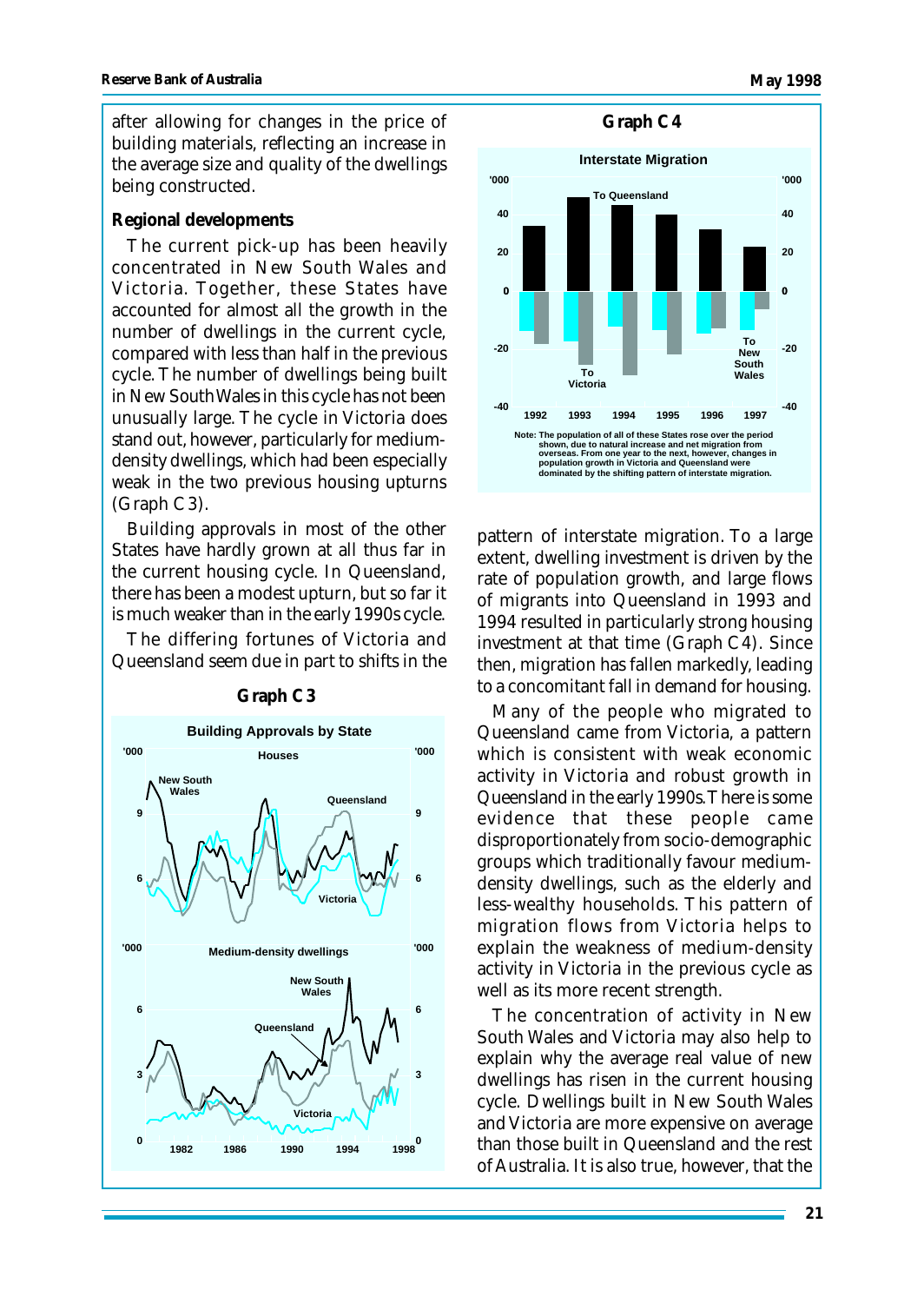average real value of dwellings being built in each state is rising. This development reflects lower nominal interest rates (permitting



strong upturn, house prices have continued to rise, although the rate of increase has been easing recently. In both cities, house price increases were initially concentrated in inner city areas, and probably reflected a shift in preferences towards those areas rather than a generalised state of excess demand. Recently there has been a tendency for price pressures to spread more widely although the Sydney experience suggests that, as this has occurred, prices have tended to rise at a slower rate than was initially recorded in the inner city areas. In most other capitals, house prices have been picking up over the past year but the rate of increase has remained moderate.

#### **Business sector**

Increases in output were recorded for most major industry groups over 1997. The strongest increases were in the service industries, particularly property and communications, and growth was also significantly above average in construction and retailing. Conditions in the manufacturing sector were rather weaker, with output rising by only 1 per cent according to the ABS production accounts over the year as a whole, and declining in the second half of the year. In general, the more internationally exposed households to obtain larger loans) and rising levels of real income and wealth.

industries (or those that are exposed to Asia) have faced more difficult conditions recently, while sectors such as retailing and construction have benefited from the strong pick-up in domestic demand.

Notwithstanding the solid overall expansion in production, it remains the case that businesses in general have found it difficult to maintain or increase their profitability. Profit growth has been constrained by continuing competitive pressure on prices, which has kept average increases in selling prices to less than 2 per cent per annum for the past two years. Total profitability of the corporate sector, as measured by the ratio of gross operating surplus to GDP, has experienced a gradual decline through 1996 and 1997, illustrating the strength of competitive pressures on the supply side at a time when domestic demand conditions have been quite strong.

Going against the overall trend, profits in the construction sector have been increasing strongly, reflecting the upswing in building activity currently under way. In the manufacturing sector, some rebuilding of profits has been occurring over the past year, following a significant deterioration in 1996. The improved recent performance seems to reflect a deceleration in wage settlements in the industry, which had earlier been a pace-setter. Nonetheless, manufacturers have some way to go in restoring earlier profit levels, which in nominal terms are still below their 1994/95 peak.

Surveys of business sentiment have until recently been suggesting moderately rising confidence, consistent with the improving trend in demand and output over the past year. The latest readings, no doubt influenced by uncertainties raised by the Asian crisis, point to some reversal of that trend. Medium-term expectations, in particular, have fallen sharply over the last two quarters and are now around their levels of a couple of years ago.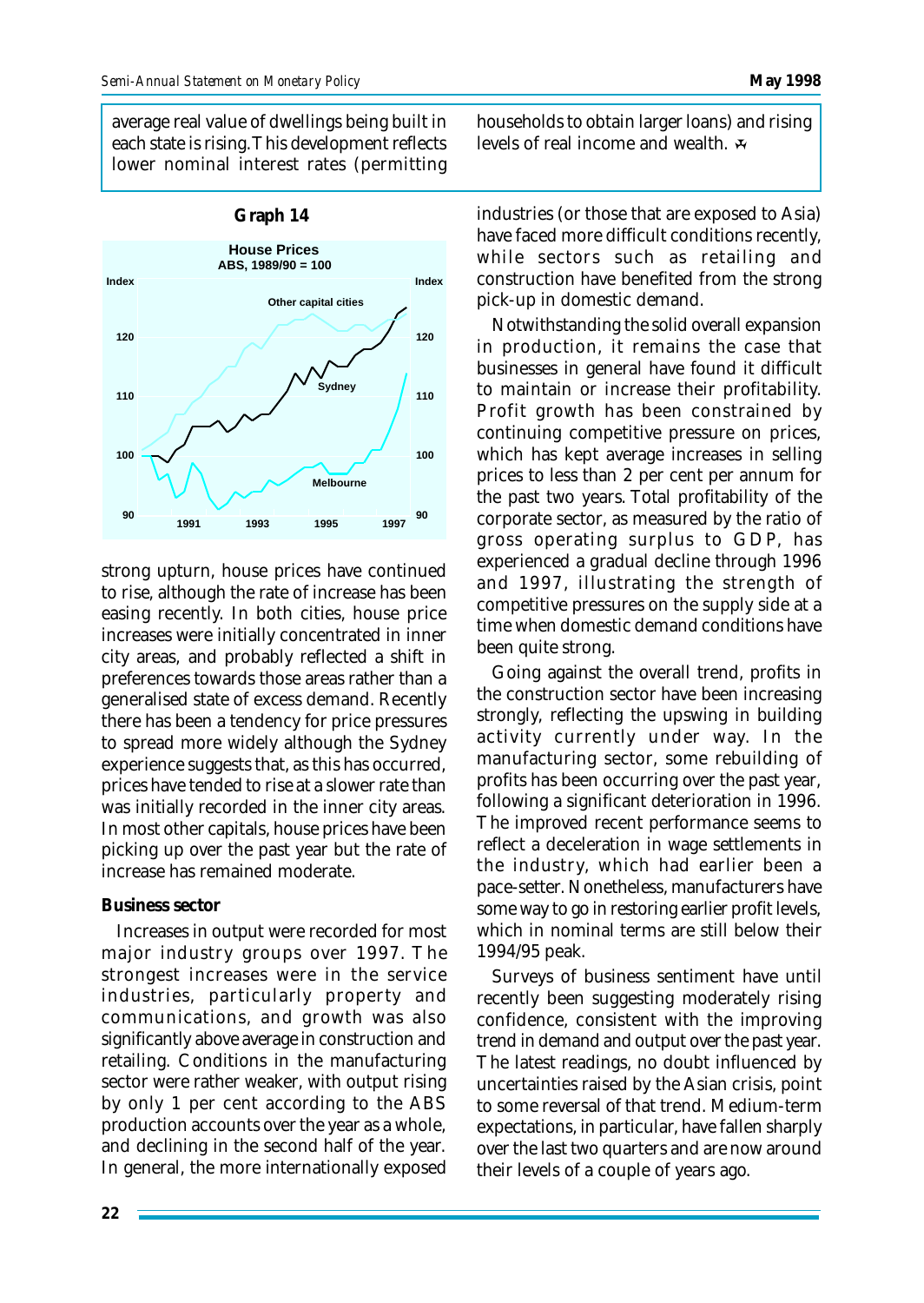Most surveys have also started to point to a decline in confidence with respect to the near-term outlook although, at an economy-wide level, the dip in confidence has not been particularly pronounced (Graph 15). The NAB survey for the March quarter reports moderately lower expectations in relation to sales, profitability and employment across most industries; in broad terms, these indicators have moved back to around their levels of a year ago. The Dun and Bradstreet survey, which covers the manufacturing, wholesale and retail sectors, gives a contrasting reading, suggesting that business confidence has continued to improve, while the ACCI-Westpac survey of manufacturers points to a more marked deterioration in recent quarters.

#### **Graph 15**



More obvious signs of an impact of the Asian crisis on business expectations are found in survey results specifically related to export sales. Most surveys have been recording a more marked deterioration in the outlook for exports than they have for total sales. Manufacturing-based surveys have tended to point to a more significant drop in confidence than is evident for the economy as a whole, and there is also greater-than-average pessimism in the mining industry, which may be related to developments in world commodity prices. As might be expected, business respondents have expressed some

concern when asked specifically whether the Asian crisis would be likely to have an adverse impact on the business environment.

The full extent of any such impact will depend not just on the direct effects on exports, but also importantly on whether resultant uncertainties lead to significant revisions to business investment plans. At this stage, there is little evidence of that occurring. Business investment continued to grow strongly through 1997, particularly in relation to plant and equipment. This type of investment spending increased by 15 per cent in real terms over the year, its fourth successive year of strong growth. Investment in buildings and structures showed little growth during the year, its upward trend being interrupted by the completion of work on the Crown casino project in Melbourne in mid year. Nonetheless, as discussed further below, there have been strong rises in commencements. In total, business investment increased by 12.5 per cent over the year. Alternative annually chained estimates to be adopted later this year by the ABS would suggest that this figure somewhat overstates investment growth but, even allowing for that, investment growth has continued at well-above-average rates (see Box D for a discussion of the general implications of the move to annually chained estimates).

Most industries participated in this solid growth in investment. Mining has remained the strongest area of growth, with projects in the oil and gas and base-metals sectors contributing strongly. Shorter-term swings in sentiment in the industry, including the recent decline in confidence, do not seem to have had a significant effect on investment intentions, which are often subject to very long planning horizons. There was also strong investment growth in the wholesale and retailing industries. In the manufacturing sector, investment levels have been rather weak for the past couple of years, but began to recover towards the end of 1997. This pattern has broadly reflected, with a lag, trends in profitability, although manufacturing output remained weak.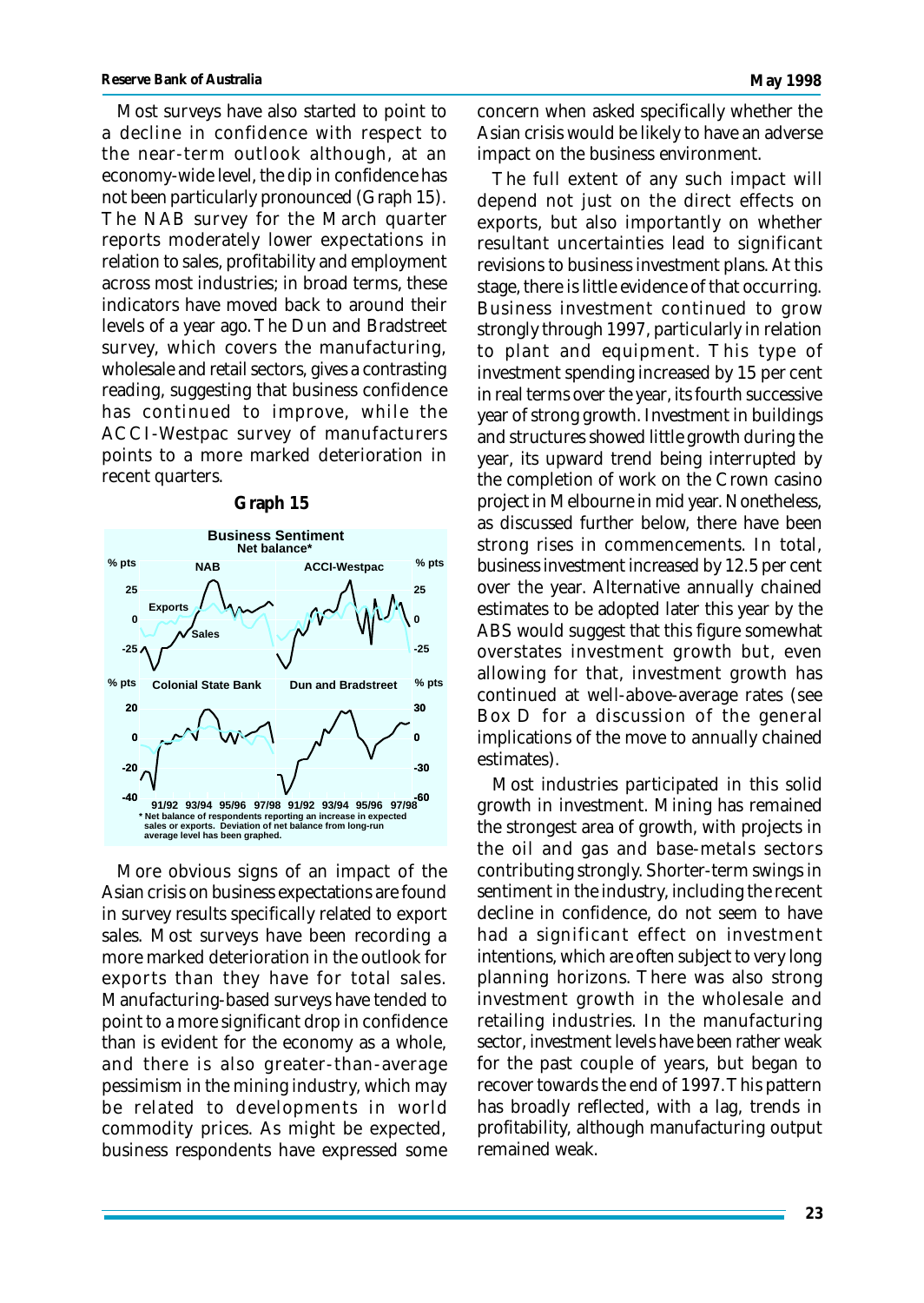Surveys of business investment intentions are generally pointing to continued growth, and do not reveal any systematic tendency for firms to scale back their plans in the wake of the Asian crisis. According to the ABS capital expenditure survey, conducted in January and early February, business investment intentions for the 1998/99 financial year are 20 per cent higher than the corresponding estimate for 1997/98 taken a year earlier (although this increase comes from an unusually low base). The NAB survey has continued to report investment plans similar to levels that have been recorded over the past couple of years, with only a small downward revision to expectations in the most recent quarters. The ACCI-Westpac survey of the manufacturing sector is noticeably more pessimistic about investment plans, consistent with its more pessimistic assessment of manufacturing conditions more generally and with that sector's greater exposure to trade than the economy-wide average.

Forward indicators of construction investment activity are pointing to continued growth in the near term. Although work done on non-residential building projects eased back in mid 1997, reflecting the completion of the Crown casino project, commencements and the stock of work yet to be done have continued to trend upwards (Graph 16). The value of buildings commenced in the

#### **Graph 16**



December quarter reached its highest level so far in the current upswing, and was 14 per cent higher than a year earlier. The value of building approvals, however, has declined in recent months, though this series is quite volatile. There has been strong growth in commencements of engineering construction projects, which increased by 31 per cent over the year (Graph 17). This strength reflects continued expansion in both resource-related projects and private-sector infrastructure. The high level of outstanding work yet to be done should support activity for some time.

#### **Graph 17**



The solid performance of business investment to date has been facilitated by continuing growth in the availability of finance. Credit to the business sector increased by 12 per cent over the year to March, which included a period of particularly rapid growth in the latter part of 1997. There are signs that this pace of credit expansion has been easing recently. However, borrowing by small businesses can be expected to receive a further boost from a recent round of reductions in small-business indicator rates by some major lenders (discussed in detail in the section on Financial Conditions below). The strong growth of business borrowing over the past year has been accompanied by an increasing volume of new equity raisings, encouraged by the strength of the share market.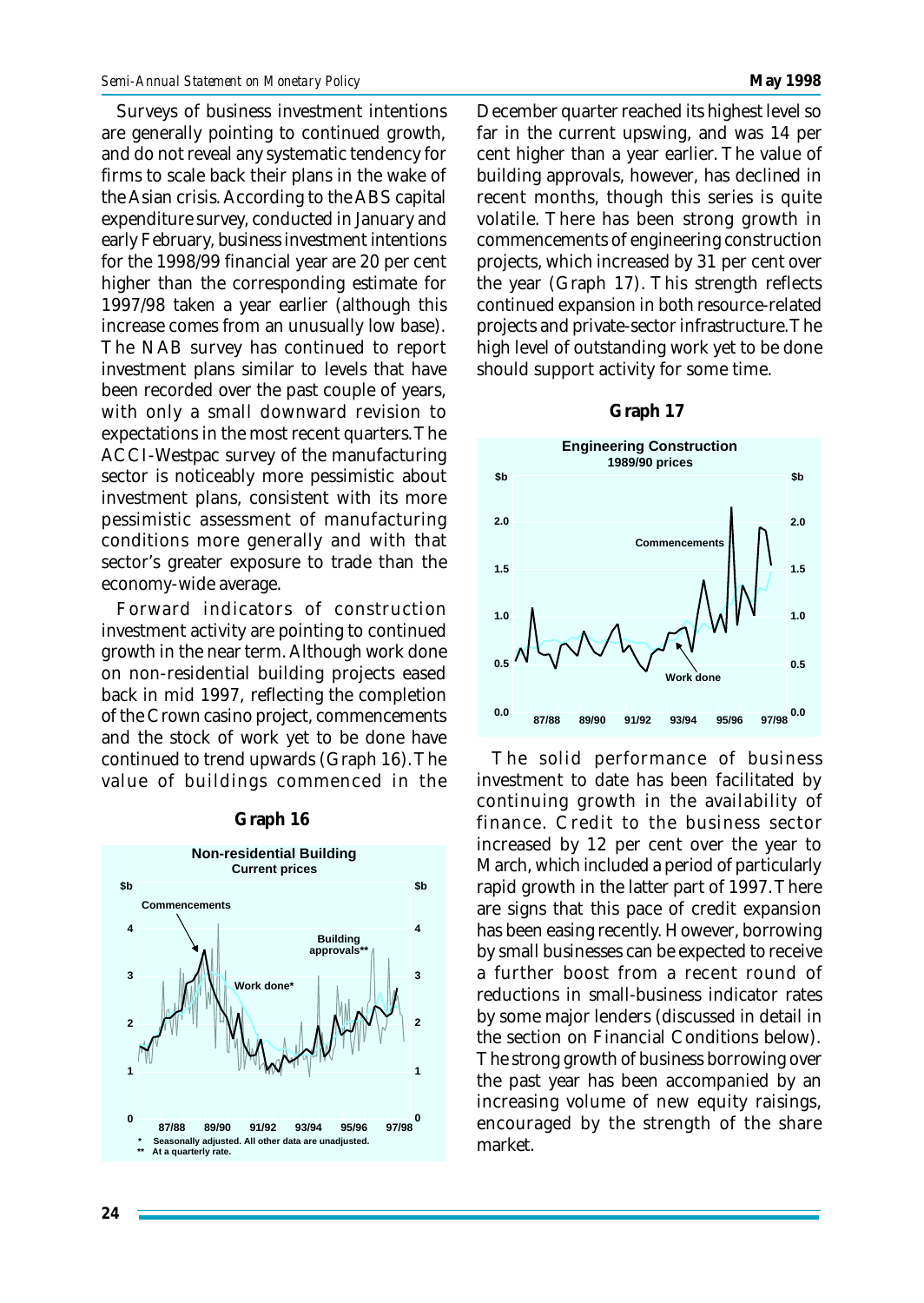#### **Rural sector**

Based on data up to the December quarter, farm output is likely to fall by close to 4 per cent in 1997/98, following record crop production in the previous year. This would bring the rural sector's share of total output to around 3<sup>1</sup> /2 per cent, which is around its average for the 1990s. Production has been affected by drought conditions in many parts of eastern Australia. Nonetheless, due to the fortunate timing of spring rainfall, the size of this year's wheat and barley crops turned out to be much higher than earlier anticipated. Moreover, recent rains across most of the farming areas have improved conditions for the planting of winter crops.

The persistence of dry conditions until recently saw cattle slaughterings maintained at a relatively high level. Meat production has therefore increased significantly over the past year, while the herd size has been reduced. Beef exports have correspondingly been very strong. Live cattle exports, which had been heavily dependent on sales to Indonesia, have, in contrast, fallen sharply in recent months. Conditions in the wool market have also deteriorated significantly since the onset of the Asian crisis. Demand from Korea and Japan, especially, has weakened.

#### **Australia's Balance of Payments**

Growth in exports was quite solid through most of 1997. Abstracting from one-off factors (such as the sale of gold from the Reserve Bank's holdings), the volume of exports of goods and services was unchanged in the December quarter, after strong growth in the September quarter, and was 8<sup>1</sup>/2 per cent higher than a year earlier. This is equal to the average annual rate of growth of exports during the 1990s.

By the end of the year, however, the early impact of the economic contraction in Asia was becoming apparent. Resource shipments continued to be strong, rising by 6 per cent in the December quarter to be more than

12 per cent higher over the year, but exports of manufactured products and services declined in the quarter. Rural exports also fell, although this was only partly due to lower demand; lower farm production is also lessening the scope for growth in rural exports.

Early figures for 1998 show that export performance is being further hampered by the Asian crisis. Data need to be interpreted with caution, as exports usually fall in the early part of the calendar year, and figures for exports to individual countries are not available on a seasonally adjusted basis. It is quite clear, however, that exports to all of the troubled Asian economies have declined sharply in recent months (Graph 18) although, as noted below, some of this has been offset by greater strength elsewhere. Manufactured exports to the troubled Asian economies have declined by almost half over the past six months. To

#### **Graph 18**

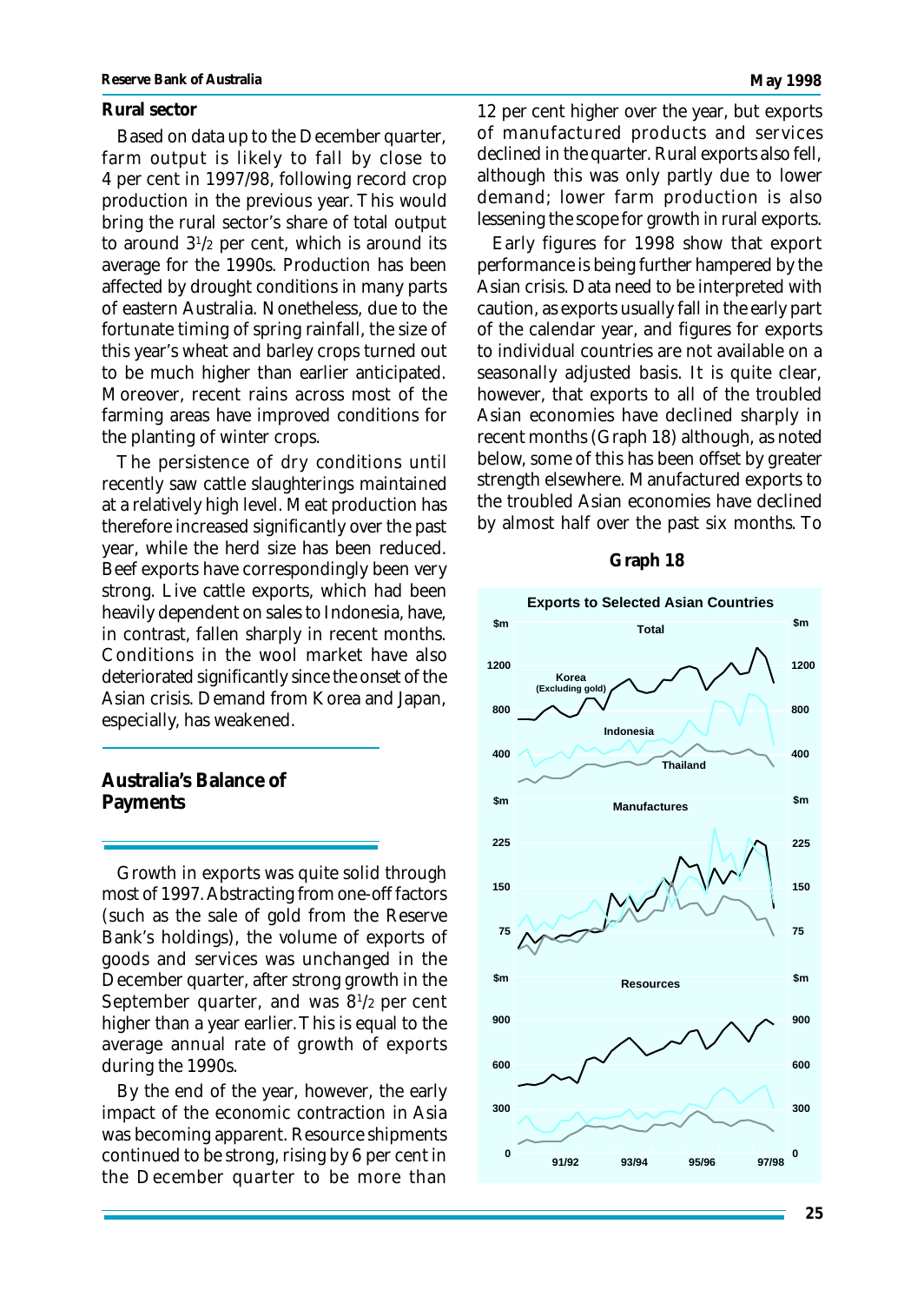the extent that Australian-produced goods are for investment or consumption purposes, the contraction in demand within the Asian economies must be expected to be reflected in lower exports of these products. Rural exports are also weakening. The decline in service exports to the region is seen most clearly in a very large fall in the number of Asian tourists arriving in Australia at the end of 1997. The decline in resource commodity exports to the region has not been as sharp as those for manufactures or tourism.

There is some evidence of gains in other markets which are partly offsetting the losses in Asia. Table 6 shows growth in total merchandise exports by destination, over the year to the March quarter. While the decline in exports to troubled Asia is clear, growth in exports to the US, Europe and Japan has increased over the past year, though there must be a question whether, in the case of Japan, this can continue. Stronger export growth to these countries has been clearest for resources. For some manufactured goods, however, it is much more difficult to switch markets and this has been reflected in a slow pace of overall growth. The value of total ETM exports rose by about  $2^{1/2}$  per cent over the four quarters to March which, although stronger than the result over the previous year, was well below average annual growth over the past decade of around 15 per cent. Visitor arrivals have weakened significantly over the past year, mainly due to a substantial decline in arrivals from east Asia (Table 7).

Australian demand for imports remained strong through to the end of 1997, boosted by the strength in domestic spending. Import volumes grew by 12 per cent over the four quarters to December, (although this is also overstated to some extent by the treatment of computers – see Box D). More recent data suggest that growth in imports may have eased early in 1998, although demand has remained very strong for consumer goods imports, especially motor vehicles. Capital goods imports remain at a high level, consistent with strong investment in plant and equipment.

| (a)<br>Table 6: Exports by Destination<br>Three months to March; per cent change on year earlier |                                                                     |                      |                                                    |                       |                                         |  |  |  |
|--------------------------------------------------------------------------------------------------|---------------------------------------------------------------------|----------------------|----------------------------------------------------|-----------------------|-----------------------------------------|--|--|--|
|                                                                                                  |                                                                     |                      | 1998                                               |                       | 1997                                    |  |  |  |
| US and EU<br>Japan                                                                               |                                                                     | 29.3<br>10.3         |                                                    | 1.2<br>$-0.2$         |                                         |  |  |  |
| <b>Troubled Asia</b><br>of which:                                                                | – Korea<br>- Indonesia<br>- Thailand<br>- Malaysia<br>- Philippines | $-16.9$              | $-7.1$<br>$-27.4$<br>$-28.3$<br>$-15.4$<br>$-19.3$ | 8.3                   | 14.7<br>15.6<br>$-2.5$<br>$-5.1$<br>8.5 |  |  |  |
| Other east Asia<br>Rest of world<br>Total<br>of which:                                           | - Rural<br>- Resource<br>- Manufactures                             | $-1.3$<br>0.0<br>4.4 | $-9.9$<br>15.9<br>2.2                              | $-9.5$<br>10.6<br>2.5 | 5.1<br>3.7<br>$-2.8$                    |  |  |  |

(a) Excludes gold. There have been large fluctuations in gold shipments which have distorted the results for exports to some individual countries. Excluding gold removes this distortion, and makes a negligible difference to the result for total exports.

Source: ABS foreign trade data.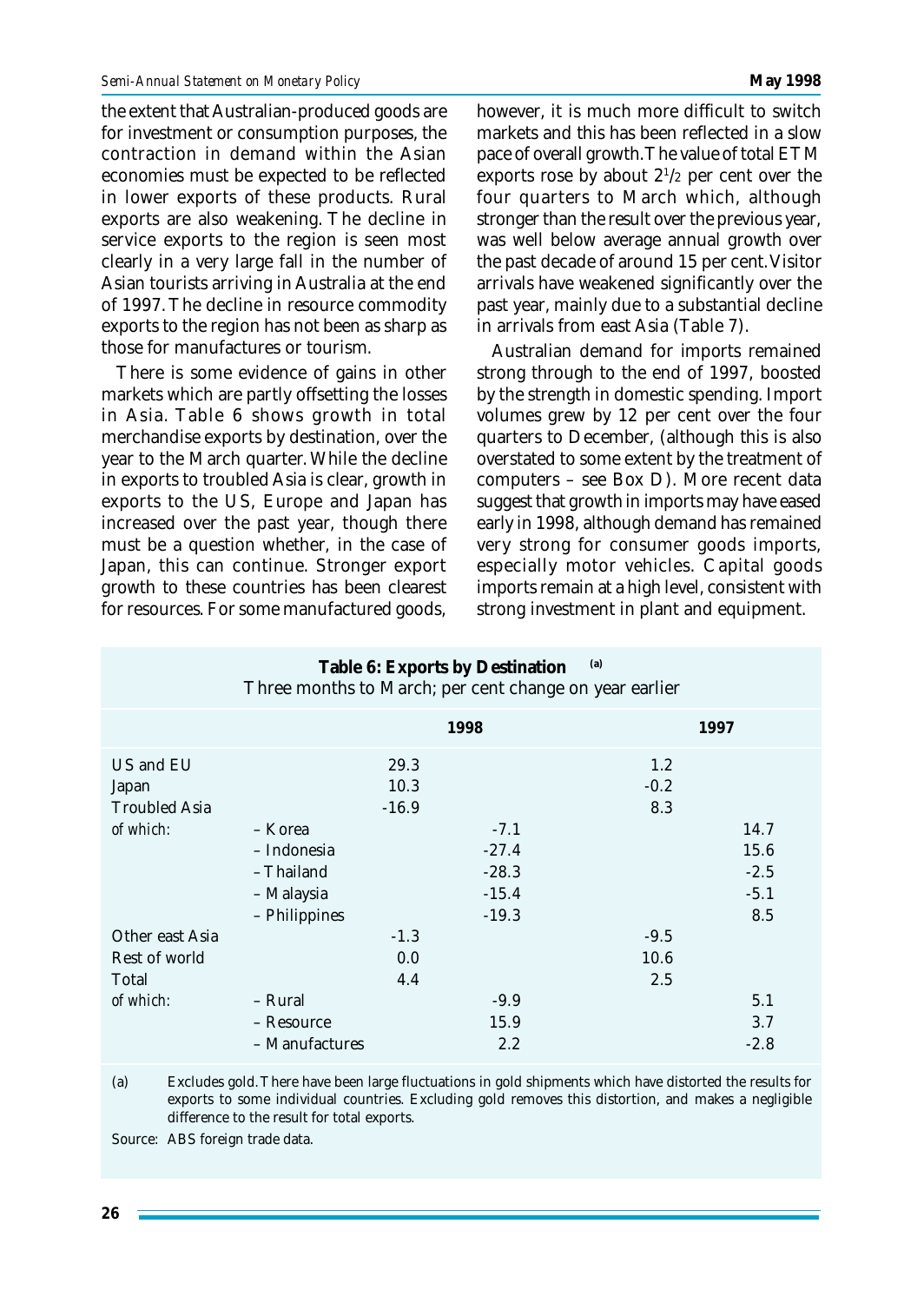| $\sim$ 1.<br>$\cdot$ | $\mathbf{J}$ |
|----------------------|--------------|
| 1998                 | 1997         |
| 11.0                 | 10.7         |
| $-8.2$               | $-1.6$       |
| $-57.7$              | 12.4         |
| $-81.1$              | 17.3         |
| $-53.1$              | 12.8         |
| $-48.4$              | $-2.1$       |
| $-30.8$              | 5.2          |
| $-22.0$              | 38.9         |
| $-5.5$               | 0.9          |
| $-3.4$               | 6.7          |
| $-8.7$               | 6.2          |
|                      |              |

**Table 7: Overseas Arrivals by Country** Three months to March; per cent change on year earlier

Australia's imports from the troubled Asian economies may increase during 1998 as these countries work to boost their exports. There is some evidence that imports from east Asia are growing faster than total imports, but that was true prior to the onset of the crisis in 1997, and probably reflects a longer-term trend towards greater economic integration with these countries. The recent strength in imports from the region has been concentrated in motor vehicles and gold which is processed for re-export. Gold exports from Korea and Thailand have increased substantially since the onset of the currency crisis. While this gold has boosted Australia's imports, it should have an equivalent effect on Australia's exports.

The current account deficit widened to 4.3 per cent of GDP – about the average for the past 15 years – in the December quarter (Graph 19). The balance of trade in goods and services moved from surplus to deficit during the December quarter, as export growth slowed and import growth remained strong. This widening continued in the March quarter, when the trade deficit totalled an estimated 1.7 per cent of GDP, compared with 0.3 per cent of GDP in the December quarter.

The net income deficit increased slightly in the December quarter to \$5.3 billion. Net foreign liabilities stood at \$321 billion





(60 per cent of GDP), with net foreign debt at \$222 billion (42 per cent of GDP). While the depreciation of the Australian dollar in the December quarter increased the value of net foreign debt by \$3.9 billion, the lower exchange rate *reduced* the \$A value of overall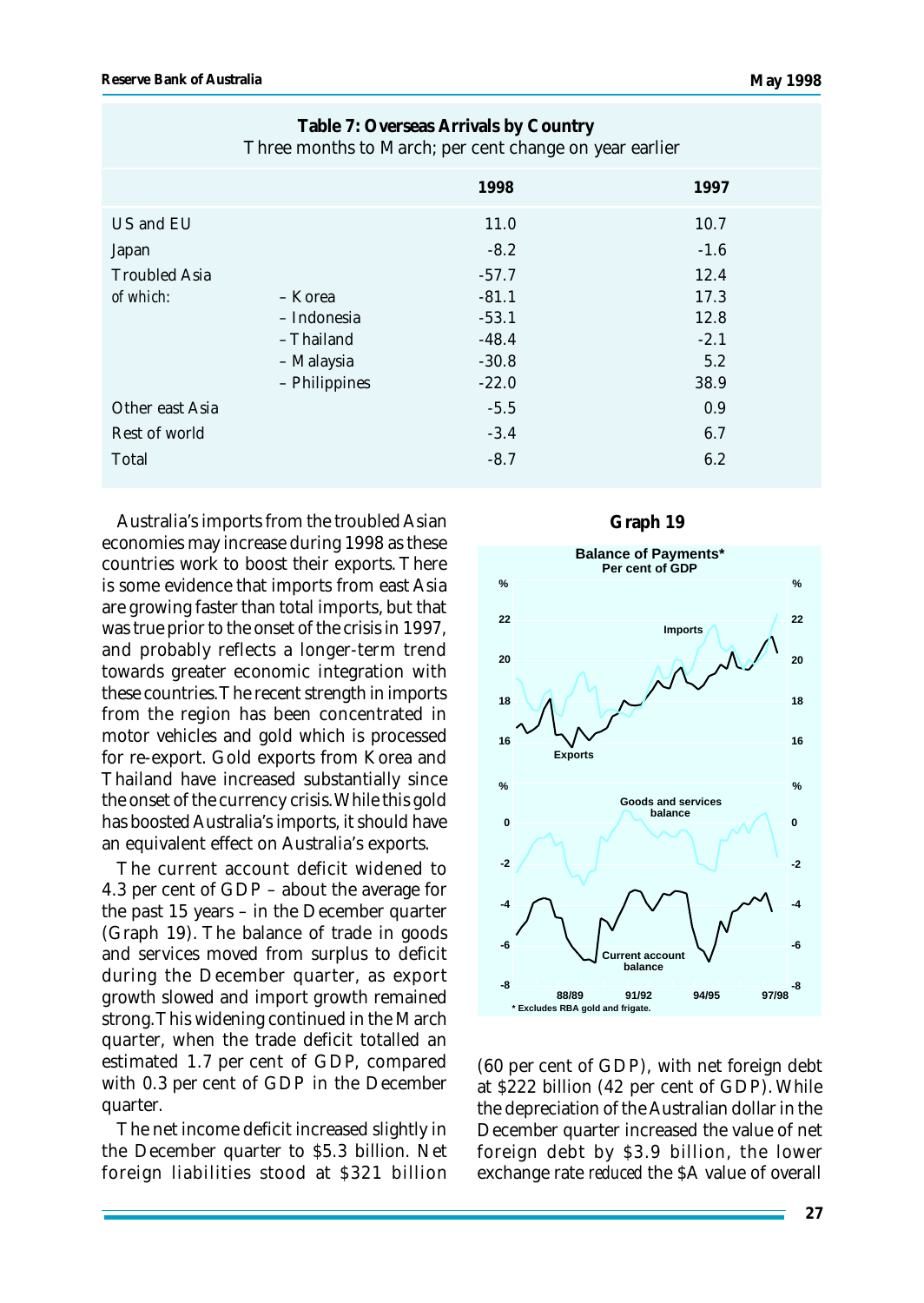### **Box D: Annually Chained Estimates of the National Accounts**

In the September quarter National Accounts, the Australian Bureau of Statistics will be changing the methodology it uses to derive estimates of the quantity of output and its components. Annually chained estimates will replace the present set of constant price estimates. The new estimates should provide a more accurate assessment of the composition of growth in the economy and relative price movements. To preview these changes, an experimental set of annually chained quantity estimates for GDP(E) and its components were published in March in an information paper.<sup>1</sup>

Noticeable differences between the new chained estimates and the presently published numbers arise when there have been significant changes in the relative prices or quantities of different goods and services demanded or supplied in the economy. Such changes lead to a divergence between price and quantity indices calculated using different methods, such as between baseperiod-weighted (Laspeyres) and currentperiod-weighted (Paasche) indices. In a situation in which these divergences are large, frequently re-weighted chained measures provide a better summary of developments.<sup>2</sup>

Graph D1 illustrates that the annually chained and present estimates provide a very similar picture for the expenditure measure of GDP. Over the 7 years to December 1997, these measures imply that growth has

**80 95/9693/9491/9289/9087/88 90 100 110 80 90 100 110 Real GDP(E) Reference year: 1989/90 97/98 \$b Annually chained measure Present constant price measure \$b**

averaged 3.5 and 3.3 per cent, respectively, though in some periods estimates of quarterly and year-ended growth differ on account of temporary movements in relative prices.

The generally similar aggregate outcomes for GDP(E) in the two sets of estimates reflect some significant but offsetting differences at the level of individual expenditure components. The principle source of these differences is the substantial fall in the relative price of computers that has taken place since the base year: computer prices in relative terms have fallen by about 80 per cent since 1989/90. This means that since 1989/90, the present fixed-weighted quantity indices of expenditure components,

2. Currently, quantity estimates in the National Accounts are fixed-weight indices. From 1984/85 to the present, for example, nominal expenditure shares in 1989/90 are used when weighting together the different components of output. This implies that from 1989/90 onwards, quantity estimates in the National Accounts are derived from a sequence of Laspeyres indices. An alternative (but equally valid) estimate of the quantity of output over this period could be derived using expenditure shares in the latest period; that is, the quantity of output could be derived from a sequence of Paasche indices. If large relative price and quantity movements occurred over the period, however, these two estimates would diverge. For example, if there was a large relative price fall for one component whose quantity was rising rapidly, growth derived from the Laspeyres indices would overstate the 'true' growth taking place in the economy, and growth derived from the Paasche indices would understate it. Moving to annually chained indices should substantially reduce the extent of this divergence, because it will reduce the extent to which relative prices and quantities move within any period in which weights are being held fixed.



<sup>1.</sup> See *Introduction of Chain Volume Measures in the National Accounts*, ABS Information Paper Cat. No. 5248.0.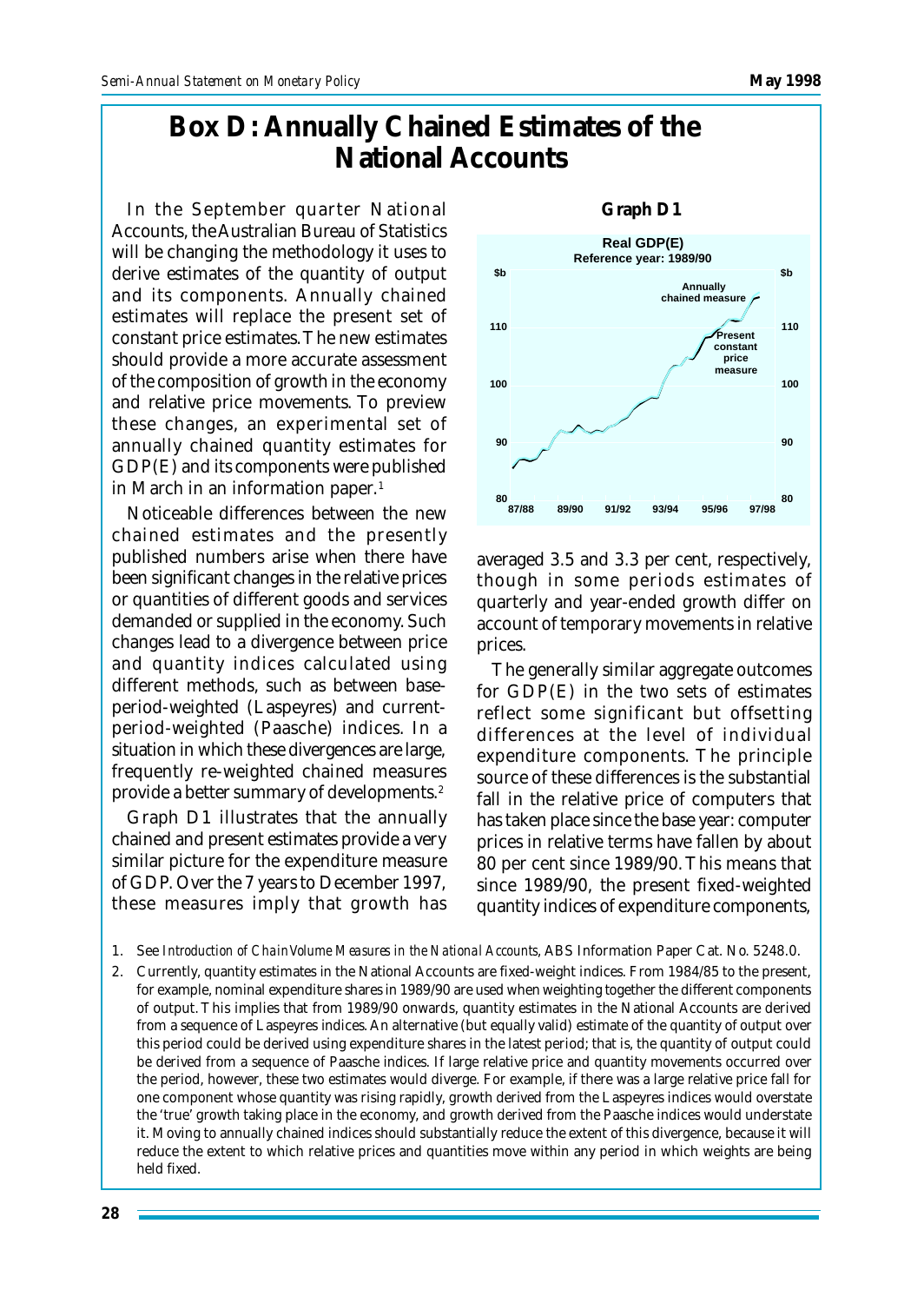which do not take this relative price fall into account, are increasingly giving too high a weight to computers. Since spending on computers is growing faster than other areas of spending, this biases upward the estimated growth in any category of spending in which computers form a significant part. In particular, growth in the quantity of equipment investment, imports and (to a lesser extent) consumption have all been overstated. Since computers are largely imported, these effects are largely offsetting between categories of domestic output and there is little effect on GDP.

Graph D2 shows two measures of both real private investment and real imports. In each case, the higher measure is derived using 1989/90 prices, and is the series presently published by the ABS. The second measure is the annually chained estimate. Comparing these measures suggests that, over the past



#### **Graph D2**

couple of years, the presently published data have overstated annual growth in real equipment investment by about 4 percentage points, and hence private final demand by around <sup>2</sup> /3 of a percentage point. The overstatement of real import growth, by around 2<sup>1</sup> /2 percentage points, has largely offset this bias, leaving the level of total output little affected.

The counterpart to these findings is that the present implicit price deflators for equipment investment and imports have been understating the 'true' growth in these prices in recent years. And, as a consequence, presently published estimates of the terms of trade have been misleading. Graph D3 shows that estimates of the terms of trade based on the annually chained data are somewhat lower than the presently published estimates, especially during the past few years. Again, the main reason for this is that the traditional terms of trade measure has, in recent years, effectively given increasing weight to computer prices. Given that computers are mainly imported and that their prices are falling, this leads to an increasing upward bias in the terms of trade measured on the present basis.

#### **Graph D3**

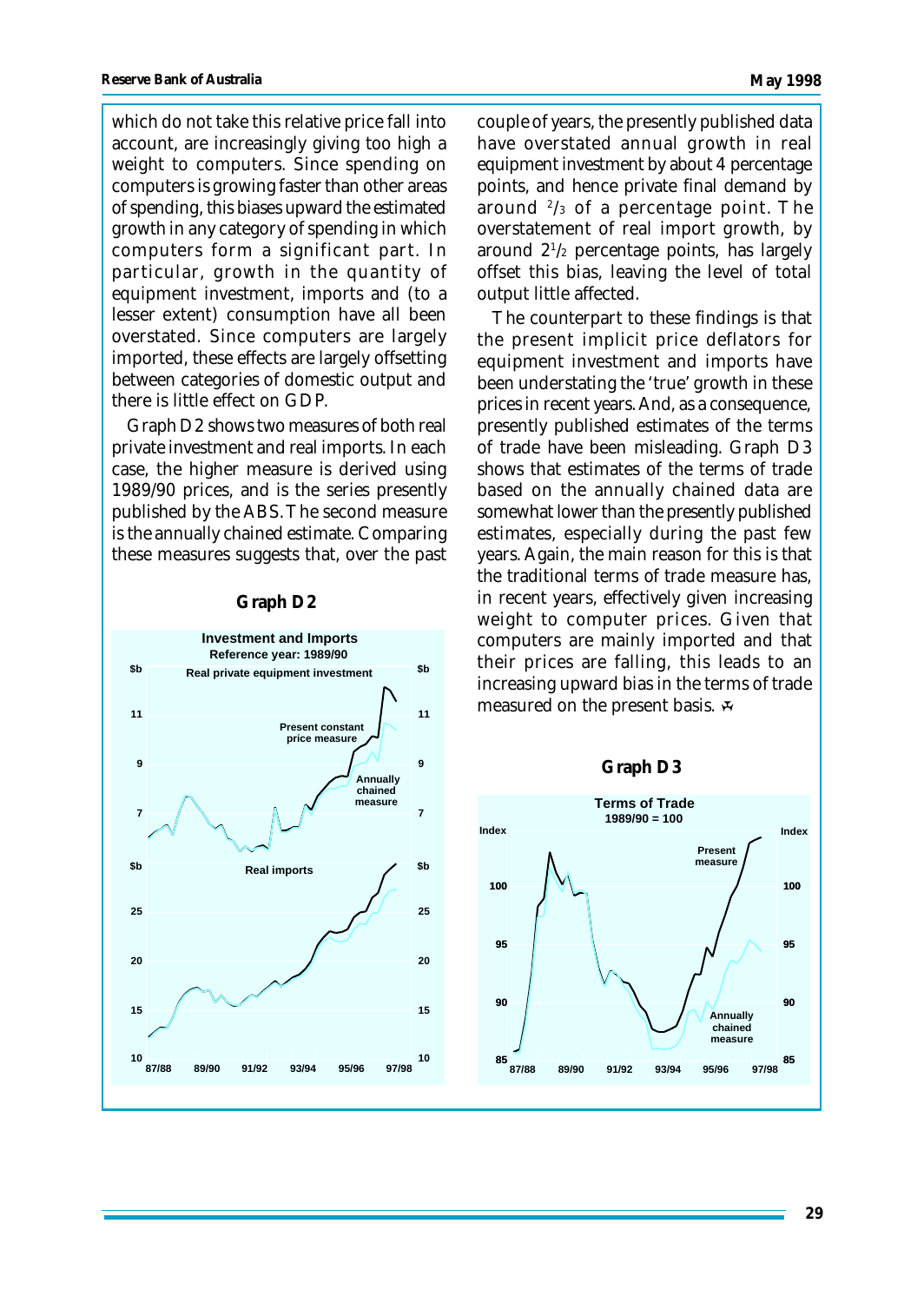net foreign liabilities by \$2.0 billion, as a significant proportion of foreign equity assets held by Australians is denominated in US dollars.

#### **Commodity prices**

Measured in SDRs, commodity prices declined during the second half of 1997, but they have stabilised in recent months at a level around 9–10 per cent below that of the middle of 1997, just prior to the outbreak of the Asian crisis (Graph 20). The prices of both rural and resource products have weakened. Wool prices have continued to fall recently, with \$A prices down 15 per cent since December. The prices of base metals, where the falls were greatest in late 1997, have been mostly unchanged since the start of 1998. New contract prices for bulk commodities came into effect in April. Coal prices declined by between 5 and 10 per cent in US dollars (although in Australian dollar terms they were higher than in contracts struck a year earlier). Contract prices for iron ore were lifted by 3 per cent in US dollar terms, with negotiations (which took place late in 1997) taking account of the



#### **Graph 20**

strength of global demand, notwithstanding weakness in Japan and Korea.

In \$A terms, it remains the case that overall commodity prices are slightly higher than they were a year ago, and are at about their average for the past five years. This is a result of the Australian dollar depreciating against the currencies of the major countries in the past six months or so.

Of considerable significance for the world economy, oil prices fell sharply early in 1998 as the Asian crisis and a mild northern winter highlighted the oversupply in the market. The price of West Texas crude fell to around US\$13 per barrel in mid March before major oil-producing nations reached an agreement to cut supply. This has lifted prices by around US\$3 per barrel. Nonetheless, prices remain quite low by historical standards.

#### **The labour market**

Labour market conditions strengthened in response to the firmer trend in economic activity. There was a strong pick-up in employment in the second half of 1997 although monthly figures available so far in 1998 have shown a flatter trend (Graph 21). Over the year to March 1998, total employment increased by 1.5 per cent. Employment growth has been strongest in a number of private-sector service industries including property and business services, and in the construction industry, reflecting the upswing in housing and non-residential construction activity. As has been the case for some time, this strength has been partly offset by employment reductions in public administration and utilities, with employment in manufacturing also weak.

The stronger overall employment trend since mid 1997 brought about a decline in the unemployment rate. By December 1997, the unemployment rate had fallen to 8.2 per cent, around half a percentage point lower than its average in the first half of the year. Unemployment remained around this lower level over the first three months of 1998.

Employment growth over the recent period has been weighted towards full-time jobs (Graph 22). Since the middle of 1997,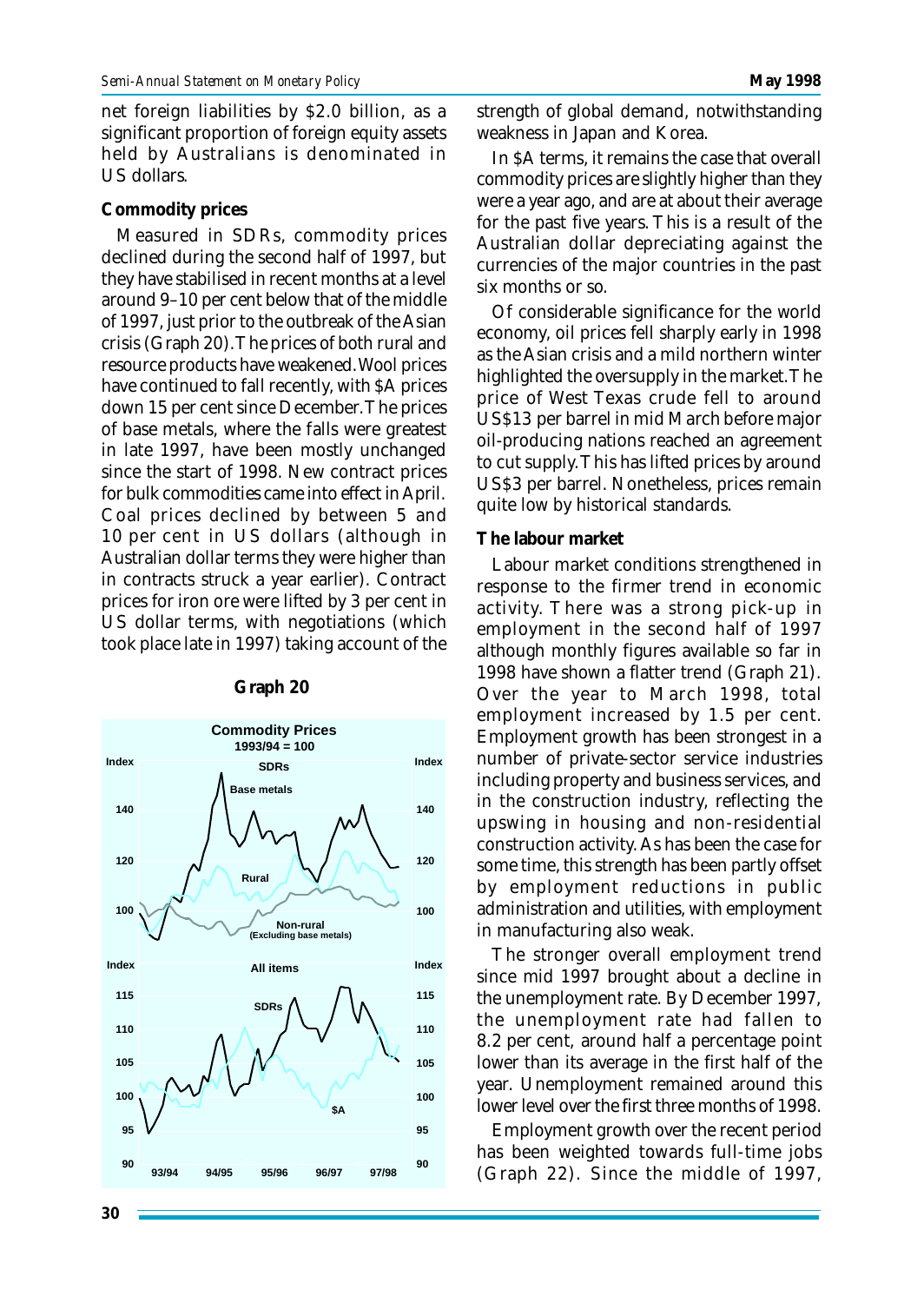#### **Graph 21 Graph 22**



full-time employment has increased at an annual rate of 2.2 per cent, compared with a rate of increase of 0.9 per cent in the part-time component. This means that, on a full-time equivalents basis, the pick-up in labour demand in the recent period has been slightly stronger than implied by the increase in the total number employed. This pattern is not unusual when a cyclical pick-up in employment occurs: full-time employment has generally shown a relatively high degree of sensitivity to short-term variations in economic activity, a fact which also accounts for the relative weakness of full-time employment during 1996. This cyclical pattern has occurred alongside the structural shift towards an increasing share of part-time employment evident over the longer term.

While the labour market clearly strengthened in the second half of 1997, it is unclear how much of that strength has carried forward into the early months of 1998. Taking the labour force data at face value, there was no further increase in total employment between December and March, although there was some continuation of the shift





towards full-time employment referred to above. Matched-sample estimates of employment, which can be useful in analysing short-term changes, suggest a decline in employment over recent months. Given the volatility of the monthly data, it is difficult to assess whether these weaker results represent a significant slowing in the underlying trend. It would be surprising if the trend towards higher employment were to weaken so soon. Growth in output in 1997 was, by any historical experience, quite strong enough to generate good growth in employment. Productivity growth through the year outstripped the impressively high average for this expansion by a considerable margin; it would be highly unusual for such strength in productivity growth to be sustained for long. These factors would normally be enough to generate employment gains for some time, even if output growth is easing back.

One factor that might be thought to be contributing to a weakening of demand for labour at the moment is the impact of the Asian crisis. There have been declines in employment in two industries – accommodation and recreation – likely to have been affected by reduced tourist arrivals over recent months. However, the total of these declines is quite small (a reduction of 3 000 over the past six months). Business surveys show little evidence of a change in employment behaviour in recent months at an economy-wide level, or of a significant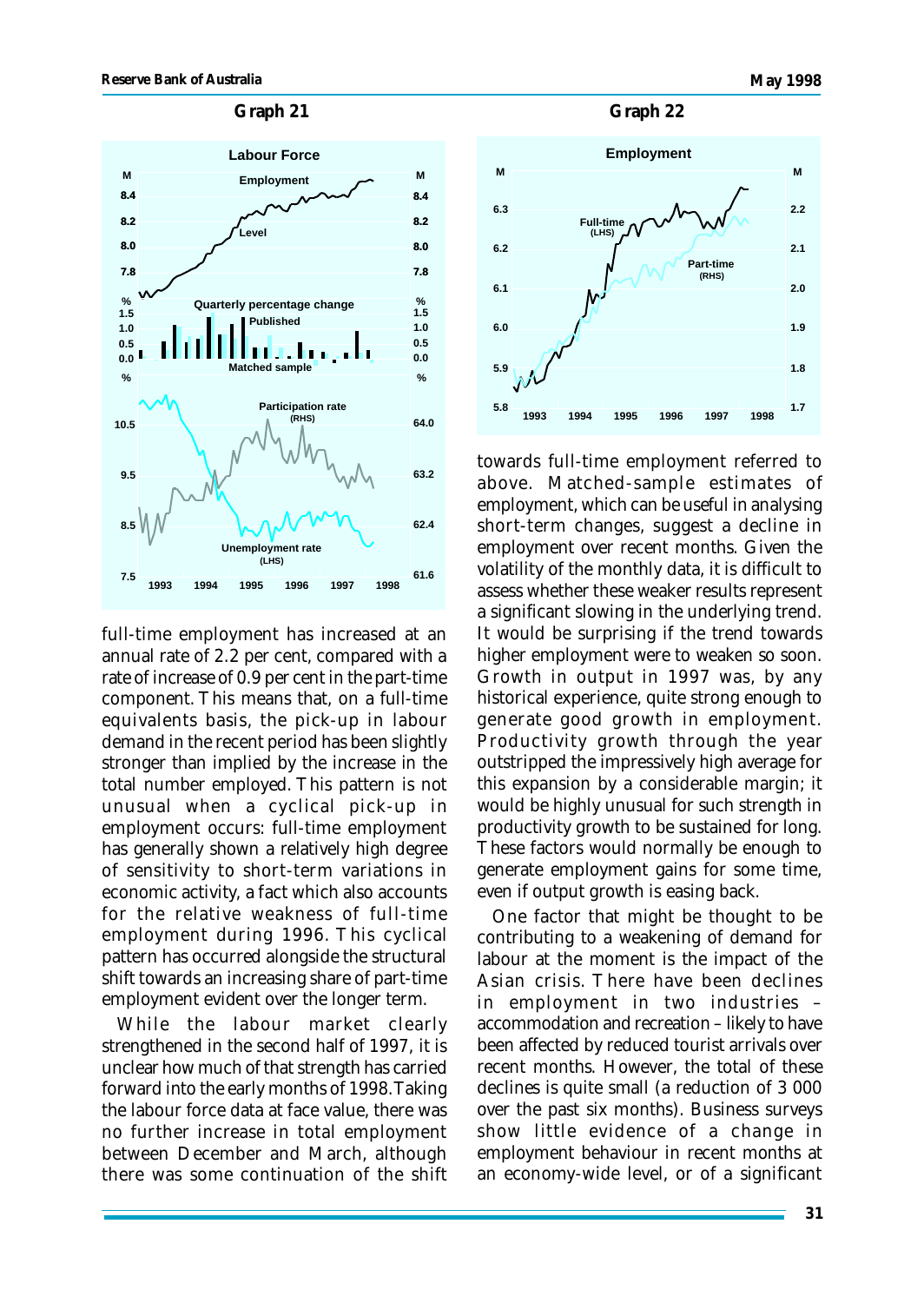change in near-term hiring intentions. Moreover, job vacancies have continued to increase. The ANZ measure of job vacancies has continued to edge higher, while the ABS measure shows private-sector vacancies 25 per cent higher than a year ago, following a 15 per cent increase in the three months to February (Graph 23). Both measures are at levels that in the past have been consistent with a good pace of job creation.

#### **Graph 23**



**Financial Conditions and Monetary Policy**

#### **Interest rates**

As noted earlier, since July 1997, the cash rate has been steady at 5 per cent, a level just above its trough of 1993/94. The effects of cash-rate reductions over the past two years have been reinforced by a widespread compression of interest margins of financial intermediaries, with the result that, in many cases, interest rates faced by borrowers have fallen below their earlier troughs. The most recent example of this process was a round of reductions in indicator rates for small businesses in recent months, discussed in detail below and in Box E.

Signs of competition in *small business* finance have increased over the past six months, with a range of products now available at indicator interest rates well below the predominant indicator rate available six months ago. The latest statistics on the average overall interest rate on small business variable-rate loans – which incorporate customer risk margins as well as the indicator rate – also show noticeable reductions, by more than can be explained by the easing of monetary policy in recent years. In December 1997 (the latest statistics available), the average overall interest rate on variable-rate loans to small business was 9.4 per cent, down from 12.6 per cent in the June quarter 1996 at the beginning of the phase of easing in monetary policy. As a result, the margin over the cash rate has narrowed by 0.7 of a percentage point. A major factor in this was the introduction in 1997 of new loan products, such as residential-secured overdrafts and term loans at interest rates well below the standard indicator rate.

This process of offering a wider range of products at discounted rates has continued in 1998, with the result that indicator rates on most small business loan products are now in the range of 6.8–7.5 per cent, the lowest rates available since at least 1965 (Graph 24).

Indicator rates on variable-rate loans for *large businesses* have clustered around 8.5 per cent since the reduction in cash rates in July 1997, although one bank has recently reduced its indicator rate in line with the falls in its small business rates. However, the weighted-average of variable-rate loans to

#### **Graph 24**

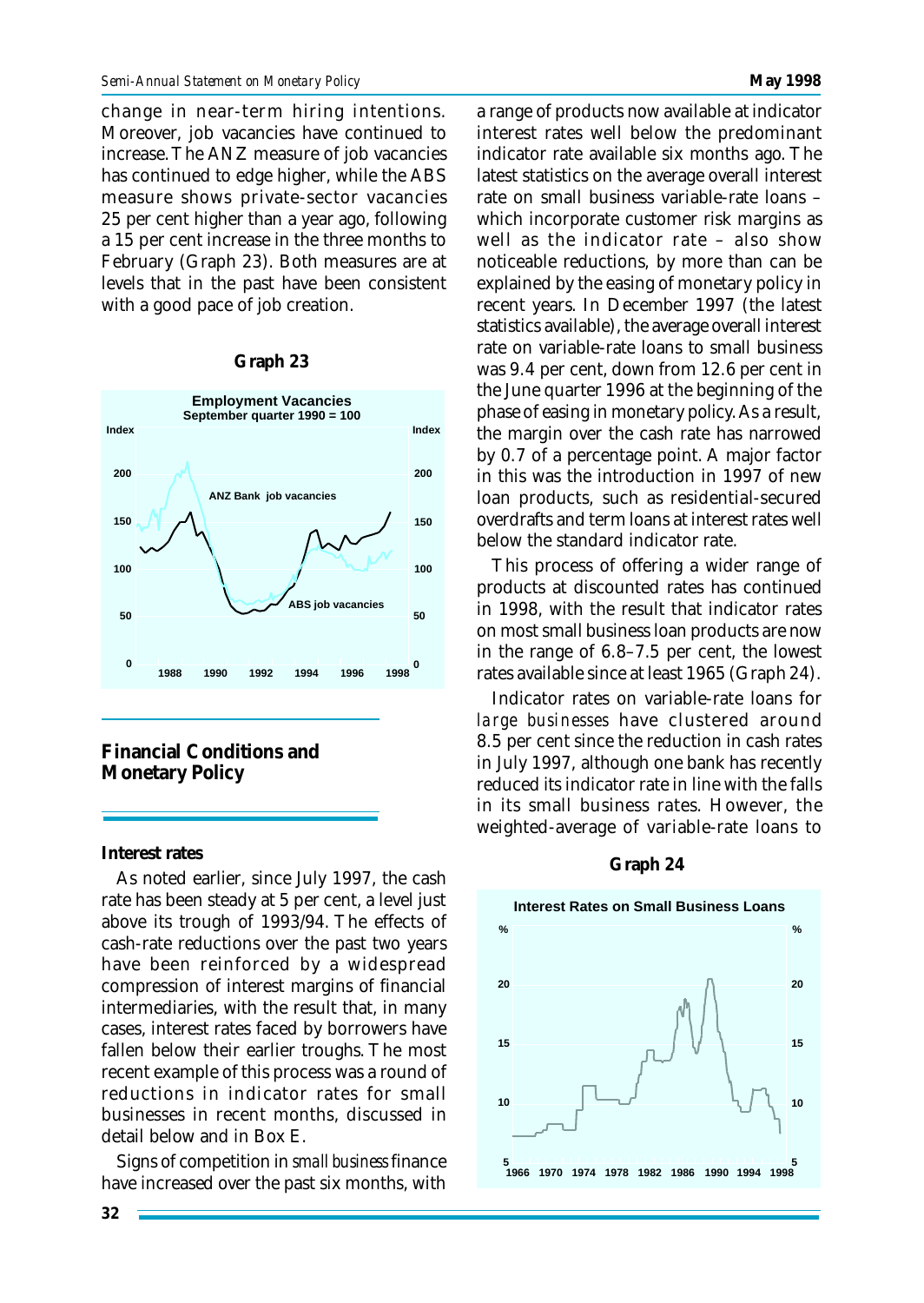large business has declined from 10.6 per cent in mid 1996 to 7.8 per cent in December 1997, suggesting some discounting to advertised rates. Creditworthy corporate customers typically pay only a slight margin over funds raised in wholesale markets, such as bank bills. The growing tendency for corporates to approach the market directly, as discussed in Box F, is increasing competitive pressures on banks and operating to keep these margins fine.

The standard interest rate banks charge on variable-rate *housing* loans has remained steady at 6.7 per cent since August 1997. The margin to the cash rate has also remained unchanged at 1.7 percentage points; this follows the phase between May 1996 and February 1997 when pressure of competition, mainly from mortgage managers, saw this spread contract from 3.0 percentage points above the cash rate. Banks continue to offer 'basic' or 'no frills' products at a rate of around 6.2 per cent, slightly below rates offered by mortgage managers. Interest rates charged by mortgage managers have remained steady at around 6.4 per cent.

Interest rates on fixed-rate housing loans have continued to fall, reflecting lower funding costs in capital markets. The average rate on new loans for terms fixed for three years is currently about 6.8 per cent, a fall of about 50 basis points since the easing of monetary policy last July, broadly in line with the fall in funding costs in the same period.

The effect of competition on the market shares of banks and mortgage managers has become clearer (see Graph 25). Between 1994 and mid 1996, banks lost market share as mortgage managers undercut them on interest rates. The cuts in banks' mortgage rates over and above the reductions in the cash rate had the effect of stabilising banks' market share at around 83 per cent of total new loans, down from 90 per cent earlier in the 1990s. However, the decision by banks to refrain from passing on all of the reduction in the cash rate

#### **Graph 25**



announced in May 1997 saw mortgage managers' share of new loans rise by a further 4 percentage points, ground that banks have not fully recovered.

Margins on personal lending remain higher than on housing and business lending. Some banks have reduced interest rates on selected retail products, both secured and unsecured, in April and May. With margins on housing and small business loans having narrowed, competition by banks for personal loans, which has recently been the fastest growing sector, might also be beginning to intensify. To date, however, these reductions have been confined to some banks and selected, if mainstream, products.

Real interest rates, on a variety of measures, have continued to decline over the past three to four years.<sup>1</sup> Although there is no single definitive real interest rate measure (since real interest rates depend on inflation expectations which are not directly observable), it is reasonable to conclude that real interest rates have fallen by slightly less than nominal rates in recent years, since most indicators of inflation expectations have been declining. Two measures presented in Table 8 suggest that the real cash rate is currently slightly below its average of the past five years. While

<sup>1.</sup> The real interest rate on a financial instrument is the nominal interest rate adjusted for the inflation rate expected to prevail over the life of the instrument. For a detailed discussion of real interest rates, see the May 1997 *Semi-Annual Statement* (Box 4).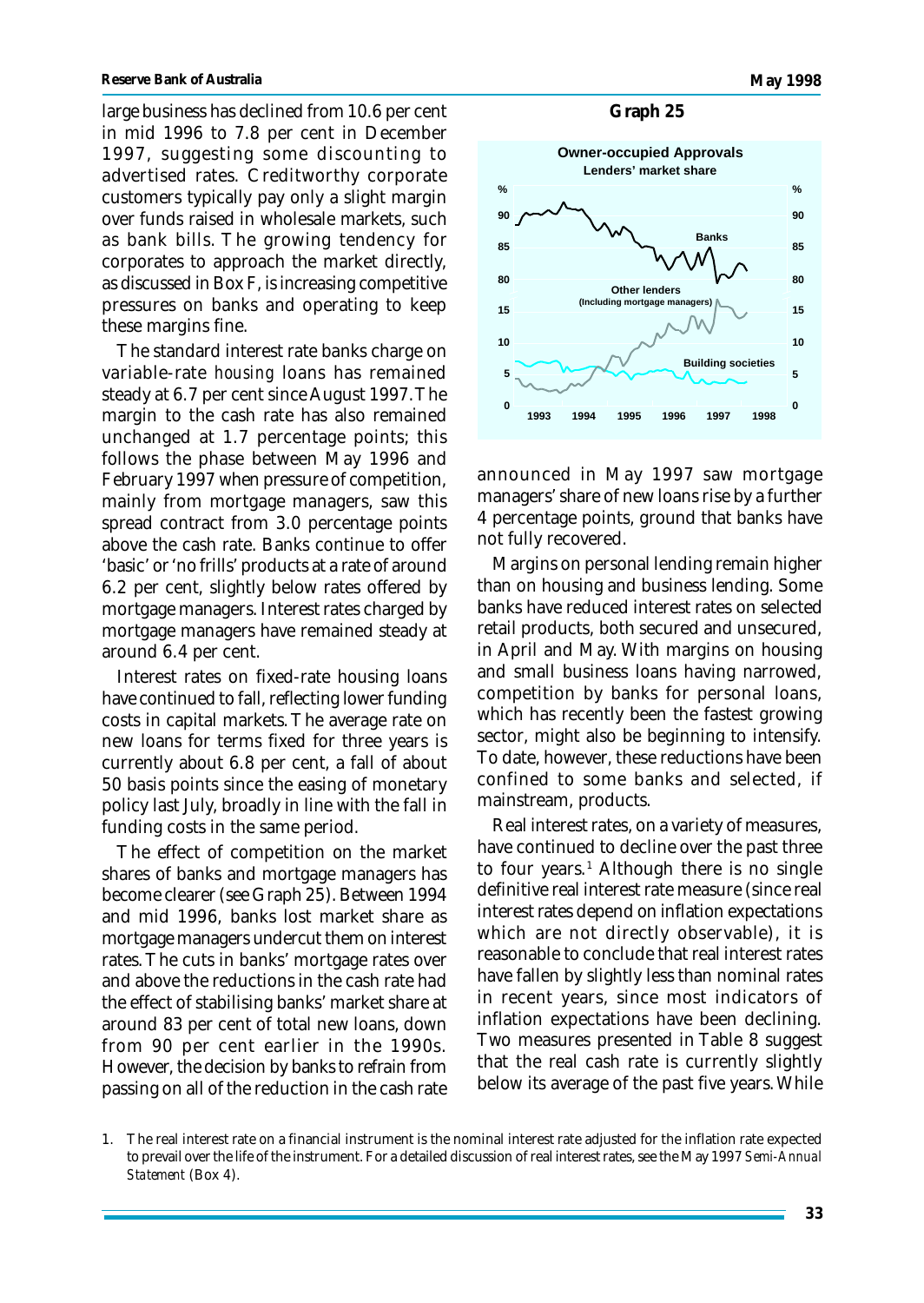### **Box E: Aspects of Small Business Finance**

The tentative signs of increased competition in small business finance that were evident six months ago have become clearer in the period since. In particular, banks have started cutting interest rates on mainstream lending products, such as overdraft facilities, and the average all-up interest rate paid by small businesses (including customer risk margins) has fallen significantly even though monetary policy has not been changed.

As noted in the material provided in the lead-up to the Bank's previous appearance before the Committee, signs of increased competition in the small business loan market began to emerge following the reduction in banks' housing loan margins in 1996 and early 1997. Initially, competition for small business loans took the form of products at discounted interest rates aimed at new customers. These developments had some parallels to the way competition in the housing loan market first appeared. But, as was the case for housing loans, competition eventually spread to mainstream small business products. In early 1997, major banks announced new residential-secured products, either as overdraft or term loans, at interest rates of  $1\frac{1}{2}$  percentage points below the standard overdraft indicator rate, and without a customer risk margin.

In recent months most of the major banks have announced reductions in overdraft indicator interest rates of between 1 and 1.8 percentage points. In some cases, a fixed margin applies above these indicator rates according to collateral and whether the facility is a term loan or overdraft. While there is no single predominant rate, indicator rates on small business variable-rate loans from major banks are now concentrated around 7 per cent, the lowest indicator rate offered on a 'widely available' product by a major bank since the early 1960s. Previously, all the major banks had been advertising indicator rates of 8.75 per cent or a little more for all but residentially secured lending (Table E1). Before the easings of monetary

| Table E1: Small Business Indicator Rates<br>(a)<br>Per cent            |                           |                                       |                                       |                       |  |  |  |
|------------------------------------------------------------------------|---------------------------|---------------------------------------|---------------------------------------|-----------------------|--|--|--|
|                                                                        |                           | <b>May 1998</b>                       | December 1997                         | <b>June 1996</b>      |  |  |  |
| Overdraft:                                                             |                           |                                       |                                       |                       |  |  |  |
| Secured by residential property <sup>(b)</sup><br>Other <sup>(c)</sup> | range<br>average<br>range | $6.95 - 7.20$<br>7.1<br>$6.95 - 8.75$ | $6.80 - 7.70$<br>7.2<br>$8.75 - 8.95$ | n.a.<br>n.a.<br>11.25 |  |  |  |
|                                                                        | average                   | 7.7                                   | 8.8                                   | 11.25                 |  |  |  |
| Term:                                                                  |                           |                                       |                                       |                       |  |  |  |
| Secured by residential property <sup>(d)</sup>                         | range                     | $6.80 - 6.99$                         | $6.80 - 7.15$                         | n.a.                  |  |  |  |
|                                                                        | average                   | 6.9                                   | 7.0                                   | n.a.                  |  |  |  |
| Other <sup>(c)</sup>                                                   | range                     | $6.95 - 8.75$                         | $6.99 - 8.95$                         | $9.45 - 11.25$        |  |  |  |
|                                                                        | average                   | 7.7                                   | 8.8                                   | 11.0                  |  |  |  |

(a) Major banks.

(b) Most banks do not apply a margin to overdrafts secured by residential property, although one does.

(c) Customer risk margins apply to these products.

(d) Since March 1997, banks have not applied a customer risk margin to term loans secured by residential property.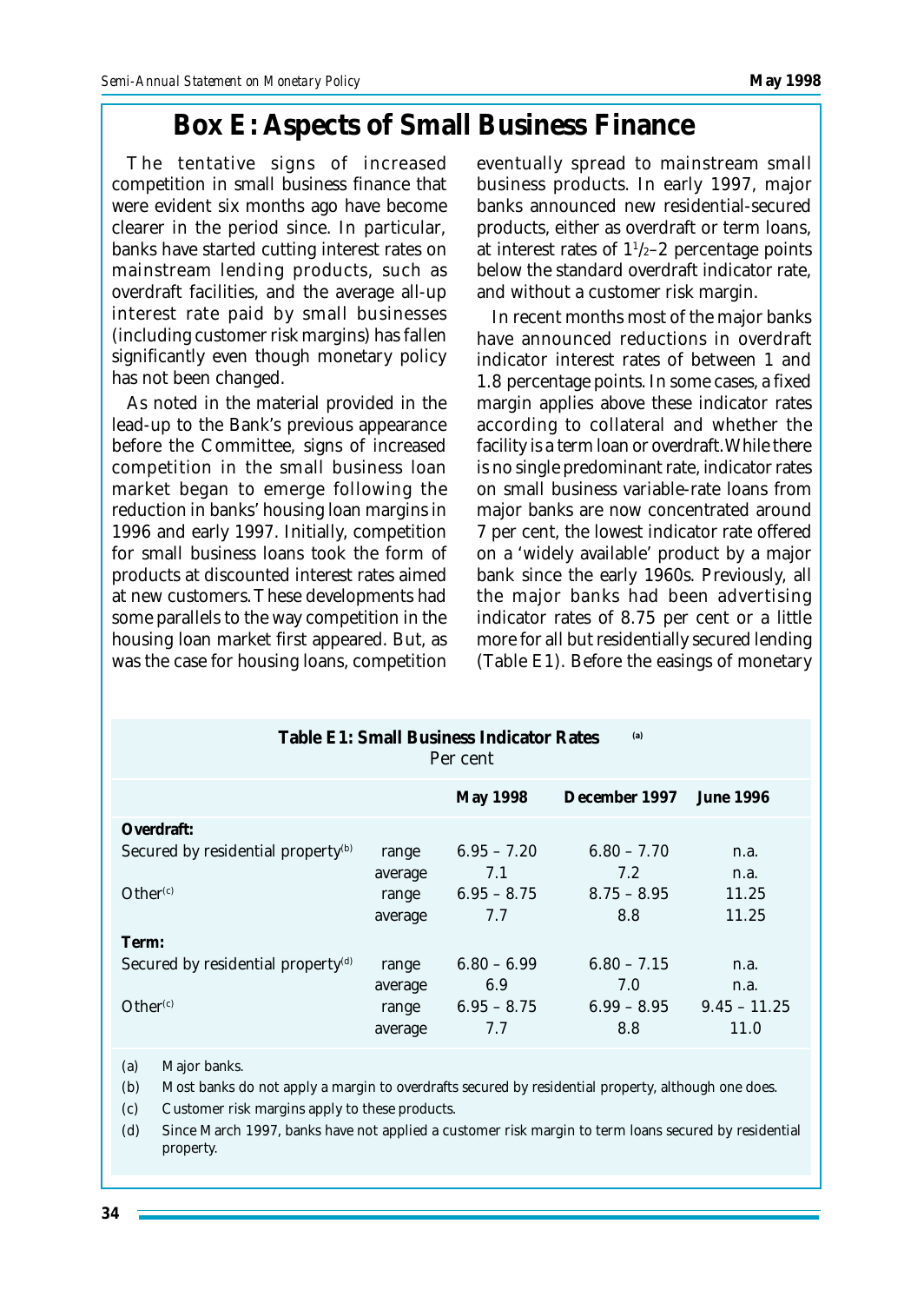policy in mid 1996, the major banks' overdraft products were based uniformly on an indicator rate of 11.25 per cent.

The recent announcements by banks have reinforced a trend towards giving greater recognition to the type of security offered for loans. This tiering of interest rates according to security offered reflects the spectrum of risk in business lending if the need arises to liquidate collateral in the event of business default.

The effects of growing competitive pressure will show up over time in further falls in the average interest rate paid by small businesses. These data, which cover the all-up interest rate paid by small business – i.e. indicator rates plus customer risk margins – are collected by the Bank on a quarterly basis. The latest figures available are for the December quarter. Whereas in the couple of years to mid 1997 there had been little change in this rate apart from that due to changes in monetary policy, in the period since then it has fallen significantly. The

average overall interest rate paid by small businesses on variable rate loans was 9.4 per cent in the December quarter, down from 10.6 per cent six months earlier. This reduction reflected, to an important extent, the new lower-priced products introduced in 1997. Obviously, the more recently announced reductions in overdraft rates referred to above have not yet been reflected in these figures.

These reductions have meant that the margin between the rate banks charge customers and their funding costs has narrowed (Table E2). In the case of variable-rate loans, banks' funding costs can be approximated by the cash rate. The margin between the indicator rate on a standard overdraft and the cash rate had been mostly around 3.75 percentage points over 1996 and 1997; the average margin for major banks is now 2.7 per cent. The margins for residential-secured *overdrafts* and *term* loans are now 2.1 per cent and 1.9 per cent, respectively.

| (a)<br>Table E2: Interest Rate Margins<br>Percentage points                 |                                  |                                 |           |                           |            |  |  |  |
|-----------------------------------------------------------------------------|----------------------------------|---------------------------------|-----------|---------------------------|------------|--|--|--|
|                                                                             | Over cash rate<br>Over swap rate |                                 |           |                           |            |  |  |  |
|                                                                             |                                  | Small business indicator rates: |           | Average rate              |            |  |  |  |
|                                                                             | Residential-secured<br>Other     |                                 |           | Paid by small business on | Fixed-rate |  |  |  |
|                                                                             | Term loans                       | Overdraft                       | overdraft | variable-rate loans       | indicator  |  |  |  |
| Mar 95                                                                      |                                  |                                 | 3.60      | 5.1                       | 1.6        |  |  |  |
| June 95                                                                     |                                  |                                 | 3.60      | 5.0                       | 1.2        |  |  |  |
| Sep 95                                                                      |                                  |                                 | 3.60      | 5.0                       | 1.6        |  |  |  |
| Dec 95                                                                      |                                  |                                 | 3.65      | 5.0                       | 1.8        |  |  |  |
| Mar 96                                                                      |                                  |                                 | 3.75      | 5.1                       | 1.4        |  |  |  |
| June 96                                                                     |                                  |                                 | 3.75      | 5.1                       | 1.6        |  |  |  |
| Sep 96                                                                      |                                  |                                 | 3.75      | 5.0                       | 1.8        |  |  |  |
| Dec 96                                                                      |                                  |                                 | 4.25      | 5.4                       | 1.9        |  |  |  |
| Mar 97                                                                      | 1.9                              | 2.5                             | 3.75      | 4.9                       | 1.5        |  |  |  |
| June 97                                                                     | 2.0                              | 2.3                             | 4.00      | 5.1                       | 1.6        |  |  |  |
| Sep 97                                                                      | 2.0                              | 2.2                             | 3.80      | 4.6                       | 1.5        |  |  |  |
| Dec 97                                                                      | 2.0                              | 2.2                             | 3.80      | 4.4                       | 1.6        |  |  |  |
| Mar 98                                                                      | 2.0                              | 2.2                             | 3.80      | n.a.                      | 1.5        |  |  |  |
| May 98                                                                      | 1.9                              | 2.1                             | 2.70      | n.a.                      | 1.4        |  |  |  |
| Margins are based on average indicator rates charged by major banks.<br>(a) |                                  |                                 |           |                           |            |  |  |  |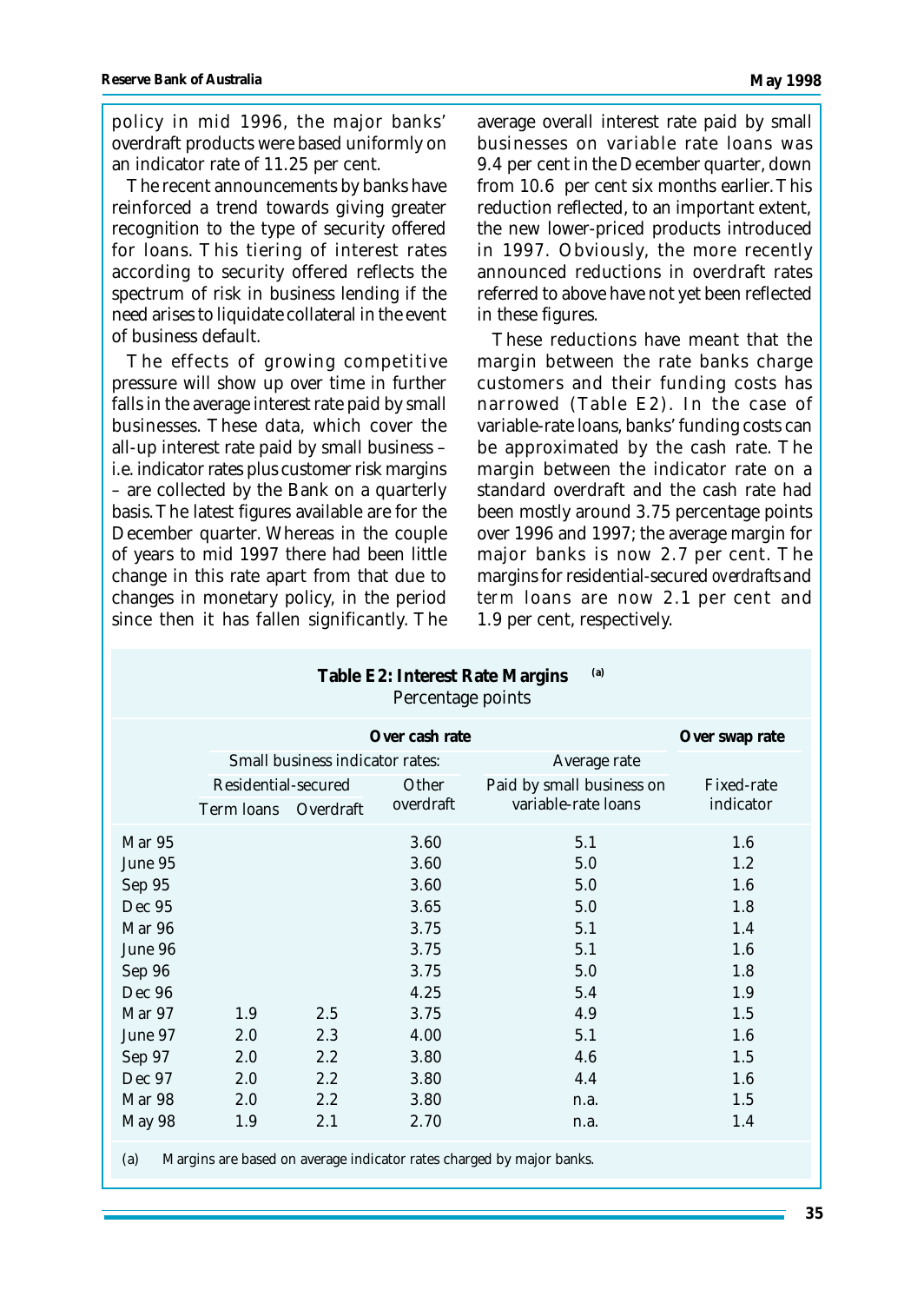Measured across all variable-rate products, and after taking into account customer risk margins, the total interest rate paid by small business fell to 4.4 percentage points above cash in the December quarter 1997, after having been fairly steady at around 5 per cent over the period to mid 1997.

As the recently announced reductions in interest rates come into the figures, it might be expected that this margin will narrow further. It seems unlikely, however, that small business margins overall will fall to the same extent as those on owner-occupied housing because small business lending is, on the whole, more risky than lending for housing. While, as noted in the past, competition of mortgage managers in the housing market was a spur for banks to compete more actively in the market for small business loans, *direct* competition from mortgage managers in the small business market is likely to be less intense. Some mortgage managers have entered the small business market on a limited scale and with mixed results.

The distribution of interest rates paid by small businesses on variable-rate loans is shown in Graph E1, both for the period before the monetary policy easings which began in mid 1996, and for the latest period. Most of the shift to the left (i.e. downward move) of this distribution is due to the easings, as reflected in the fall in the standard overdraft indicator rate from 11.25 per cent in June 1996 to 8.75 per cent in December 1997. In addition, however, the proportion of loans at rates below these indicator rates has increased, due to the availability of new lower-priced products, including residential-secured products.

The recent increase in competitive activity has been concentrated in variable-rate loans. The fall in interest rates on fixed-rate loans has been smaller than that for variable-rate loans, in part because banks' margins on fixed-rate loans were always smaller than those on variable-rate loans (as shown in Table E2). In recent months, indicator rates



on small business fixed-rate loans have fallen slightly. Those on three-year fixed-rate loans are currently around 7 per cent, 2.9 per cent lower than in mid 1996. This fall is a little more than the fall in the cash rate but roughly in line with the fall in relevant funding rates, which can be approximated by rates in swap markets.

The average interest rate measured across all existing fixed-rate loans to small businesses has fallen by 1.5 percentage points (to 9.1 per cent) since mid 1996. The smaller fall in this rate than in the indicator rate is because the lower indicator rate has not yet worked through the stock of existing loans. As noted in the previous *Semi-Annual Statement on Monetary Policy*, during periods of falling interest rates, these adjustment lags work to hold up the average interest rate on fixed-rate loans, while they operate in the opposite direction during periods of rising interest rates.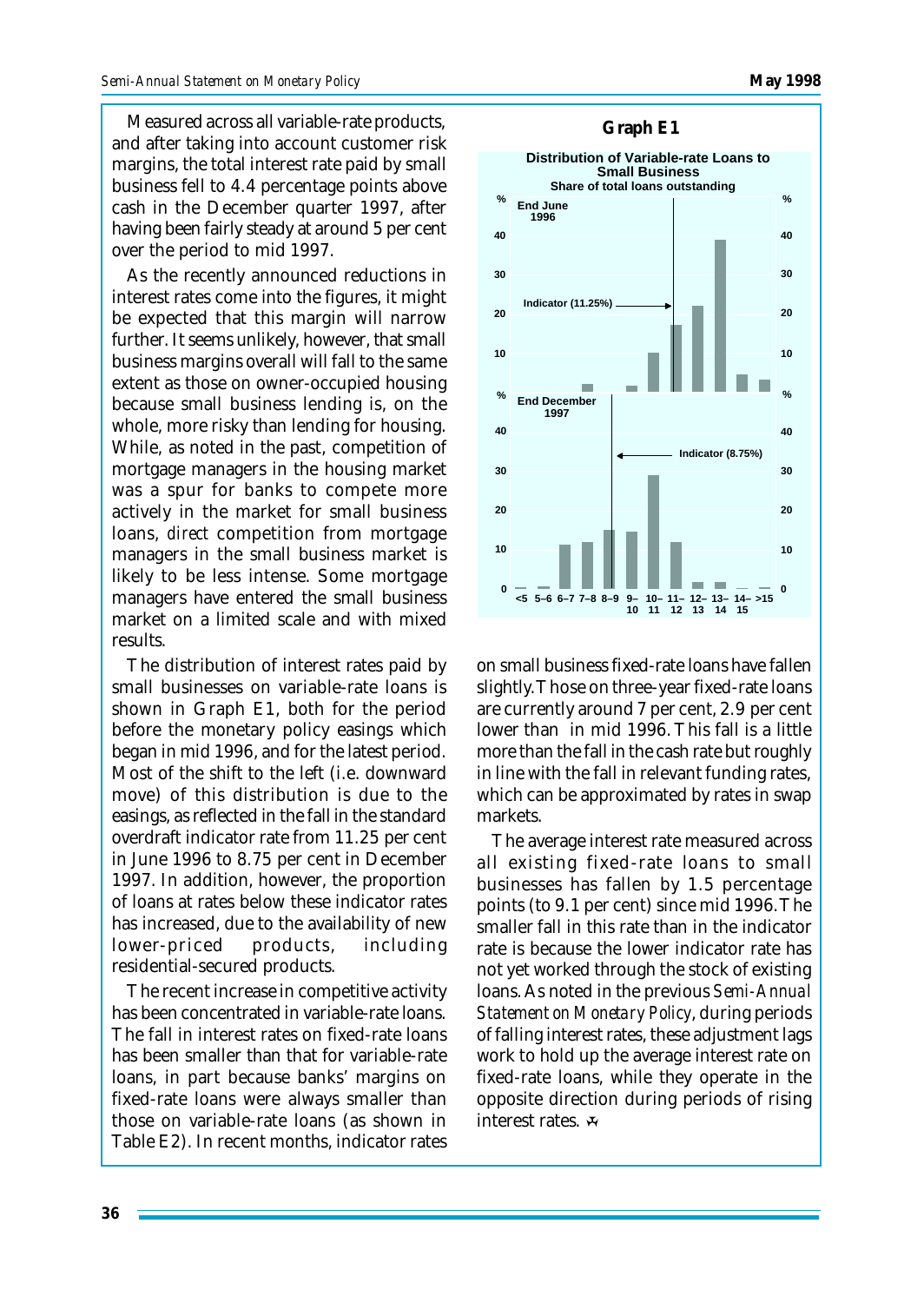|                                                                                | <b>Table 8: Real Interest Rates</b><br>Per cent |                              |            | (a)                                                   |                                     |            |
|--------------------------------------------------------------------------------|-------------------------------------------------|------------------------------|------------|-------------------------------------------------------|-------------------------------------|------------|
|                                                                                | Calculated using<br>underlying inflation        |                              |            | Calculated using<br><b>Melbourne Institute Survey</b> |                                     |            |
|                                                                                | Latest <sup>(b)</sup>                           | Early 1990s 5-year<br>trough |            | average Latest                                        | Early 1990s 5-year<br>(b)<br>trough | average    |
| Cash rate<br>Housing loan rate                                                 | 3.5<br>5.1                                      | 2.5<br>6.4                   | 3.8<br>6.5 | 1.5<br>3.2                                            | 0.2<br>4.1                          | 2.0<br>4.8 |
| Small business variable rate ${}^{\text{(c)}}$<br>Large business variable rate | 6.0<br>6.9                                      | 7.0<br>6.7                   | 7.5<br>7.3 | 4.0<br>4.9                                            | 4.6<br>4.3                          | 5.7<br>5.4 |

(a) The table shows two measures of real interest rates, calculated using the previous year's underlying inflation rate and the Melbourne Institute survey result as proxies for expected inflation.

(b) Incorporates interest rate reductions announced as at 5 May.

(c) From December 1996, calculated as the average of the four major banks' variable rates; prior to that, the predominant rate is used.

there is no precise benchmark as to whether that constitutes an expansionary setting, it can be noted that this has been a period of above-average growth for the economy and particularly private sector spending.

Real interest rates faced by borrowers have declined more substantially than real cash rates, as a result of the reductions in intermediaries' interest margins discussed earlier. On the basis of the same two definitions used above, real interest rates on loans from intermediaries have fallen well below their averages of the past five years. For housing and small business loans, these are now below their previous cyclical troughs.

#### **Financial intermediation**

Interest-rate settings have proved consistent with strong growth in private expenditure during the past year and with a pick-up in the rate of growth of financial intermediaries' credit (Table 9). Over the year to March 1998, intermediaries' credit to the private non-financial sector increased by just under 12 per cent, up from a rate of just under 10 per cent a year earlier. There were some signs, however, that the rate of credit expansion may have begun to ease a little in the early months of 1998.

The composition of credit growth has changed markedly over the past year (Graph 26). There was a pronounced strengthening in the rate of growth of personal credit in the second half of 1997. Much of this growth can be traced to growth in revolving credit in the form of overdrafts and credit-card lending; it also partly reflects strong growth in motor-vehicle financing. The Telstra share offer in October and November probably accentuated the trend: there was a pick-up in loan approvals for personal investment, and the need for additional liquidity by households subscribing to the offer may have contributed to greater demand for other forms of credit. More generally, the increased use of personal credit was related

#### **Graph 26**

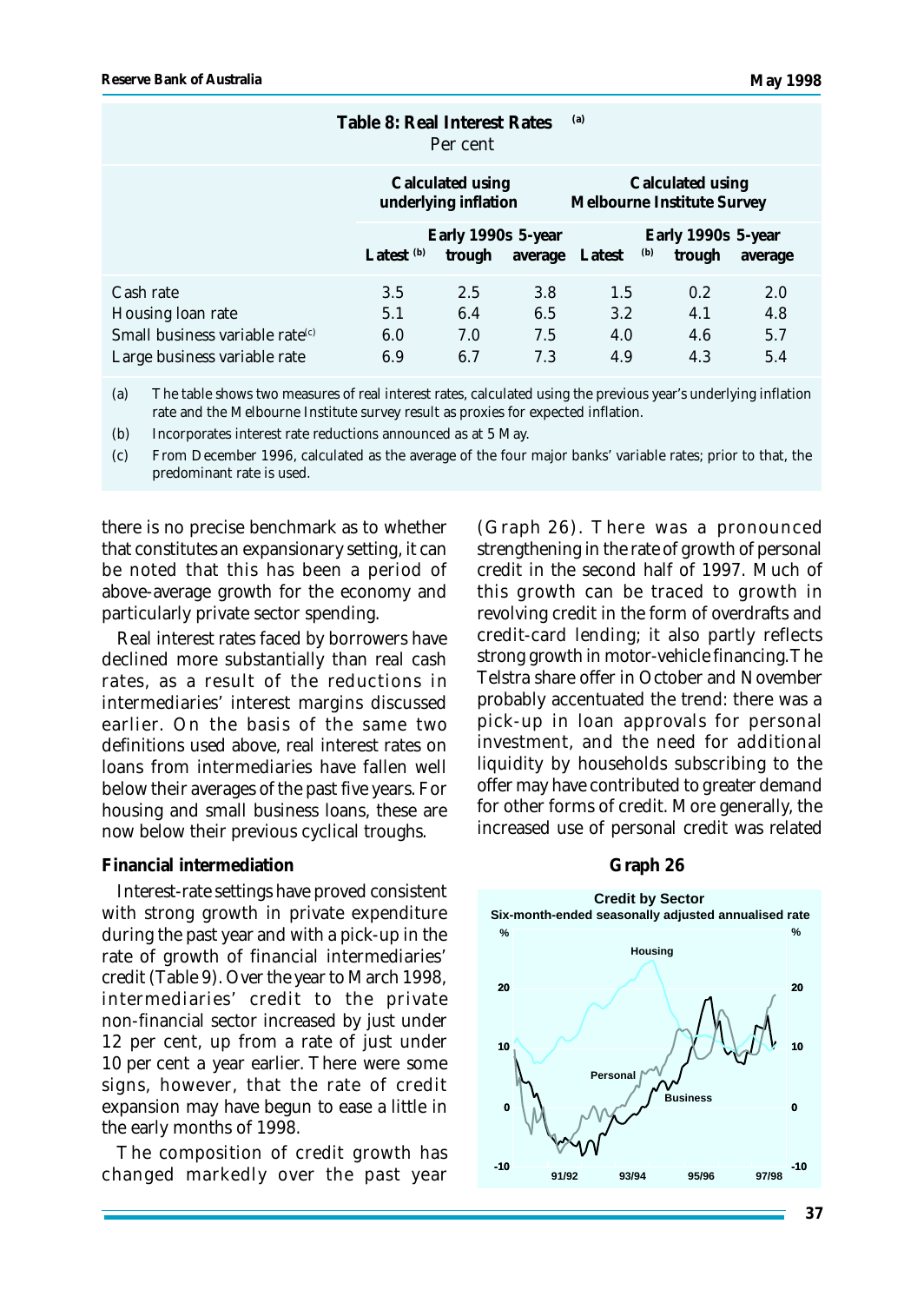## **Box F: Growth in Non-intermediated Debt**

Over the past two years, non-intermediated debt – that is, debt raised by companies issuing securities directly to the market – has picked up sharply, with annual growth rates rising from less than 2 per cent in 1995 to around 30 per cent over the year to March 1998. Since late 1995, the level of non-intermediated debt on issue has almost doubled, having remained broadly unchanged during the first half of the 1990s (Graph F1).



The rate of increase of non-intermediated debt over the past two years has outpaced that of *lending by intermediaries*. Non-intermediated debt, however, remains a relatively minor source of funds; currently, it amounts to about \$38 billion, compared to intermediated credit of about \$530 billion. That said, the solid growth in non-intermediated debt has led to the total borrowings (or debt) of households and businesses growing by a bit over 1 percentage point faster than credit from intermediaries over the past year or so, with a growth rate of 13 per cent, or twice the rate of growth of nominal GDP.

Around 60 per cent of the non-intermediated funding represents direct approaches to capital markets by corporations (down from around 70 per cent in early 1995), while the remaining



40 per cent reflects issues of debt to finance housing loans by mortgage managers and banks (up from around 30 per cent in early 1995). Some banks have also recently issued debt against corporate loans, although this development has not yet had a significant impact on the figures. The statistics shown here avoid the problem of 'double counting' since securitisation of loans by banks has the effect of reducing their balance sheets (and credit) while boosting the level of non-intermediated debt.

Non-intermediated corporate debt – such as bond issues and promissory notes – began to rise rapidly in early 1996, following a prolonged period of weakness in the early 1990s when companies had focused on reducing gearing ratios from the unsustainable levels of the late 1980s (Graph F3). This type of debt has grown at about twice the pace of intermediated credit (at an annual rate of around 20 per cent) over the past year. Since early 1990, non-intermediated debt of the corporate sector has doubled as a ratio to intermediated credit, to almost 9 per cent.

The growth of the corporate debt market has been helped by the reduction in governments' demands on capital markets and by the growing appetite for securities by superannuation funds. It has also been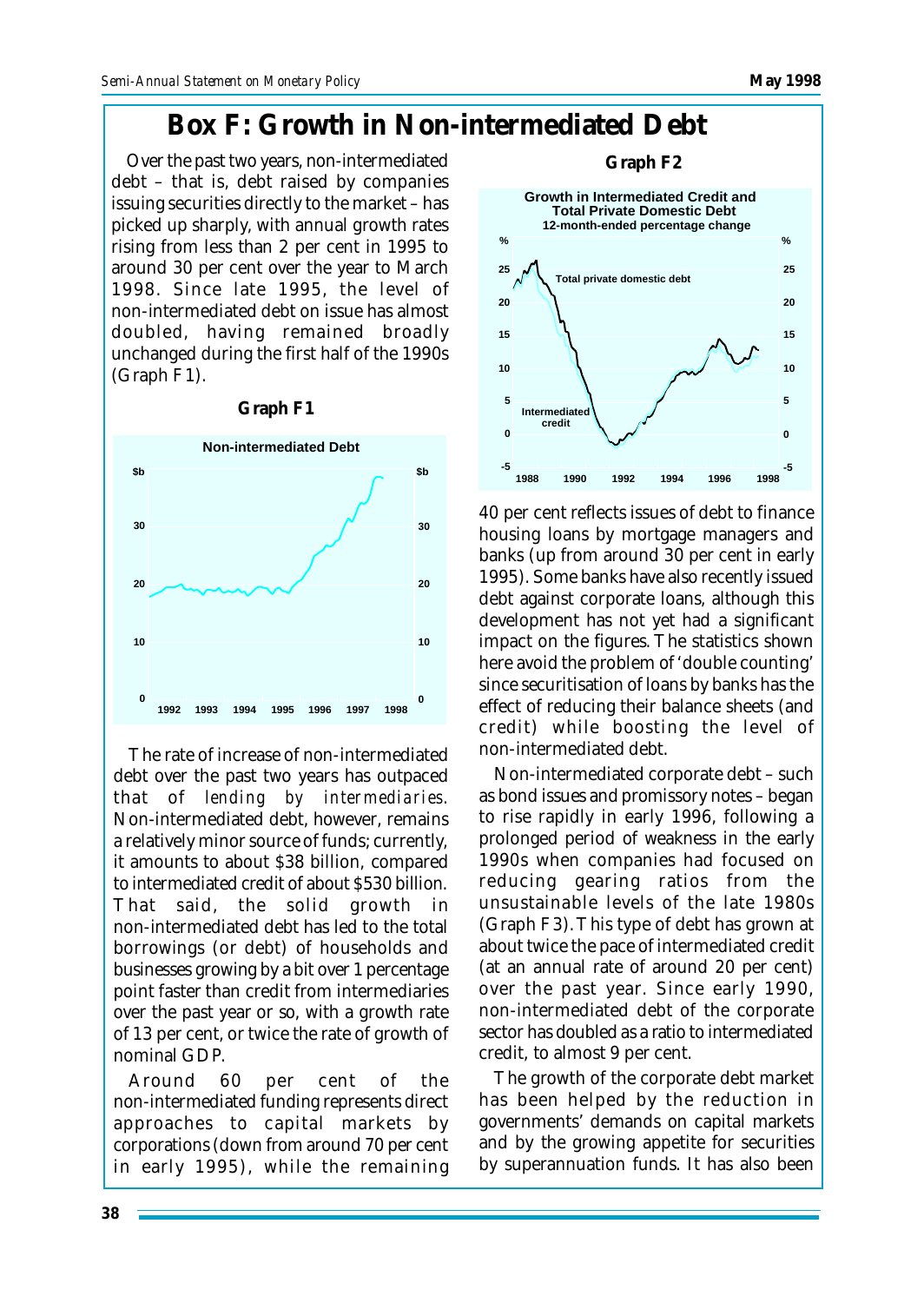

helped by the fall in inflation, which has led to a sharp fall in capital market interest rates, thereby reducing the relative attractiveness of funding through the banking system. Any long-term tendency for companies to approach capital markets directly should, over time, continue to exert downward pressure on margins on business lending of intermediaries, including banks.

The emergence of the mortgage-backed securities market has also owed importantly to these factors. Over the past year, there has been a sharp rise in issues of debt to finance loans by mortgage managers and by banks which have restructured parts of their housing loan portfolios. New lending for housing originated by mortgage managers has grown in the past year at around 1 1 /2 times the rate of lending by other financial institutions.  $\mathcal{F}$ 

#### **Table 9: Financial Aggregates** Seasonally adjusted annualised growth rates; per cent

|                                                                                                      | Year to:<br>March 1997                           | <b>March 1998</b>                                  | Three months $(a)$ to:<br>December 1997 March 1998 |                                                 |  |
|------------------------------------------------------------------------------------------------------|--------------------------------------------------|----------------------------------------------------|----------------------------------------------------|-------------------------------------------------|--|
| <b>Total Credit</b><br>- Personal<br>– Housing<br>- Business<br>Currency<br>M1<br><b>Broad money</b> | 9.6<br>12.3<br>10.3<br>8.5<br>2.5<br>14.2<br>9.4 | 11.8<br>14.0<br>10.8<br>12.3<br>8.7<br>11.6<br>6.7 | 14.4<br>21.5<br>10.3<br>16.0<br>8.8<br>6.5<br>3.3  | 9.1<br>16.3<br>10.8<br>6.4<br>7.9<br>2.9<br>3.9 |  |
|                                                                                                      |                                                  |                                                    |                                                    |                                                 |  |

(a) At an annual rate.

to the strength of consumer spending over the second half of the year.

Credit to businesses also showed a strong pick-up in the second half of 1997, increasing at an annual rate of 15.5 per cent over the six months to December, although it has eased considerably in the early months of 1998. New business loan approvals remain around record levels, but appear to have reached a plateau in recent months. Business loan approvals in the past six months have been strongest in the property, wholesale and, to a lesser extent, manufacturing sectors.

In contrast to the other components, the volume of housing credit outstanding has grown at a relatively stable rate during the past year, increasing by 10.8 per cent over the year to March. Much of the growth in housing credit has been concentrated in lending to investors. While new lending commitments for owner-occupiers have been increasing relatively strongly in the current housing upswing, there has been a tendency for existing loans to be paid off more quickly as interest rates have fallen, thus holding down the overall growth in the volume of owner-occupier loans outstanding.

Unusually for a period of strong growth in aggregate credit, there has been a significant decline in the rate of growth of monetary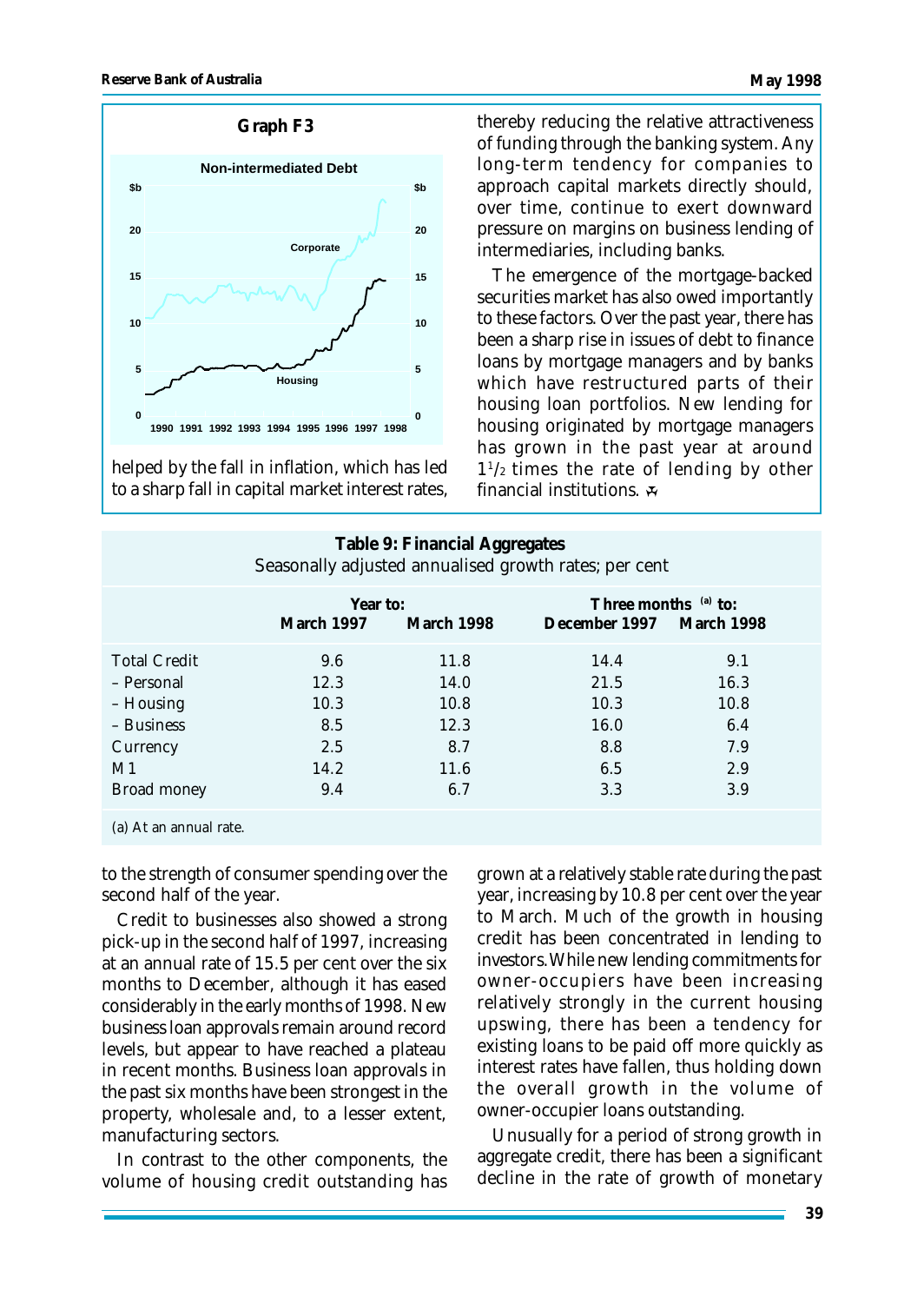assets held by the community. The stock of broad money, which consists mainly of deposits with financial intermediaries, increased by 6.7 per cent over the year to March, well down from the rates of around 10 per cent a year ago (Graph 27). With deposits growing more slowly, the expansion of credit by financial intermediaries has been partly funded by increased capital market raisings, by reductions in holdings of government securities, and by increased use of external borrowing. Offshore borrowing by financial intermediaries has been growing at annual rates of around 20 per cent for the past two years.



#### **Graph 27**

Total household financial assets, however, have continued to expand more quickly than incomes, rising by 10 per cent over the year to December 1997. The increase in household financial assets was concentrated in holdings of equities, both directly and through superannuation funds. Continuing a trend that has been evident for some time, growth in holdings of deposits with traditional financial intermediaries has been outpaced by growth in managed investments. The fastest-growing component of this has been cash management trusts, where assets over the past year have increased by 40 per cent (Table 10). Rapid growth of these funds has reflected the interest-rate advantage that they offer relative to traditional bank deposit products, as well as their increasing ability to offer transactions facilities such as cheque-writing that compete with the services provided by banks. There has also been strong growth in assets of unit trusts and, to a lesser extent, superannuation funds. Life office and superannuation fund investments remain the largest component of household financial wealth, comprising about half of the total. Direct household holdings of equities were boosted substantially by the Telstra float in the December quarter, and will be further boosted by the issue of AMP shares to policyholders in 1998. The overall growth in

#### **Table 10: Assets of Managed Funds** Year-ended percentage change

|                                                                                                                                                                         | December 1995                                              | December 1996                                               | December 1997                                                |
|-------------------------------------------------------------------------------------------------------------------------------------------------------------------------|------------------------------------------------------------|-------------------------------------------------------------|--------------------------------------------------------------|
| Cash management trusts<br>Unit trusts<br>of which:<br>- Property trusts<br>– Equity trusts<br>- Mortgage trusts<br>Life offices<br><b>Superannuation funds</b><br>Total | 20.1<br>13.1<br>11.2<br>16.0<br>5.6<br>7.3<br>16.3<br>11.8 | 38.6<br>26.4<br>17.2<br>31.2<br>36.0<br>6.7<br>15.4<br>13.3 | 40.5<br>32.7<br>29.1<br>35.6<br>40.6<br>10.7<br>18.4<br>18.0 |
|                                                                                                                                                                         |                                                            |                                                             |                                                              |

Sources: ABS Cat. Nos 5655.0 and 5645.0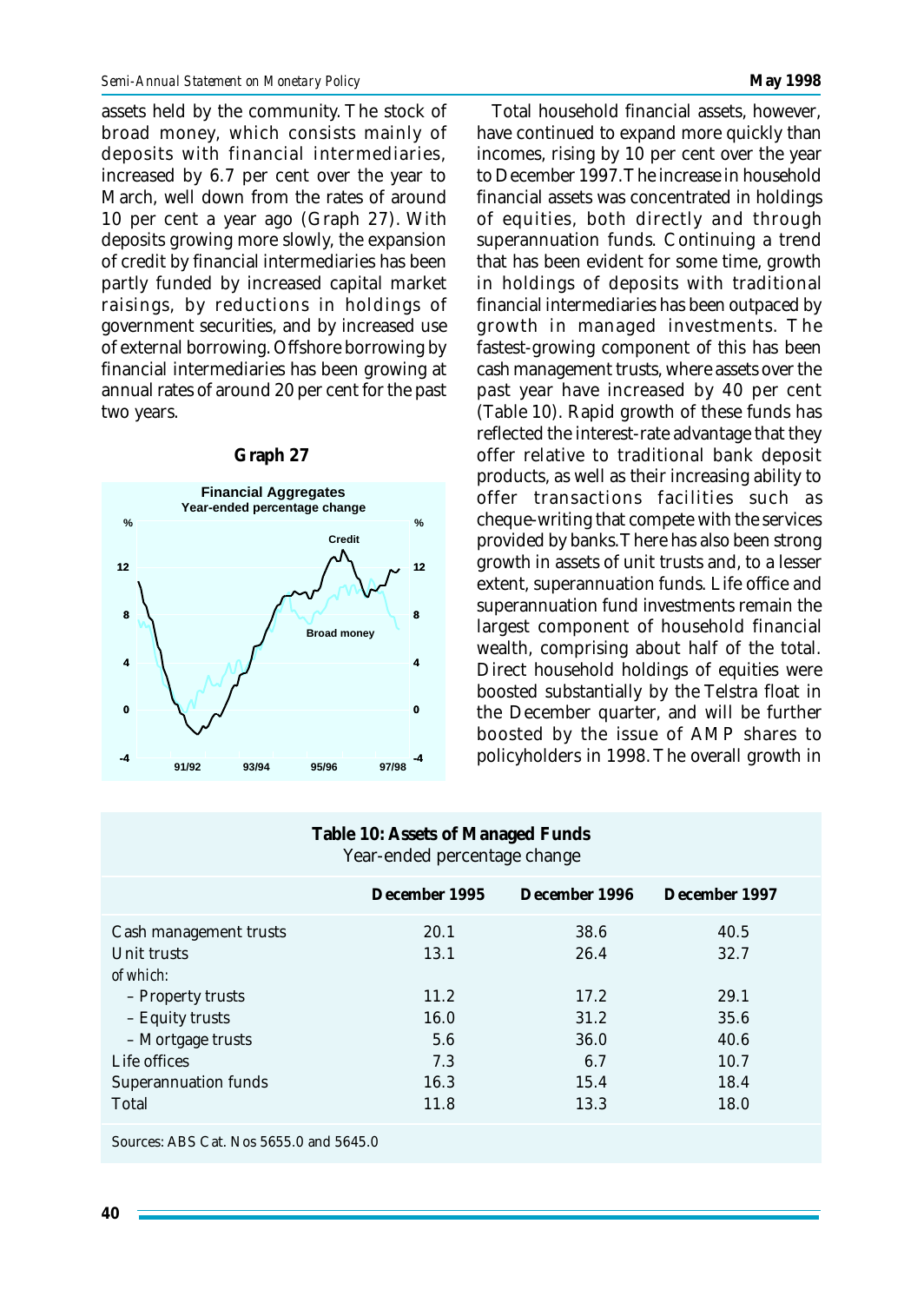households' net financial wealth in 1997 was faster than it had been for some years.

#### **Inflation Trends and Prospects**

#### **Recent developments in inflation**

The consumer price index in underlying terms increased by 0.5 per cent in the March quarter and by 1.5 per cent over the year (Graph 28). The March quarter increase followed three successive quarterly rises of 0.3 per cent, with the pick-up from that level partly attributable to the contribution from import prices, as explained in detail below.



The movement in the headline CPI over the past year has been held down to a significant degree by mortgage interest rate reductions and, more recently, by declining petrol prices. In the March quarter, the CPI rose by 0.3 per cent, but fell by 0.2 per cent over the year to March. Mortgage interest reductions detracted 1.3 percentage points from the change in the index over the year, with most of the effect concentrated in the June and September quarters.

Import prices have played a significant role in recent inflation movements. For much of the past two years, the imported-goods component of the CPI has been falling, and has therefore contributed to the containment of overall inflationary pressures. Over the year to the December quarter 1997, this component declined by 2.6 per cent, including a fall of over 1 per cent in the December quarter. In large part, these price declines reflected the gradual pass-through of earlier appreciation of the trade-weighted exchange rate during 1996 and early 1997. Subsequent depreciation of the currency has meant that the direction of the impetus from import prices is now being reversed. In the March quarter, the imported-goods component of the CPI rose by 0.6 per cent, its first quarterly increase for around two years. The rates of increase in prices of domestically produced goods and services in the CPI have continued to decline (Graph 29).

#### **Graph 28 Graph 29**



The effects of exchange-rate movements typically work in two stages – their initial effect on import prices across the docks, and their final, more gradual, impact on retail prices. The first stage of this pass-through of the exchange rate depreciation was clearly evident with large increases in import prices across the docks in both the December and March quarters. Wholesale import prices increased by 1.1 per cent in the March quarter and by 7.7 per cent over the year. Excluding oil prices, which have been declining substantially, the rise over the year was 9 per cent.

The size of this first-stage impact on import prices to date has been somewhat larger in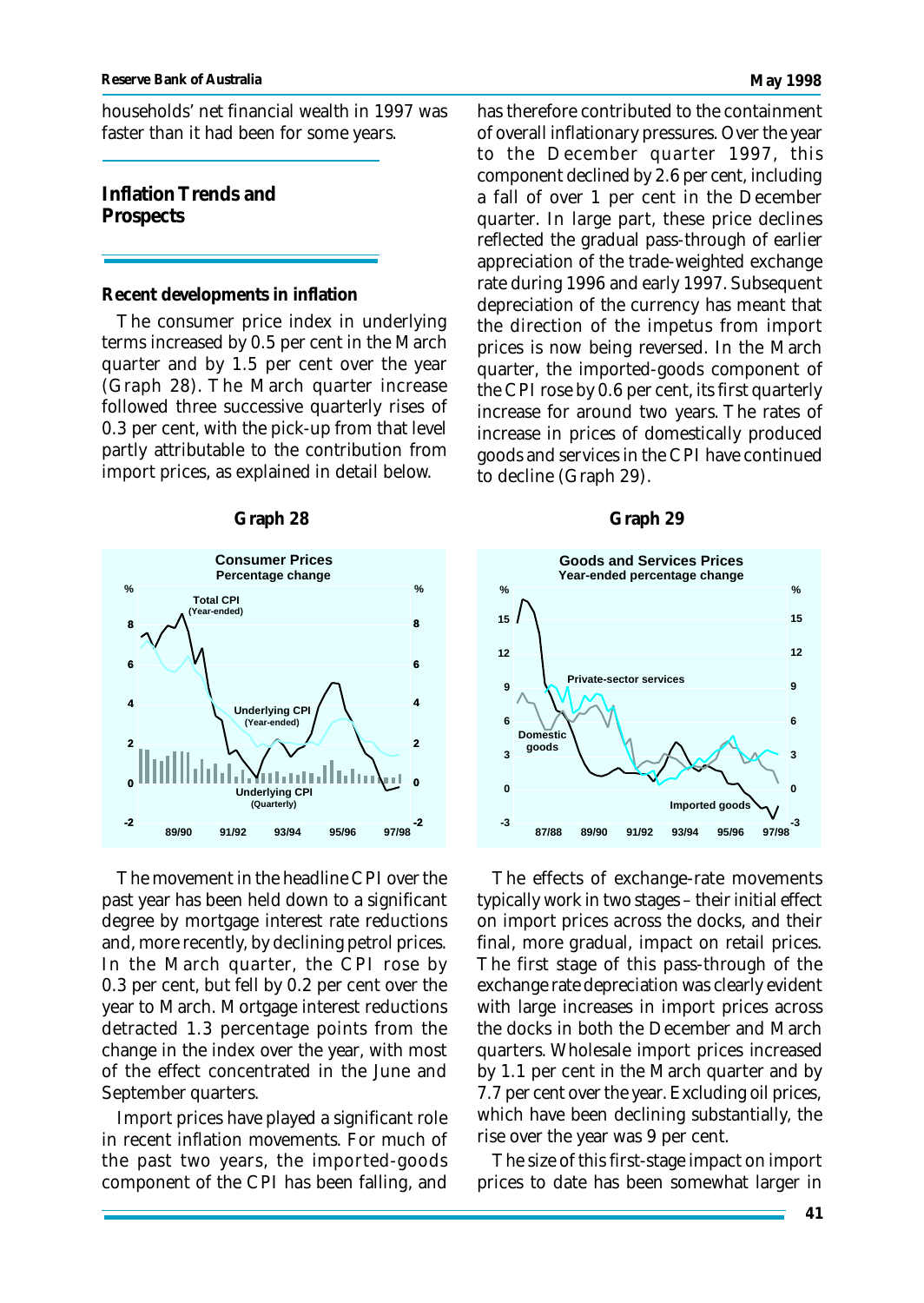relation to the change in the import-weighted exchange rate than might have been expected from historical comparisons. This seems to reflect a tendency for export prices of the troubled Asian economies to fall by less, in terms of the major world currencies, than the amount of their currency depreciations. That is, exporters have taken the opportunity to increase prices in terms of their domestic currencies. From the point of view of the exporters, this makes sense: they need to rebuild profit margins and do not need to cut prices much in foreign-currency terms to be sufficiently competitive to increase sales. A consequence of this behaviour is that exchange-rate movements of the sharply depreciating Asian currencies are likely to overstate the price reductions available to consumers of their exports.

| <b>OECD Countries</b>                               |     |  |  |  |  |
|-----------------------------------------------------|-----|--|--|--|--|
| Year-ended percentage change, latest <sup>(a)</sup> |     |  |  |  |  |
| <b>United Kingdom</b>                               | 2.6 |  |  |  |  |
| Denmark                                             | 2.3 |  |  |  |  |
| Netherlands                                         | 2.3 |  |  |  |  |
| Norway                                              | 2.3 |  |  |  |  |
| Finland                                             | 1.9 |  |  |  |  |
| Spain                                               | 1.8 |  |  |  |  |
| Italy                                               | 1.7 |  |  |  |  |
| New Zealand                                         | 1.7 |  |  |  |  |
| Belgium                                             | 1.5 |  |  |  |  |
| Australia                                           | 1.5 |  |  |  |  |
| <b>United States</b>                                | 1.4 |  |  |  |  |
| Germany                                             | 1.1 |  |  |  |  |
| Austria                                             | 1.0 |  |  |  |  |
| Canada                                              | 0.9 |  |  |  |  |
| France                                              | 0.8 |  |  |  |  |
| Sweden                                              | 0.7 |  |  |  |  |
| Japan <sup>(b)</sup>                                | 0.7 |  |  |  |  |
| Switzerland                                         | 0.0 |  |  |  |  |
| Average of above countries                          | 1.5 |  |  |  |  |

**Table 11: Consumer Prices –**

- (a) Observations for Australia, New Zealand and the UK refer to underlying consumer prices, consumer prices excluding credit services, and retail prices excluding mortgage interest respectively.
- (b) Tokyo consumer price index.

One factor helping to mitigate the rise in import prices is the absence of any inflationary pressure in the major industrial countries. In most OECD countries, inflation rates have been declining in recent years, to be at levels mainly between 0 and 3 per cent (Table 11). In the United States, as noted earlier, this has reflected a combination of unusually strong productivity growth, lower energy prices and a rising trade-weighted exchange rate. In continental Europe and Japan, the continued presence of surplus capacity has helped to hold down inflation. A consequence of these low inflation rates is that prices of internationally traded goods, which tend to rise less quickly than non-traded goods and services prices, have been flat or slightly declining in recent years in terms of the major currencies.

As illustrated in Graph 30, the second stage of pass-through into imported consumer goods is typically quite gradual. Nonetheless, the rise in across-the-docks prices that has already occurred sets the stage for rising import prices at the consumer level in the



#### **Graph 30**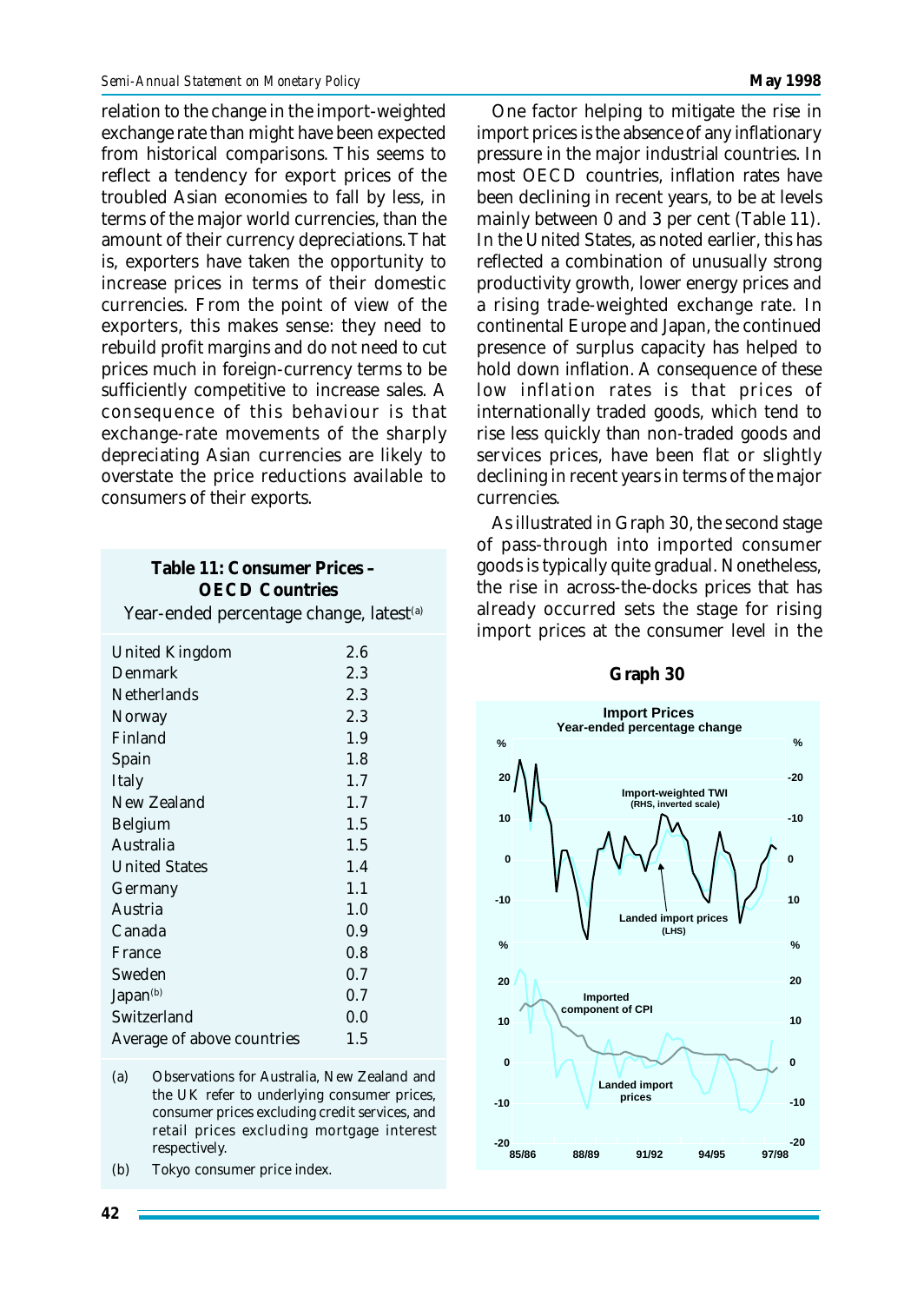Producer prices generally recorded modest increases in the March quarter, with the exception of raw materials prices which declined, mainly reflecting falls in oil prices (Table 12). The strongest producer-price increases recently have been for house-building materials, which were up by 0.7 per cent in the March quarter and by 2.2 per cent over the year. This has probably reflected stronger demand in the building industry, although increases in non-residential building materials prices have lately tended to ease. The rate of increase in manufacturers' output prices has shown some tendency to drift upward over the past year but, at 1.7 per cent, the annual increase at this stage remains moderate. Some additional upward pressure on manufacturers' prices may come from costs of imported inputs: following the exchange rate depreciation, these are now rising more quickly. Working the other way, lower oil prices, if they are sustained, will reduce production costs.

#### **Trends in labour costs**

Average weekly ordinary-time earnings (AWOTE) increased by 1.3 per cent in the three months to February and by 3.9 per cent over the past year (Graph 31). Both the quarterly and annual figures have fluctuated markedly but, in annual terms, the rate of increase has come down slightly from a rate of 4.3 per cent a year ago, and from a cyclical





| Table 12: Selected Price Measures<br>Percentage change |               |                    |  |  |  |
|--------------------------------------------------------|---------------|--------------------|--|--|--|
|                                                        | March quarter | Year to latest (a) |  |  |  |
| Input prices                                           |               |                    |  |  |  |
| Domestic                                               |               |                    |  |  |  |
| - Raw materials                                        | $-3.5$        | $-2.4$             |  |  |  |
| $-$ Intermediate <sup>(b)</sup>                        | 0.2           | 2.1                |  |  |  |
| Imported                                               | 0.5           | 3.3                |  |  |  |
| (b)<br>Final manufacturing prices                      |               |                    |  |  |  |
| Domestic                                               | 0.4           | 1.7                |  |  |  |
| Imported                                               | 2.1           | 9.0                |  |  |  |
| <b>Construction prices</b>                             |               |                    |  |  |  |
| House-building materials                               | 0.7           | 2.2                |  |  |  |
| Other building materials                               | 0.1           | 0.6                |  |  |  |
| <b>Import prices</b>                                   |               |                    |  |  |  |
| Import price index <sup>(b)</sup>                      | 1.9           | 8.9                |  |  |  |
| Imported component of CPI <sup>(b)</sup>               | 0.2           | $-1.1$             |  |  |  |
| (a) In the year to the March quarter 1998              |               |                    |  |  |  |

(a) In the year to the March quarter 1998.

(b) Excludes petroleum.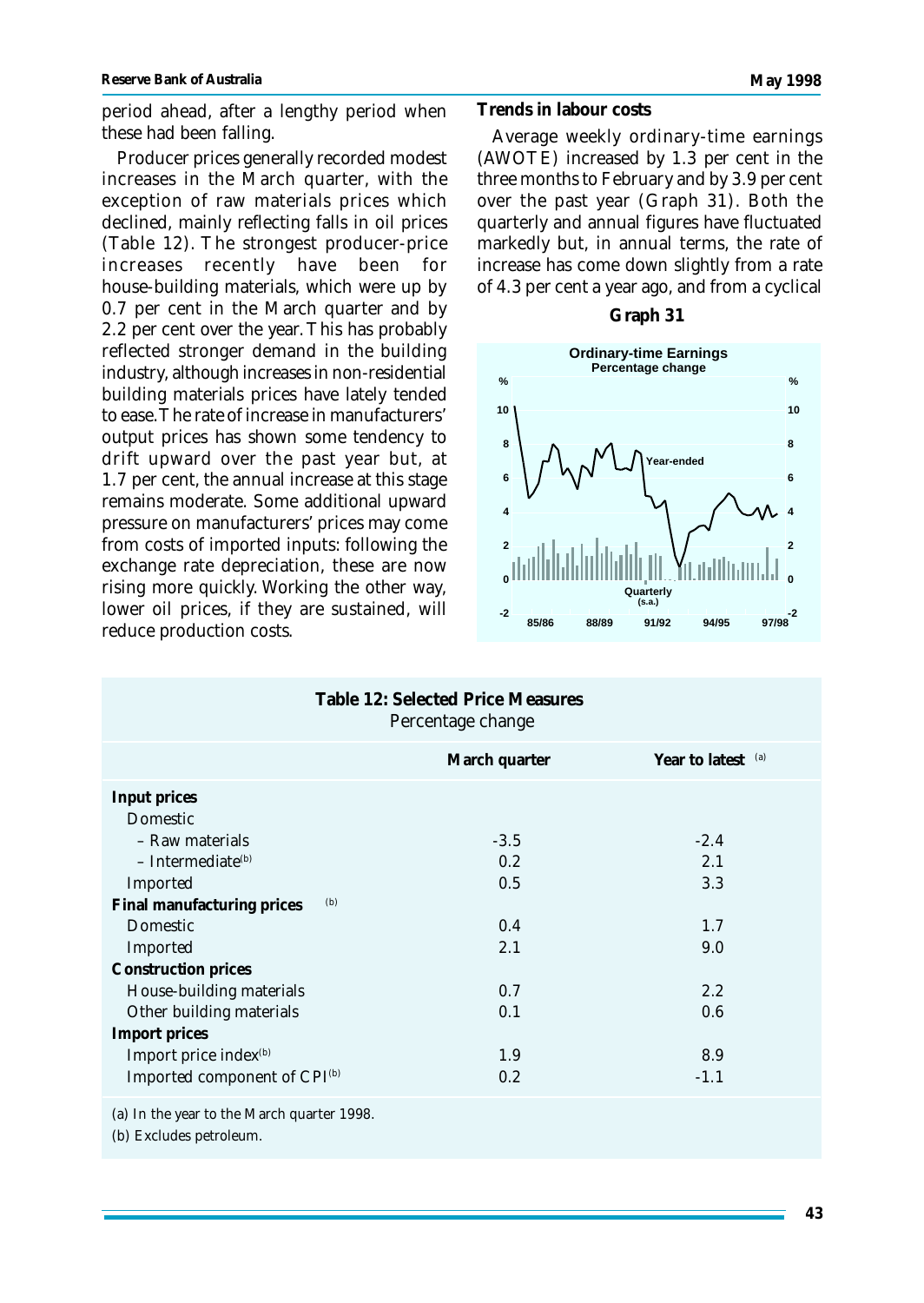peak of over 5 per cent. Over the six months to February, the annualised rate of increase was 3.3 per cent.

For much of the recent period, the recorded rate of earnings growth has been affected by an apparent divergence between the public and private sectors, with public-sector earnings growing substantially more quickly. This divergence was at its greatest extent a year ago, and has since been largely eliminated by a pronounced slowing in recorded public-sector earnings growth along with a somewhat smaller pick-up in the private sector component. Interpretation of short-run developments in these indicators is hampered by data volatility and by the possible effects of compositional change, particularly in the public-sector workforce. In broad terms, however, the data suggest that both private-sector and economy-wide wages are probably now growing at a bit under 4 per cent.

An alternative reading on the pace of aggregate wage increases will be provided over time by the newly developed *wage cost index*. This index is designed as a measure of hourly wage rates at the level of individual jobs of a given quality and, in principle, it should be less affected by compositional change or changes in average hours than is the case for measures based on weekly earnings. Some track record of experience will be needed to allow the performance of this index to be assessed. At this stage, only one reading on the aggregate quarterly change is available – an increase of 0.8 per cent in the December quarter – which seems broadly consistent with the earlier conclusion that wages are rising at an annual rate of less than 4 per cent.

Developments in enterprise bargaining suggest an easing in the pace of negotiated wage increases recently. In the December quarter, new federal enterprise agreements yielded average annualised wage increases of 4.1 per cent, down from a prevailing average of around 4<sup>1</sup> /2 per cent over much of the past two years (Graph 32). The decline has been most pronounced in the private sector, where new agreements in the December quarter were for average increases of 3.8 per cent,

#### **Graph 32**



down from a peak of over 5 per cent in 1996. Wage increases in the manufacturing sector have come down noticeably, although they continue to be well above the private-sector average. While the quarterly results for new wage agreements can be affected by the composition of industries in which agreements are being struck, an examination of *renegotiated agreements* confirms a tendency for the pace of wage increases to ease. Private-sector agreements renegotiated in the December quarter yielded average increases of 3.5 per cent, compared with average increases of 5.1 per cent under the agreements they replaced (Graph 33), and early indications are



#### **Graph 33**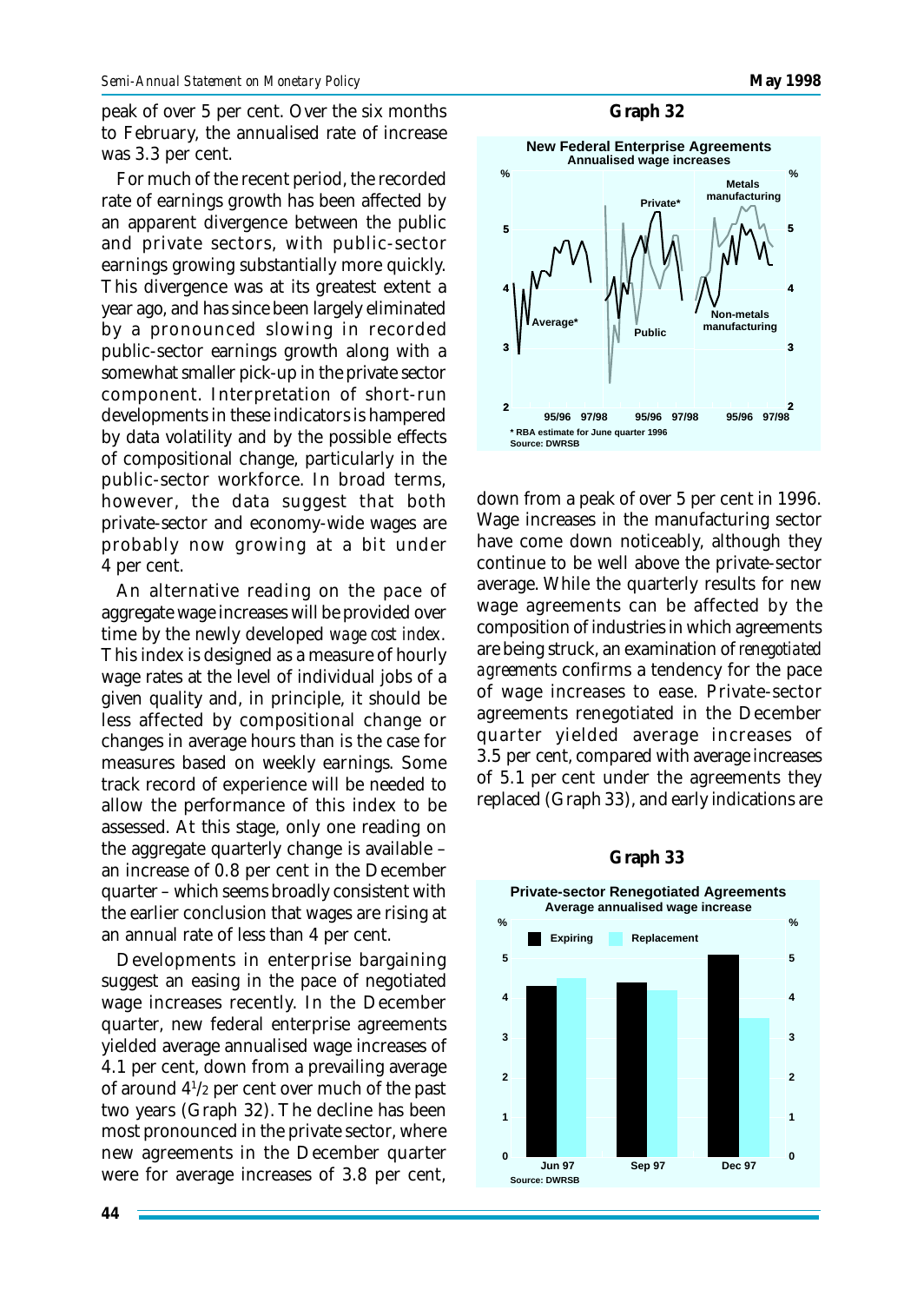that this trend towards lower settlements has continued in 1998.

An easing of wage pressures under enterprise bargaining is to be expected given the further declines in inflation and inflation expectations that have taken place, the pressure on corporate profitability, and the continued existence of a degree of slack in the labour market. In addition to these factors, it is possible that there is some re-assessment occurring as to the rate of wage increases that is sustainable in a low-inflation environment. In the initial adjustment to the widespread adoption of enterprise bargaining, wage expectations were unrealistically high, with settlements averaging more than 5 per cent. To the extent that excessive wage increases put pressure on profitability and employment, this may have led participants to lower their expectations, contributing to the lower increases recorded recently under renegotiated agreements.

The outcome of the Safety-Net Review, announced by the Australian Industrial Relations Commission in late April, will determine increases in award wages in the year ahead for employees not covered by enterprise agreements. The Commission awarded a three-tier increase ranging between \$10 and \$14 a week, depending on income, with the largest increases going to those on the lowest award rates of pay. This represents a slightly larger average increase than was awarded the previous year.

In contrast to indicators of enterprise bargaining outcomes and award wage increases, the growth of executive salaries remains at a high level. Results of the Cullen Egan and Dell survey of executive remuneration suggest that they continue to grow at annual rates of around 6 per cent, about the same rate that has prevailed for the past two years, and do not appear to have been affected by the recent declines in corporate profitability.

#### **Inflation expectations**

Most measures of inflation expectations have declined substantially over the past two years, particularly in late 1996 and into 1997.

Reduced expectations of inflation probably reflected a wider general recognition of the low-inflation environment in place since the early 1990s, as well as the declines in actual inflation occurring over the recent period. In the past few months, some measures of inflation expectations have moved up a little, possibly reflecting the expected impact of the recent exchange-rate depreciation, but they remain close to historical lows.

Consumers' expectations of annual inflation, as recorded by the Melbourne Institute survey, stood at 3.4 per cent in April, close to the average since the sharp downward movement in this series in the second half of 1996 (Graph 34). In the past few months, expectations have picked up a little from the trough of just under 3 per cent recorded in November 1997. Volatility in the survey is such

#### **Graph 34**

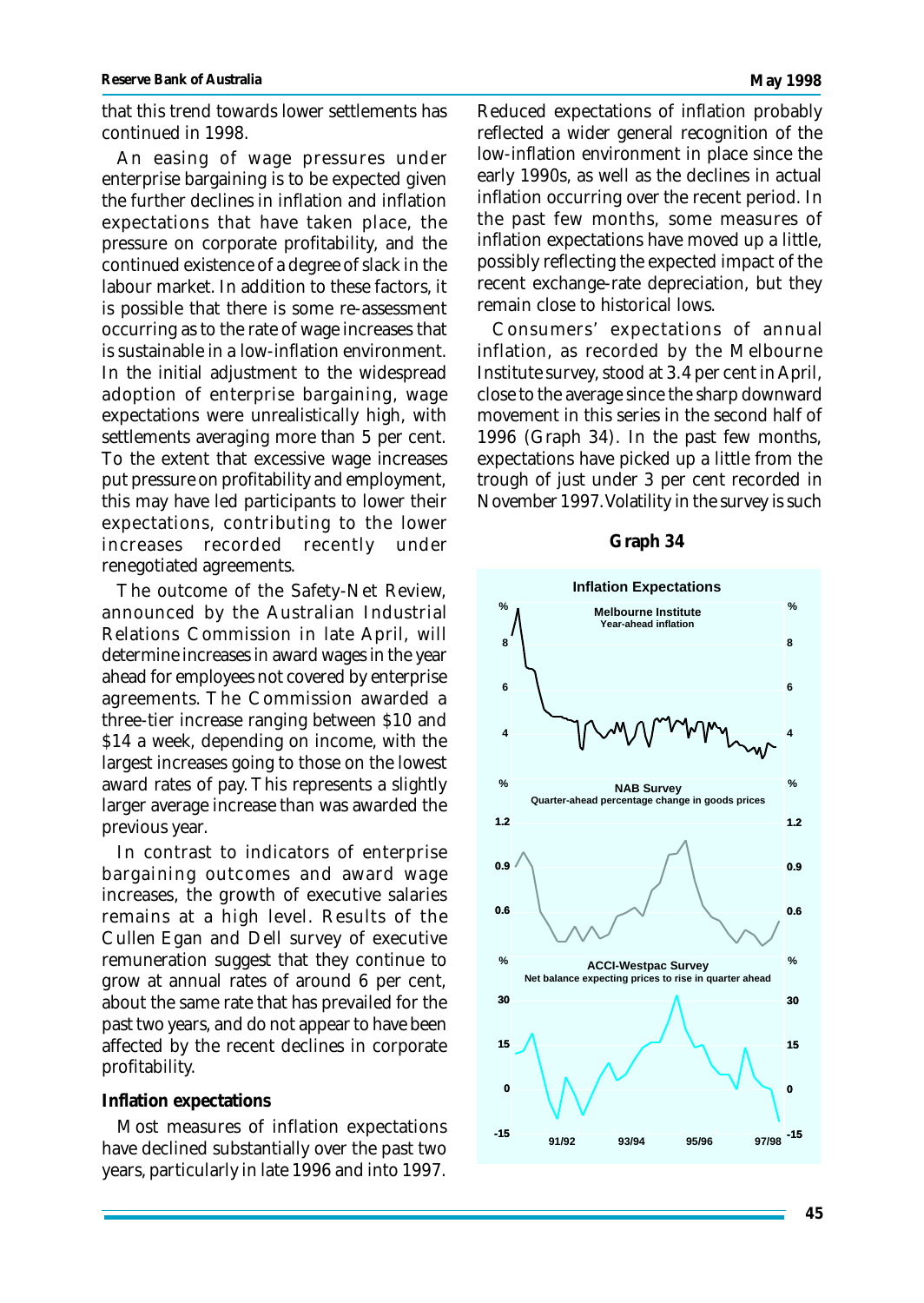that it is usually difficult to attribute movements of this size to particular events, but the timing of the recent increase suggests it may have been influenced by the weaker exchange rate. As has been the case throughout the history of the survey, consumers' inflation expectations are recorded as being somewhat higher than actual inflation rates. Survey results broken down by occupational categories point to some significant variations across these groups. Expectations of those broadly classed as professionals have generally been lower over the past two to three years, and have declined more, than those of the population average.

Business surveys of inflation expectations are giving mixed results at present. Firms responding to the NAB survey expect to raise their prices by 0.5 per cent in the June quarter, a slight increase on the previous quarter's expectations. Retail price setters expect to increase prices by 0.4 per cent, the same as for the previous quarter. The ACCI-Westpac survey presents a weaker picture. A sizeable net balance of respondents reported falling selling prices in the March quarter, with a majority also expecting prices to fall in the June quarter. The different patterns across the two surveys may reflect their differences in coverage, with manufacturers covered by the ACCI-Westpac survey possibly having greater exposure to competition from countries whose exchange rates have recently depreciated.

Firms' longer-run inflation expectations have remained steady. According to the NAB survey, a large majority of business respondents continue to expect average inflation over the next 10 years to be below 4 per cent, with the most common expectation in the 3 to 4 per cent range. Long-term expectations implied by financial market prices are considerably lower. As noted earlier, the 10-year inflation expectation implied by yield differentials between indexed and conventional bonds is currently around 2 per cent.

#### **Inflation outlook**

Inflation trends in the near term will reflect contrasting influences of domestic factors and developments in import prices. Domestic cost and price pressures, at present, appear well contained. Import prices, however, will deliver a positive impetus to inflation over the next one to two years, as the impact of Australia's recent currency depreciation flows through to consumer prices. Much of the first stage of the impact of the lower exchange rate has already occurred, with across-the-docks import prices rising by 9 per cent over the past year.

These developments in import prices are occurring alongside a steadier trend in domestic costs and prices. In general, these are rising at quite moderate rates. As noted earlier, there have been some signs of a modest slowing in wage costs in some areas, and aggregate wages can be characterised at an economy-wide level as growing at a little under 4 per cent. With trend labour productivity growth of around 1<sup>3</sup> /4 per cent since the start of the current expansion, this rate of increase is consistent with longer-run achievement of the inflation target, although further slowing of wage growth would still be beneficial for employment prospects.

The pace of increases in private-sector service prices has declined over the past two years, although it remains relatively high at 3.2 per cent. The domestically produced goods component of the CPI increased by only 0.6 per cent over the past year, having slowed gradually during the past three years from a peak of around 4 per cent. Falling oil prices have contributed to this decline. To some extent, it also reflects the restraining influence of competition from imported goods: this price discipline will be lessened in the period ahead as import prices rise. Domestic producer-price increases have picked up a bit recently, although the rates of increase remain very low.

Reflecting the impact of rising import prices, the Bank's expectation is that inflation will rise to around 2 per cent by the end of 1998 and to around 2<sup>1</sup> /2 per cent by the middle of 1999. Risks exist in both directions around this central forecast. A somewhat higher inflation outcome could be envisaged if the exchange rate were to decline further from its recent